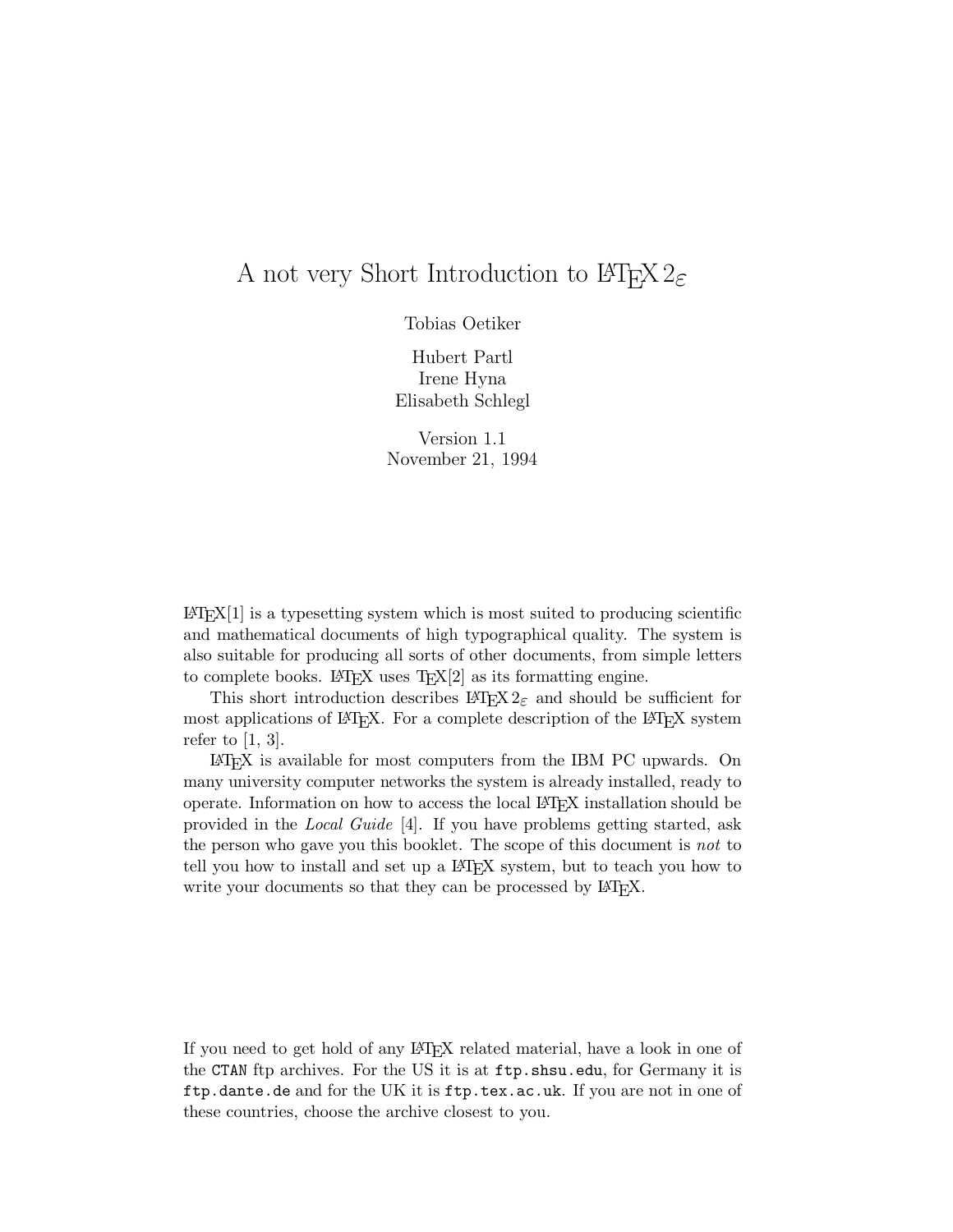Much of the material used in this introduction comes from an Austrian introduction to LAT<sub>E</sub>X 2.09 written in German by:

Hubert Partl <partl@mail.boku.ac.at> Zentraler Informatikdienst der Universität für Bodenkultur Wien Irene Hyna <br/> <br/> <br/> <br/> <br/> <br/> <br/> <br/> <br/> <br/> <br/> <br/> <br/> <br/> <br/> <br/> <br/> <br/> <br/> <br/> <br/><br/> $\sim$  <br/> $\sim$  <br/> $\sim$  <br/> $\sim$  <br/> $\sim$  <br/> $\sim$  <br/> $\sim$  <br/> $\sim$ *Bundesministerium f¨ur Wissenschaft und Forschung Wien*  $E$ lisabeth Schlegl  $\langle$ no email $\rangle$ *in Graz*

If you are interested in the German document you can find a version updated for LAT<sub>E</sub>X  $2\varepsilon$  by Jörg Knappen at CTAN:/tex-archive/info/lkurz

While preparing this document I asked for reviewers on comp.text.tex. I got a lot of response. The following individuals helped with corrections, suggestions and material to improve this paper. They put in a big effort to help me getting this document into its present shape. I would like to sincerely thank all of them.

David Carlisle, Chris McCormack, Rosemary Bailey, Robin Fairbairns, Alexandre Guimond, Neil Hammond, Rasmus Borup Hansen, Eric Jacoboni, Alan Jeffrey, Jörg Knappen, Maik Lehradt, Hubert Partl, John Refling, Mike Ressler, Cris Rowley, and Craig Schlenter.

If you have ideas for something to be added, removed or altered in this document, please let me know. I am especially interested in feedback from LATEX novices about which bits of this intro are easy to understand and which could be explained better.

Tobias Oetiker <tobias@ife.ee.ethz.ch or oetiker@dmu.ac.uk> *Electronics Laboratory, Swiss Federal Institute of Technology and Network Support Group, De Montfort University Leicester*

The current version of this document will be available on CTAN:/tex-archive/info/lshort

*This document has been typeset with the*  $\angle$ *<i>P<sub>IE</sub>X*  $2_{\epsilon}$  article *document class*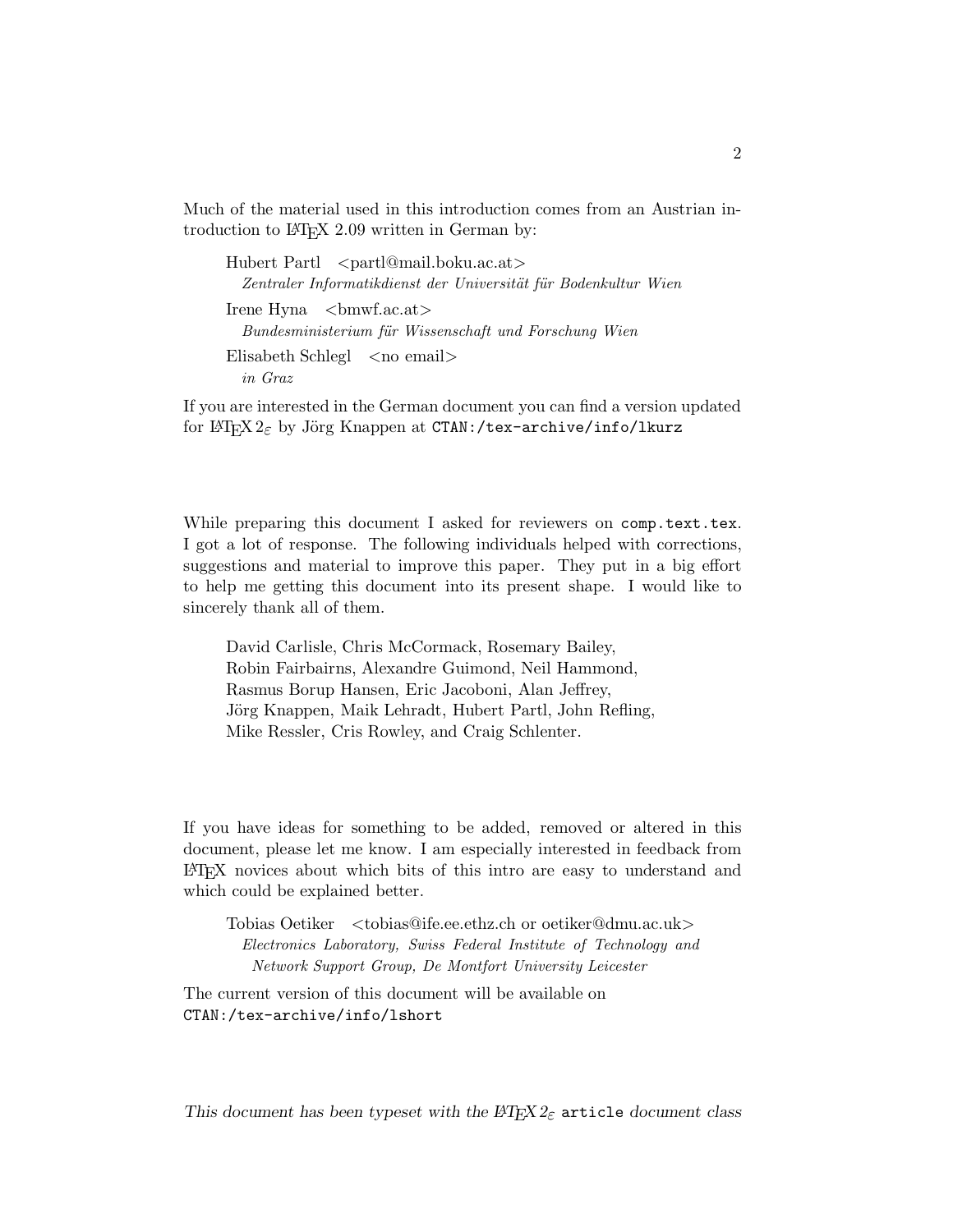# **Contents**

| 1                                          |                             |               | Things You Need to Know                                          | 6              |
|--------------------------------------------|-----------------------------|---------------|------------------------------------------------------------------|----------------|
|                                            | 1.1<br>The Name of the Game |               | 6                                                                |                |
|                                            |                             | 1.1.1         |                                                                  | 6              |
|                                            |                             | 1.1.2         |                                                                  | 6              |
|                                            | 1.2                         | <b>Basics</b> |                                                                  | 6              |
|                                            |                             | 1.2.1         | Author, Book Designer, and Typesetter                            | 6              |
|                                            |                             | 1.2.2         |                                                                  | 7              |
|                                            |                             | 1.2.3         | Advantages and Disadvantages                                     | $\overline{7}$ |
|                                            | 1.3                         |               |                                                                  | 8              |
|                                            |                             | 1.3.1         |                                                                  | $8\,$          |
|                                            |                             | 1.3.2         |                                                                  | 9              |
|                                            |                             | 1.3.3         |                                                                  | 9              |
|                                            |                             | 1.3.4         |                                                                  | 10             |
|                                            |                             | 1.3.5         |                                                                  | 10             |
|                                            | 1.4                         |               |                                                                  | 11             |
|                                            |                             | 1.4.1         |                                                                  | 11             |
|                                            |                             | 1.4.2         |                                                                  | 12             |
|                                            |                             | 1.4.3         |                                                                  | 15             |
|                                            |                             |               |                                                                  | 16             |
| $\bf{2}$<br><b>Typesetting Text</b><br>2.1 |                             | 16            |                                                                  |                |
|                                            |                             | 2.1.1         | Linebreaking and Pagebreaking                                    | 16             |
|                                            |                             | 2.1.2         |                                                                  | 16             |
|                                            | 2.2                         |               |                                                                  | 17             |
|                                            |                             | 2.2.1         |                                                                  | 17             |
|                                            |                             | 2.2.2         |                                                                  | 17             |
|                                            |                             | 2.2.3         | Dashes and Hyphens $\dots \dots \dots \dots \dots \dots \dots$   | 18             |
|                                            |                             | 2.2.4         |                                                                  | 18             |
|                                            |                             | 2.2.5         |                                                                  | 18             |
|                                            | 2.3                         |               | Accents and Special Characters<br>International Language Support | 19             |
|                                            | 2.4                         |               |                                                                  | 20             |
|                                            | 2.5                         |               |                                                                  | 20             |
|                                            | 2.6                         |               |                                                                  | 22             |
|                                            | 2.7                         | Footnotes     |                                                                  | 22             |
|                                            | 2.8                         |               |                                                                  | 22             |
|                                            | 2.9                         |               |                                                                  | 23             |
|                                            |                             | 2.9.1         | Quote, Quotation, and Verse $\dots \dots \dots \dots \dots$      | 23             |
|                                            |                             | 2.9.2         | Itemise, Enumerate, and Description                              | 24             |
|                                            |                             | 2.9.3         | Flushleft, Flushright, and Center                                | 24             |
|                                            |                             | 2.9.4         |                                                                  | 25             |
|                                            |                             | 2.9.5         | Tabular                                                          | $25\,$         |
|                                            |                             |               |                                                                  | 27             |
|                                            |                             |               |                                                                  |                |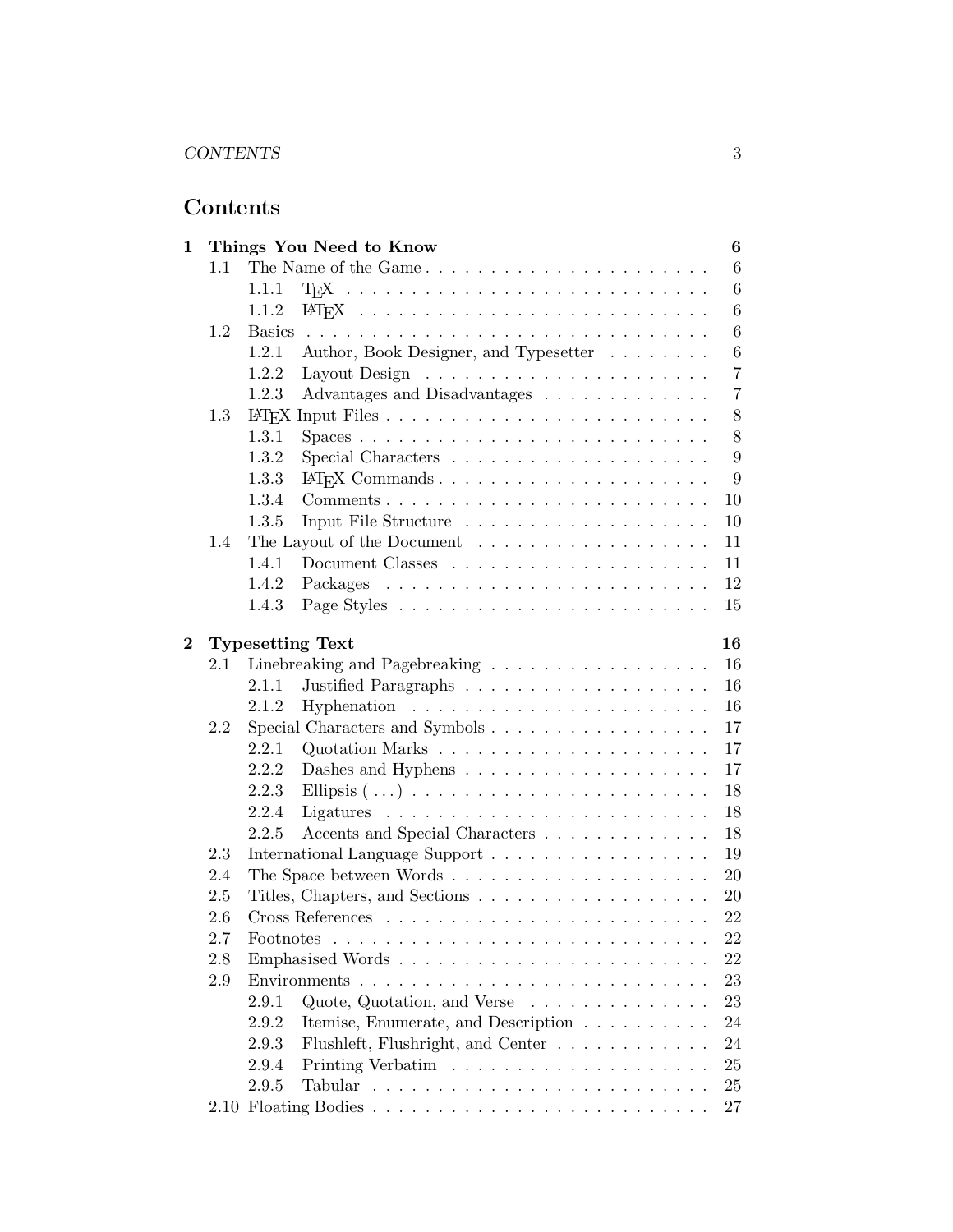| 3 |     | <b>Typesetting Mathematical Formulae</b>                                        | 30 |
|---|-----|---------------------------------------------------------------------------------|----|
|   | 3.1 | General $\ldots \ldots \ldots \ldots \ldots \ldots \ldots \ldots \ldots \ldots$ | 30 |
|   | 3.2 |                                                                                 | 31 |
|   | 3.3 | Building Blocks of a Mathematical Formula                                       | 31 |
|   | 3.4 |                                                                                 | 34 |
|   | 3.5 | Vertically Aligned Material                                                     | 35 |
|   | 3.6 |                                                                                 | 36 |
|   | 3.7 |                                                                                 | 37 |
| 4 |     | <b>Specialities</b>                                                             | 44 |
|   | 4.1 |                                                                                 | 44 |
|   | 4.2 |                                                                                 | 46 |
|   |     | Line Spacing $\ldots \ldots \ldots \ldots \ldots \ldots \ldots \ldots$<br>4.2.1 | 46 |
|   |     | 4.2.2                                                                           | 46 |
|   |     | 4.2.3                                                                           | 47 |
|   |     | Vertical Space<br>4.2.4                                                         | 47 |
|   | 4.3 |                                                                                 | 48 |
|   | 4.4 |                                                                                 | 49 |
|   | 4.5 |                                                                                 | 50 |

# **List of Figures**

| 2 Example of a Realistic Journal Article 11 |  |
|---------------------------------------------|--|

# **List of Tables**

| 1              |                                                                             | 12 |
|----------------|-----------------------------------------------------------------------------|----|
| 2              | Document Class Options                                                      | 13 |
| 3              | Some of the Packages Distributed with $\mathbb{A}T_F X$                     | 14 |
| $\overline{4}$ | The Predefined Page Styles of $\mathbb{M}F[X \dots \dots \dots \dots \dots$ | 15 |
| 5              | Accents and Special Characters                                              | 19 |
| 6              |                                                                             | 28 |
| 7              |                                                                             | 37 |
| 8              |                                                                             | 37 |
| 9              |                                                                             | 37 |
| 10             |                                                                             | 38 |
| 11             |                                                                             | 38 |
| 12             |                                                                             | 38 |
| 13             |                                                                             | 39 |
| 14             |                                                                             | 39 |
| 15             | Delimiters                                                                  | 40 |
| 16             |                                                                             |    |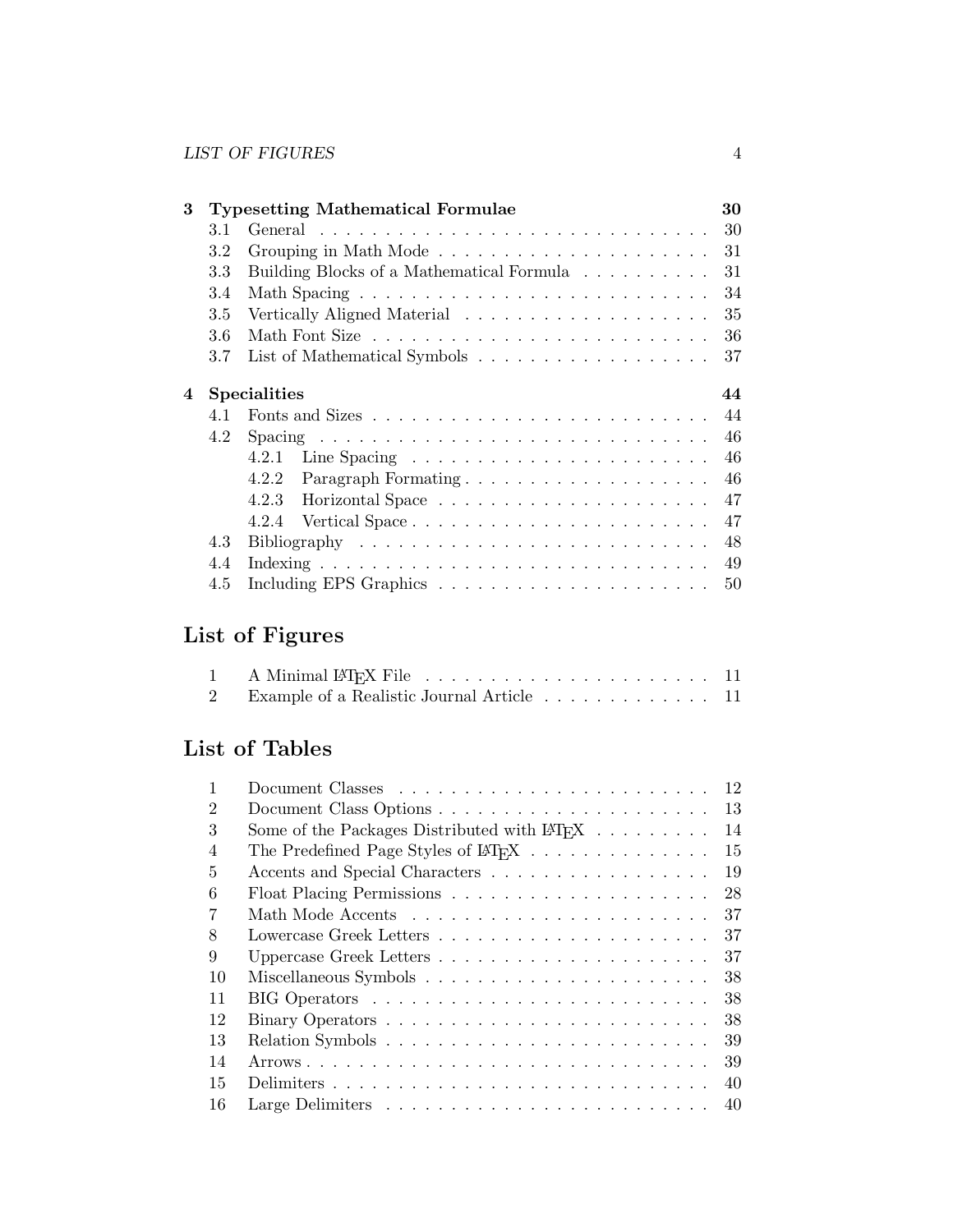| 17 | Non-Mathematical Symbols $\dots \dots \dots \dots \dots \dots \dots$             | 40 |
|----|----------------------------------------------------------------------------------|----|
| 18 |                                                                                  | 40 |
| 19 |                                                                                  | 40 |
| 20 |                                                                                  | 40 |
| 21 |                                                                                  | 41 |
| 22 |                                                                                  | 41 |
| 23 |                                                                                  | 41 |
| 24 |                                                                                  | 42 |
| 25 |                                                                                  | 42 |
| 26 | AMS Negated Binary Relations                                                     | 43 |
| 27 |                                                                                  | 43 |
| 28 |                                                                                  | 44 |
| 29 |                                                                                  | 45 |
| 30 |                                                                                  | 45 |
| 31 |                                                                                  | 48 |
| 32 |                                                                                  | 49 |
| 33 | Key Names for graphicx Package $\dots \dots \dots \dots \dots \dots \dots \dots$ |    |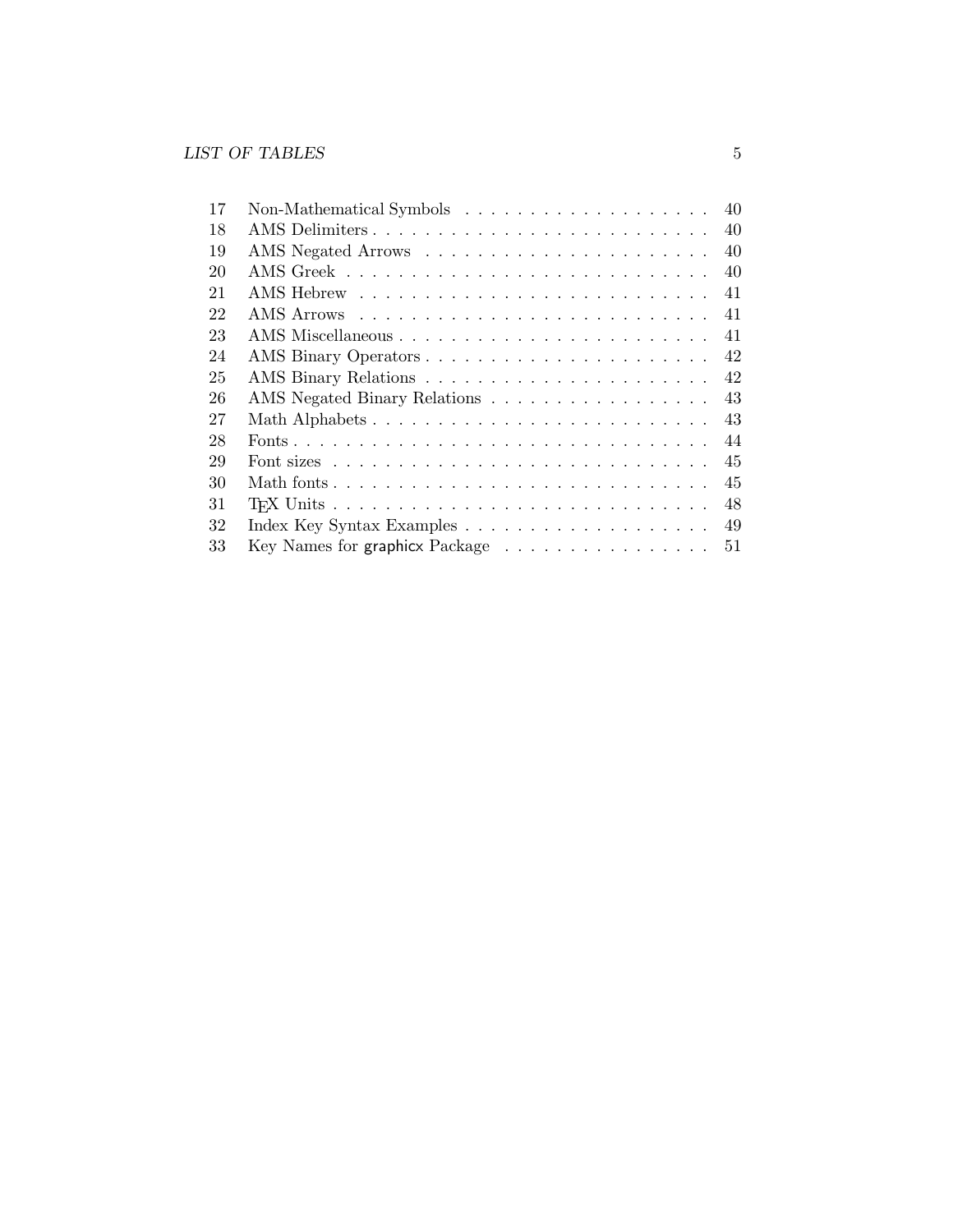## **1 Things You Need to Know**

## **1.1 The Name of the Game**

### 1.1.1 T<sub>F</sub>X

TEX is a computer program by Donald E. Knuth [2]. It is aimed at typesetting text and mathematical formulae.

TEX is pronounced "Tech," with a "ch" as in the German word "Ach" or in Scottish "Loch." In an ASCII environment TEX becomes TeX.

#### 1.1.2 **LATEX**

LATEX is a macro package which enables authors to typeset and print their workat the highest typographical quality, using a predefined, professional layout. LATEX was originally written by Leslie Lamport  $[1]$ . It uses the TEX formatter as its typesetting engine.

Recently the LAT<sub>E</sub>X package has been updated by the LAT<sub>E</sub>X3 team, led by FrankMittelbach, to include some long-requested improvements and to reunify all the patched versions which have cropped up since the release of LATEX 2.09 some years ago. To distinguish the new version from the old, it is called LATEX  $2\varepsilon$ . This documentation deals with LATEX  $2\varepsilon$ .

LATEX is pronounced "Lay-tech." If you refer to LATEX in an ASCII environment you type LaTeX.  $\text{LATEX } 2\varepsilon$  is pronounced "Lay-tech two e" and typed LaTeX2e.

#### **1.2 Basics**

#### **1.2.1 Author, Book Designer, and Typesetter**

To publish something, authors give their typed manuscript to a publishing company. A book designer of the publishing company then decides the layout of the document (column width, fonts, space before and after headings,  $\dots$ ). The book designer writes his instructions into the manuscript and then gives it to a typesetter, who typesets the book according to these instructions.

A human book designer tries to find out what the author had in mind while writing the manuscript. He decides on chapter headings, citations, examples, formulae, etc. based on his professional knowledge and from the contents of the manuscript.

In a LAT<sub>E</sub>X environment, LAT<sub>E</sub>X takes the role of the book designer and uses  $T_{\text{F}}X$  as its typesetter. But  $\text{LFT}_{\text{F}}X$  is "only" a program and therefore needs more guidance. The author has to provide additional information which describes the logical structure of his work. This information is written into the text as "LAT<sub>EX</sub> commands."

This is quite different from the  $WYSIWYG<sup>1</sup>$  approach which most mod-

<sup>&</sup>lt;sup>1</sup>What you see is what you get.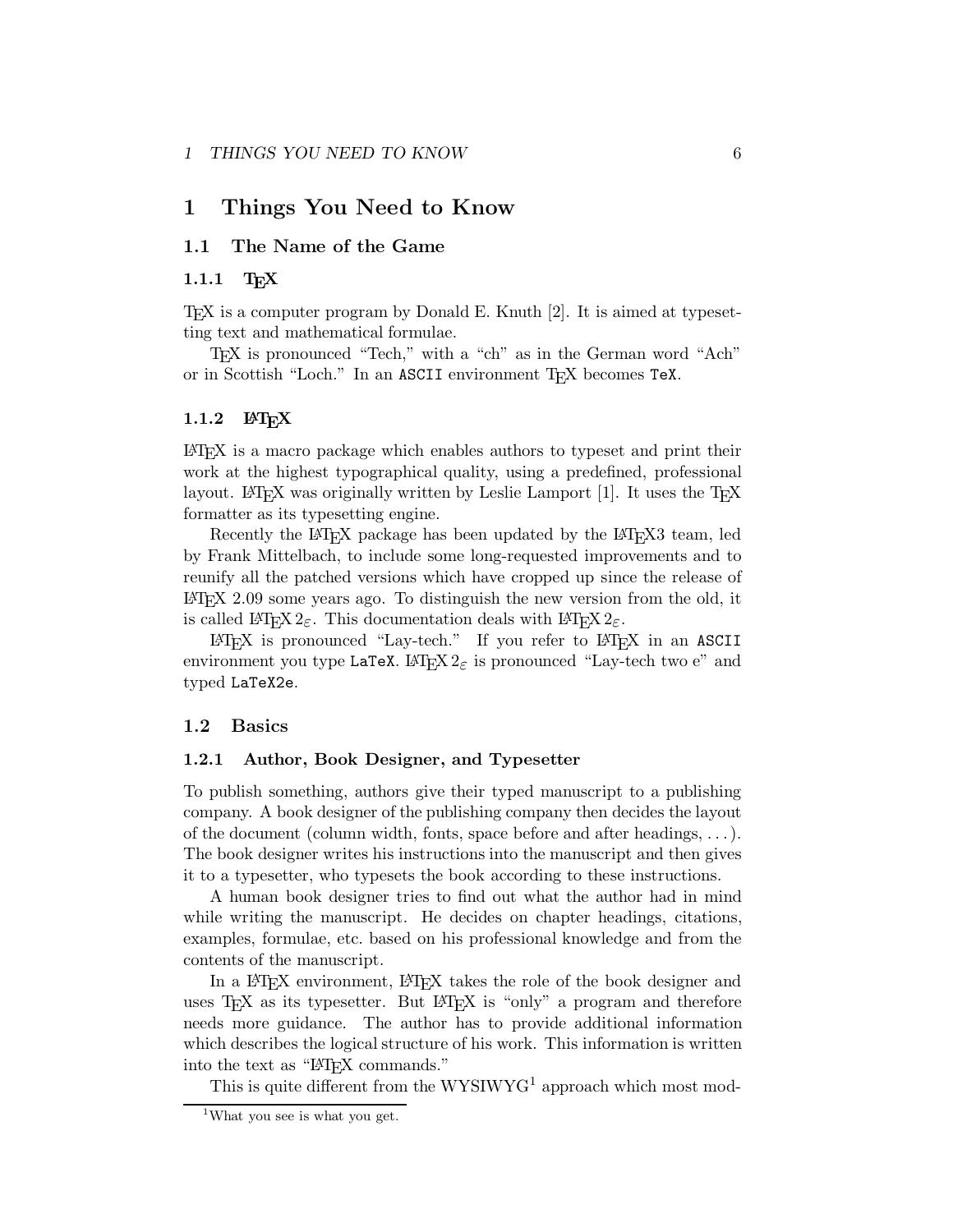ern word processors such as *Word for Windows* or *WordPerfect* take. With these applications, authors specify the document layout interactively while typing text into the computer. All along the way, they can see on the screen how the final work will look when it is printed.

When using LAT<sub>EX</sub> it is normally not possible to see the final output while typing the text. But the final output can be previewed on the screen after processing the file with LATEX. Then corrections can be made before actually sending the document to the printer.

#### **1.2.2 Layout Design**

Typographical design is a craft. Unskilled authors often commit serious formatting errors by assuming that book design is mostly a question of aesthetics—"If a document looks good artistically it is well designed." But as a document has to be read and not hung up in a picture gallery, the readability and understandability is of much greater importance than the beautiful look of it. Examples:

- The font size and numbering of headings have to be chosen to make the structure of chapters and sections clear to the reader.
- The line length has to be short enough that it does not strain the eyes of the reader, while long enough to fill the page beautifully.

With WYSIWYG systems, authors often generate aesthetically pleasing documents with very little or inconsistent structure. LAT<sub>EX</sub> prevents such formatting errors by forcing the author to declare the *logical* structure of his document. LATEX then chooses the most suitable layout.

#### **1.2.3 Advantages and Disadvantages**

A topic often discussed when people from the WYSIWYG world meet LATEX people, is "the advantages of LATEX over a normal word processor" or the opposite. The best thing you can do when such a discussion starts, is to keep a low profile, as it often gets out of hand. But sometimes you cannot escape ...

The main advantages of LAT<sub>EX</sub> over normal word processors are the following:

- Professionally crafted layouts are available which make a document really look as if "printed."
- The typesetting of mathematical formulae is supported in a convenient way.
- The user only needs to learn a few easy to understand commands, which specify the logical structure of a document. They almost never need to tinker with the actual layout of the document.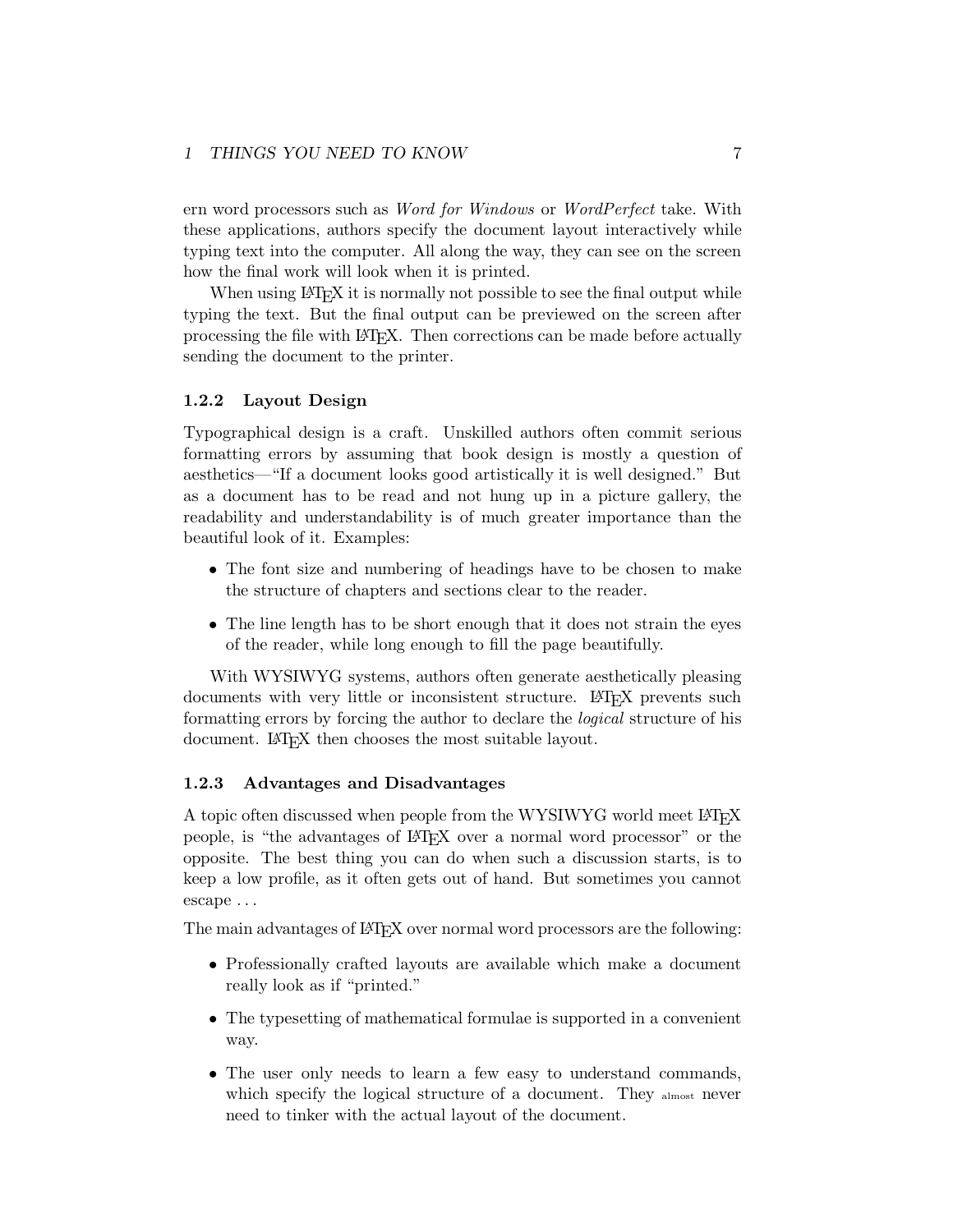- Even complex structures such as footnotes, references, table of contents, and bibliographies can be easily generated.
- For many typographical tasks not directly supported by basic  $\mathbb{F}T\mathbb{F}X$ , there exist free add-on packages. For example, packages are available to include POSTSCRIPT graphics or to typeset bibliographies conforming to exact standards. Many of these add-on packages are described in *The LATEX Companion* [3].
- LAT<sub>EX</sub> encourages authors to write well structured texts because this is how LAT<sub>EX</sub> works—by specifying structure.
- T<sub>E</sub>X, the formatting engine of LAT<sub>E</sub>X  $2<sub>\epsilon</sub>$ , is highly portable. Therefore the system runs on almost any hardware platform available.

LATEX also has some disadvantages:

- More resources (memory, disk-space, computing power) are required to run a LATEX system than a simple word processor. But things are getting better, as Word for Windows 6.0 needs even more disk space than a normal LATEX system. When it comes down to processor usage, LATEX beats any WYSIWYG system, as it only needs a lot of CPU time when a document is actually processed, while WYSIWYG packages hog the CPU all the time.
- Although within a predefined document layout some parameters can be adjusted, the design of a whole new layout is difficult and takes a lot of time.<sup>2</sup>

### 1.3 **LAPAIFIN Input Files**

The input for LAT<sub>EX</sub> is a plain ASCII text file. You can create it with any text editor. It contains the text of the document as well as the commands which tell LAT<sub>EX</sub> how to typeset the text.

#### **1.3.1 Spaces**

"Whitespace" characters such a blank or the carriage return are treated uniformly as "space" by LAT<sub>E</sub>X. *Several consecutive* whitespace characters are treated as *one* "space." Whitespace at the start of a line is generally ignored.

An empty line between two lines of text defines the end of a paragraph. *Several* empty lines are treated the same as *one* empty line. The text below

<sup>2</sup>Rumour says, that this is one of the key elements which will be addressed in the upcoming LATEX3 system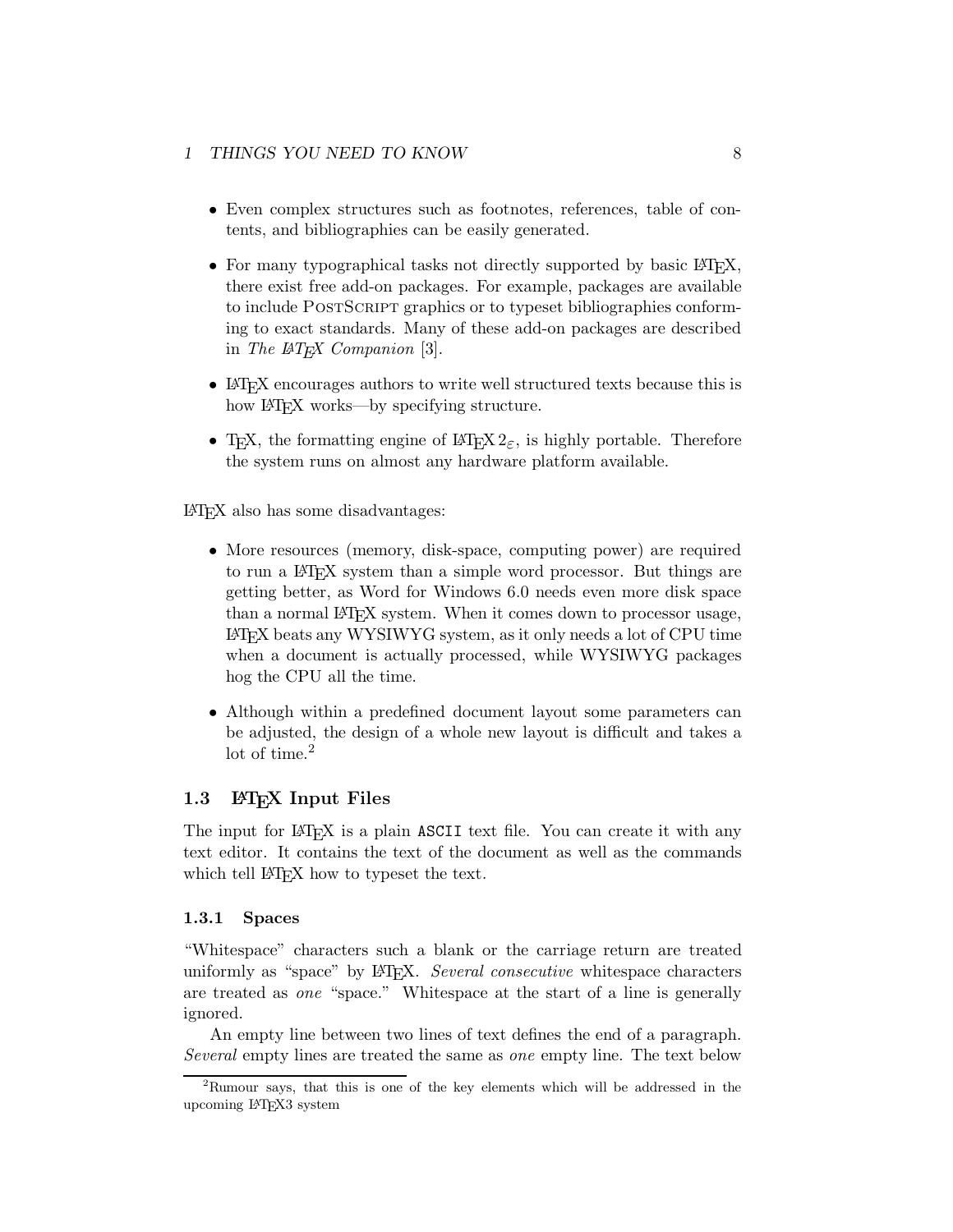is an example. On the right hand side is the text from the input file and on the left hand side is the formatted output.

| It does not matter whether you enter | It does not matter whether you           |
|--------------------------------------|------------------------------------------|
| one or several spaces after a word.  | enter one or several<br>spaces           |
| An empty line starts a new para-     | after a word.                            |
| graph.                               | An empty line starts a new<br>paragraph. |

#### **1.3.2 Special Characters**

The following symbols are reserved characters, that either have a special meaning under LATEX or are not available in all the fonts. If you enter them in your text directly, they will normally not print, but rather coerce LATEX to do things you did not intend.

 $$ 8 % # _ {\frac{1}{2} }$   $\left\{ \begin{array}{ccc} & \circ & \circ & \circ \\ & & \circ & \circ \end{array} \right\}$ 

As you will see, these characters can be used in your documents all the same by adding a prefix backslash:

 $$ & % \# _{\{ \}}$ 

The other symbols and many more can be printed in mathematical formulae or as accents with special commands.

#### **1.3.3 LATEX Commands**

LATEX commands are case sensitive and take one of the following two formats:

- They start with a backslash  $\setminus$  and then have a name consisting only of letters. Command names are terminated by a space, a number or a special character
- They consist of a backslash and exactly one special character.

LATEX ignores whitespace after commands. If you want to get a space after a command, you have to put either  $\{\}$  and a blank or a special spacing command after the command name.

| I read that Knuth divides the people                        | I read that Knuth divides the   |
|-------------------------------------------------------------|---------------------------------|
| working with T <sub>F</sub> X into T <sub>F</sub> X nicians | people working with \TeX{} into |
| and T <sub>F</sub> Xperts.                                  | \TeX{}nicians and \TeX perts.\\ |
| Today is November 22, 1994.                                 | Today is \today.                |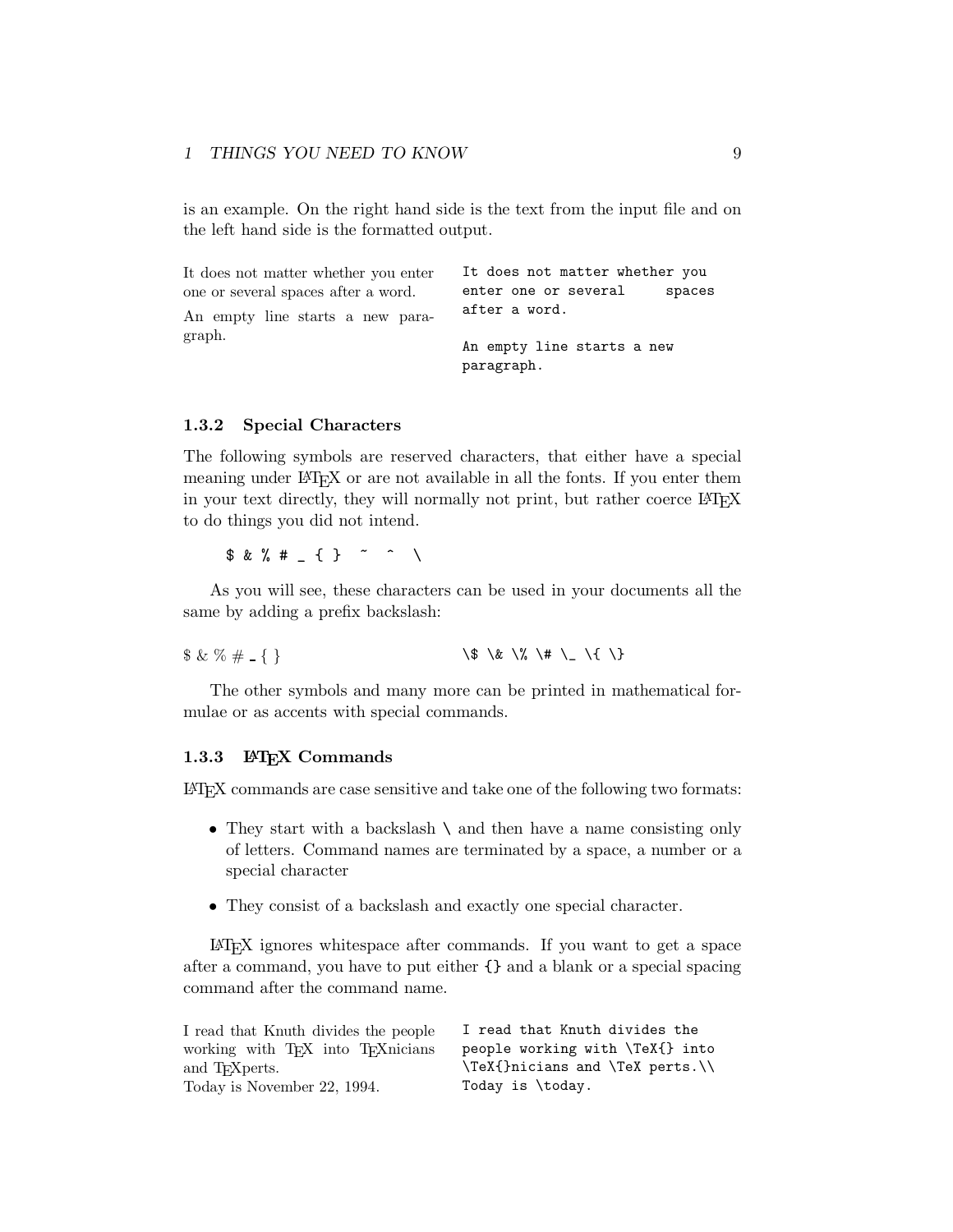Some commands need a parameter which has to be given between curly braces { } after the command name. Some commands support optional parameters which are added after the command name in square brackets [ ].

| You can <i>lean</i> on me!                         | You can \textsl{lean} on me!                                       |
|----------------------------------------------------|--------------------------------------------------------------------|
| Please, start a new line right here!<br>Thank you! | Please, start a new line<br>right here!\linebreak[3]<br>Thank you! |

#### **1.3.4 Comments**

When  $\text{LipX}$  encounters a % character while processing an input file, it ignores the rest of the present line. This is useful for adding notes to the input file, which will not show up in the printed version.

| This is an example. | This is an % stupid         |
|---------------------|-----------------------------|
|                     | % Better: instructive <---- |
|                     | example.                    |

#### **1.3.5 Input File Structure**

When  $\text{Lipx } 2_{\varepsilon}$  processes an input file it expects it to follow a certain structure. Thus every input file must start with the command

```
\documentclass{...}
```
This specifies what sort of document you intend to write. After that, you can include commands which influence the style of the whole document or you can load packages which add new features to the LATEX system. To load such a package you use the command

```
\usepackage{...}
```
When all the setup work is done<sup>3</sup>, you start the body of the text with the command

\begin{document}

Now you enter the text mixed with some useful LAT<sub>EX</sub> commands. At the end of the document you add the

\end{document}

<sup>3</sup>The area between \documentclass and \begin*{*document*}* is called *preamble*.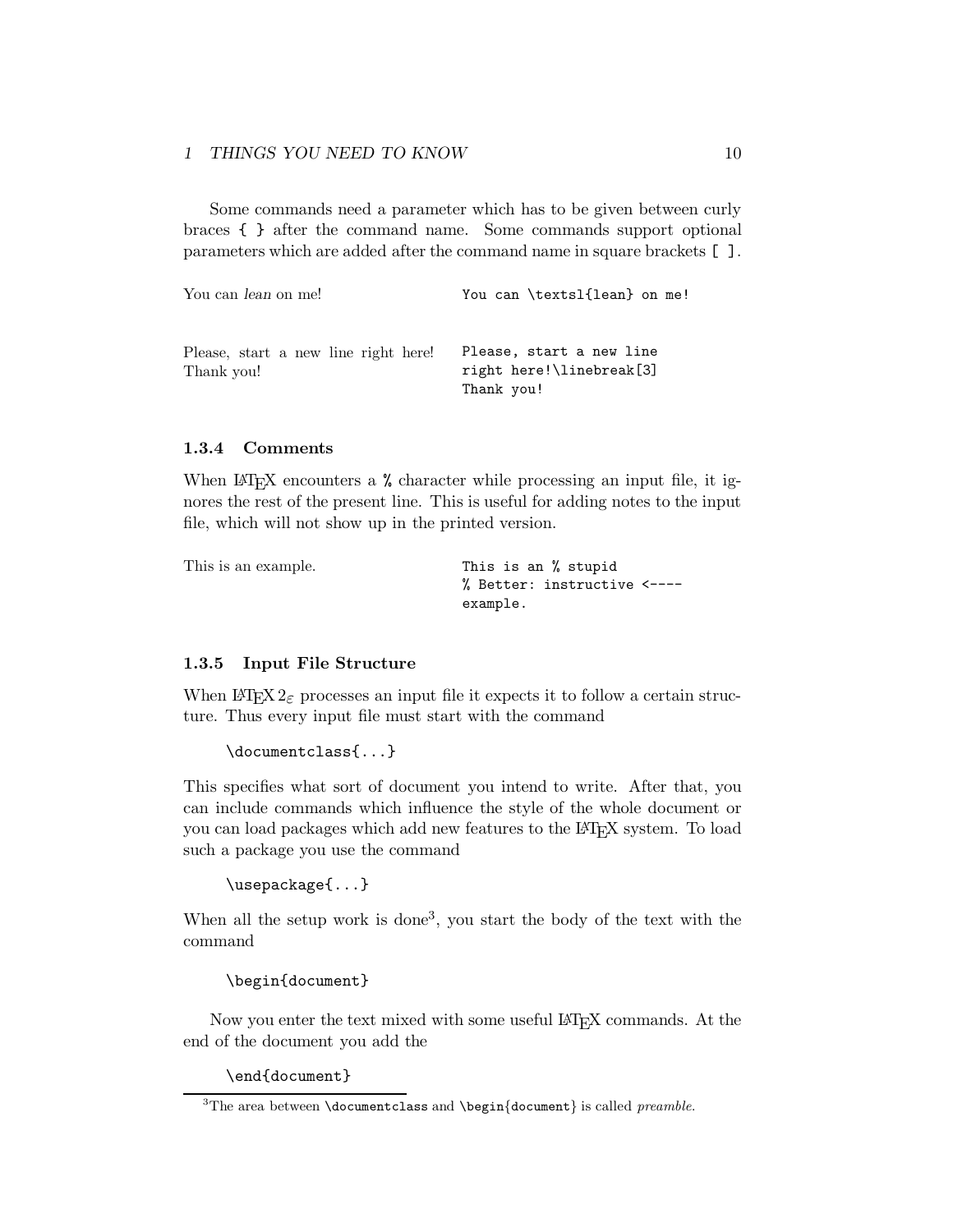command, which tells LATEX to call it a day. Anything which follows this command will be ignored by  $LATEX$ .

Figure 1 shows the contents of a minimal  $\text{LATEX } 2\varepsilon$  file. A slightly more complicated input file is given in Figure 2.

#### **1.4 The Layout of the Document**

#### **1.4.1 Document Classes**

The first information LAT<sub>E</sub>X needs to know when processing an input file is the type of document the author wants to create. This is specified with the \documentclass command.

\documentclass[*options*]{*class*}

Here *class* specifies the type of document to be created. Table 1 lists the document classes explained in this introduction. The  $\text{LATEX} 2_{\epsilon}$  distribution

```
\documentclass{article}
\begin{document}
Small is beautiful.
\end{document}
```
Figure 1: A Minimal L<sup>AT</sup>EX File

```
\documentclass[a4paper,11pt]{article}
\usepackage{latexsym}
\author{H.~Partl}
\title{Minimalism}
\frenchspacing
\begin{document}
\maketitle
\tableofcontents
\section{Start}
Well and here begins my lovely article.
\section{End}
\ldots{} and here it ends.
\end{document}
```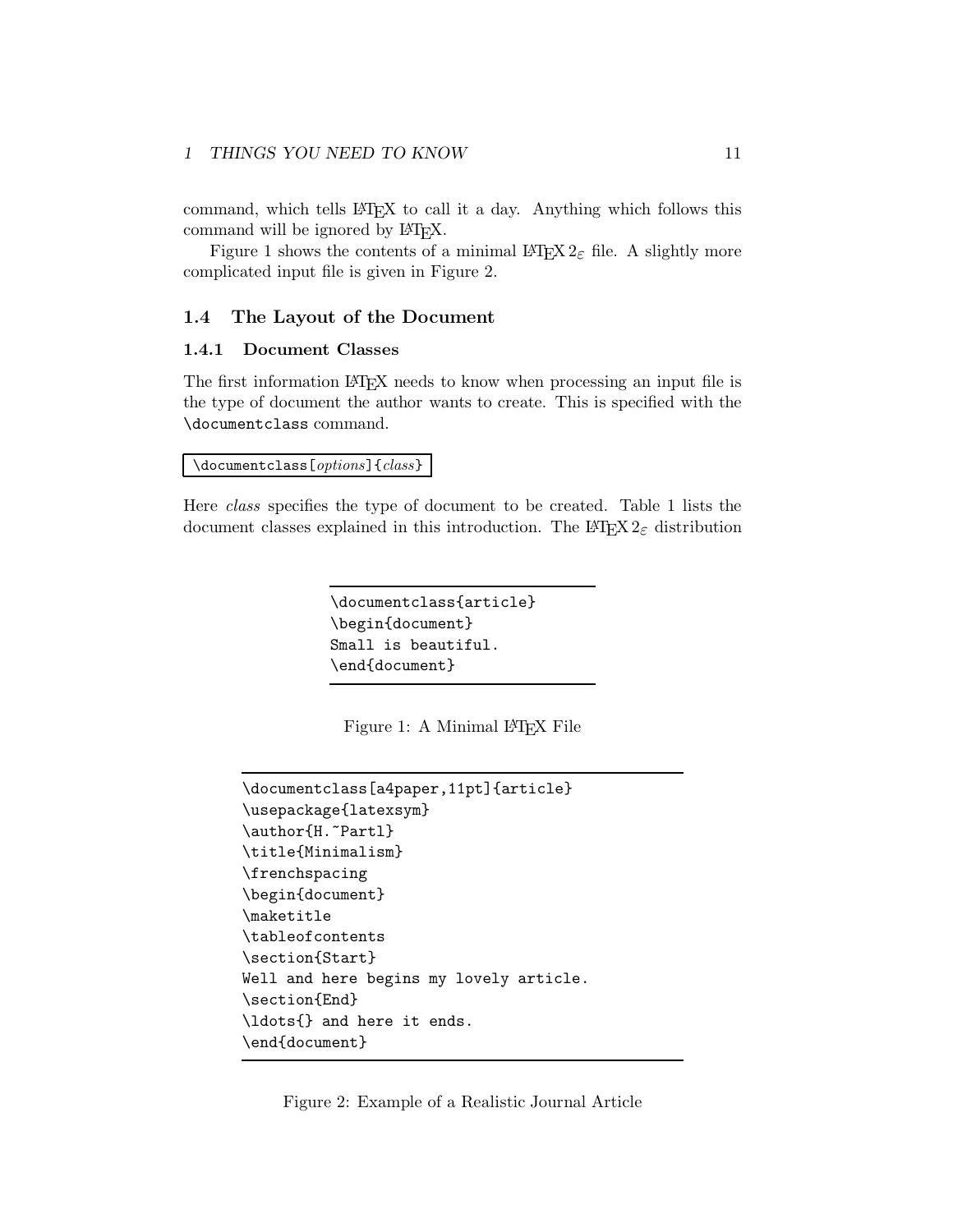provides additional classes for other documents including letters and slides. The *options* parameter customises the behaviour of the document class. The options have to be separated by commas. In Table 2 the most common options for the standard document classes are listed.

Example: The input file for this booklet starts with the line

#### \documentclass[11pt,twoside,a4paper]{article}

it instructs LATEX to typeset the document as an *article* with a base fontsize of *eleven points* and to produce a layout suitable for *double sided* printing.

#### **1.4.2 Packages**

While writing your document, you will probably find that there are some areas where basic LATEX cannot solve your problem. If you want to include graphics, coloured text or source code from a file into your document, you need to enhance the capabilities of LAT<sub>EX</sub>. Such enhancements are called packages. Packages are activated with the

\usepackage[*options*]{*package*}

command. Where *package* is the name of the package and *options* is a list of keywords which trigger special features in the package. Some packages come with the LAT<sub>EX</sub>  $2 \epsilon$  base distribution (See Table 3). Others are provided separately. You may find more information on the packages installed at your site in your *Local Guide* [4]. Many important packages are described in *The LATEX Companion* [3].

### Table 1: Document Classes

- article for articles in scientific journals, presentations, short reports, program documentation, invitations, ...
- report for longer reports containing several chapters, small books, PhD theses, ...

book for real books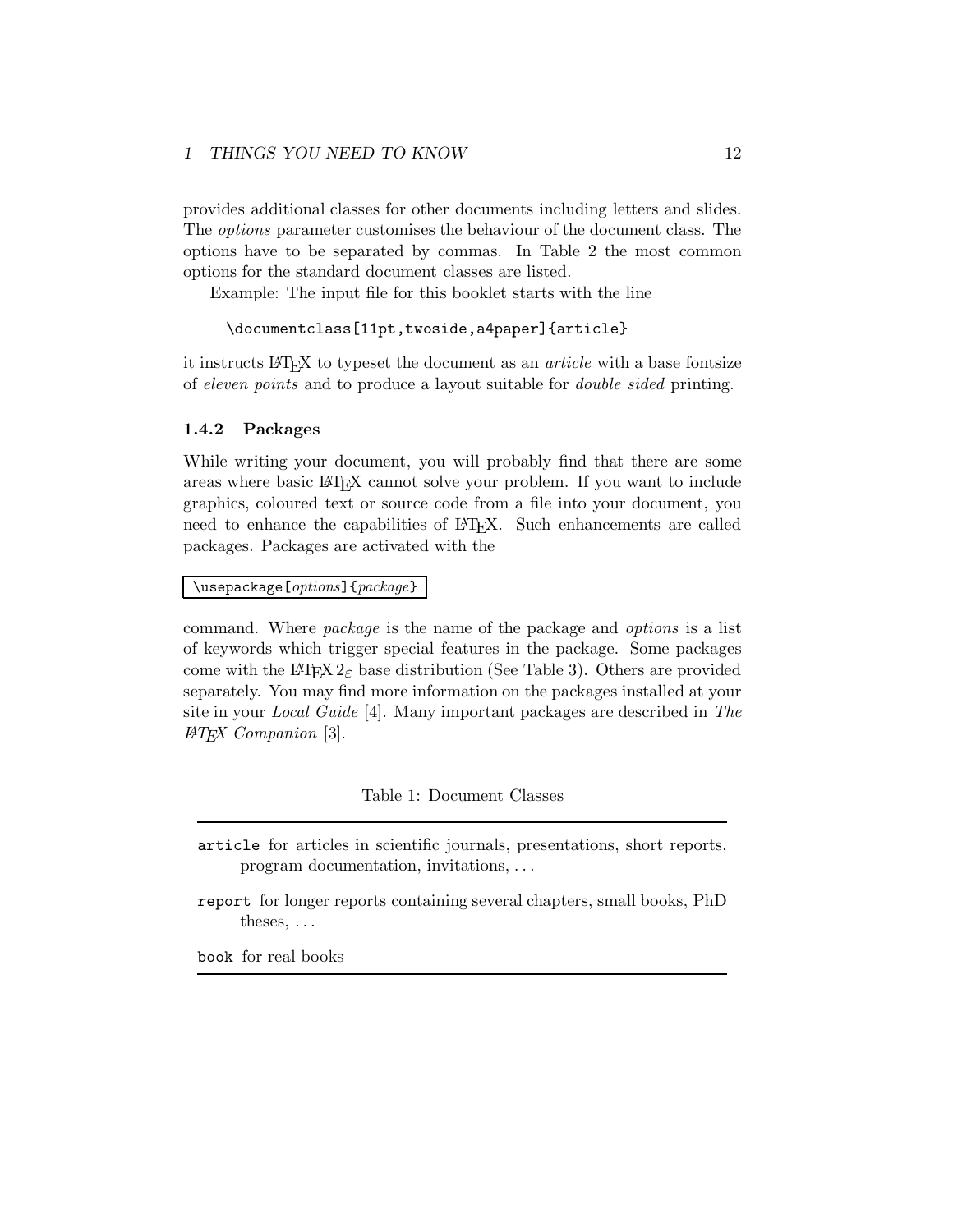#### Table 2: Document Class Options

- 10pt**,** 11pt**,** 12pt Sets the size of the main font for the document. If no option is specified, 10 pt is assumed.
- a4paper**,** letterpaper**,** ... Defines the papersize. The default size is letterpaper. Besides that, a5paper, b5paper, executivepaper, and legalpaper can be specified.
- fleqn Typesets displayed formulae left-aligned instead centered.
- leqno Places the numbering of formulae on the left hand side instead of the right.
- titlepage**,** notitlepage Specifies whether a new page should be started after the document title or not. The article class does not start a new page by default, while report and book do.
- twocolumn Instructs LAT<sub>EX</sub> to typeset the document in two columns.
- twoside, oneside Specifies whether double or single sided output should be generated. The classes article and report are single sided and the book class is double sided by default.
- openright, openany Makes chapters begin either only on right hand pages or on the next page available. This does not work with the article class, as it does not know chapters. The report class by default starts chapters on the next page available and the book class starts them on right hand pages.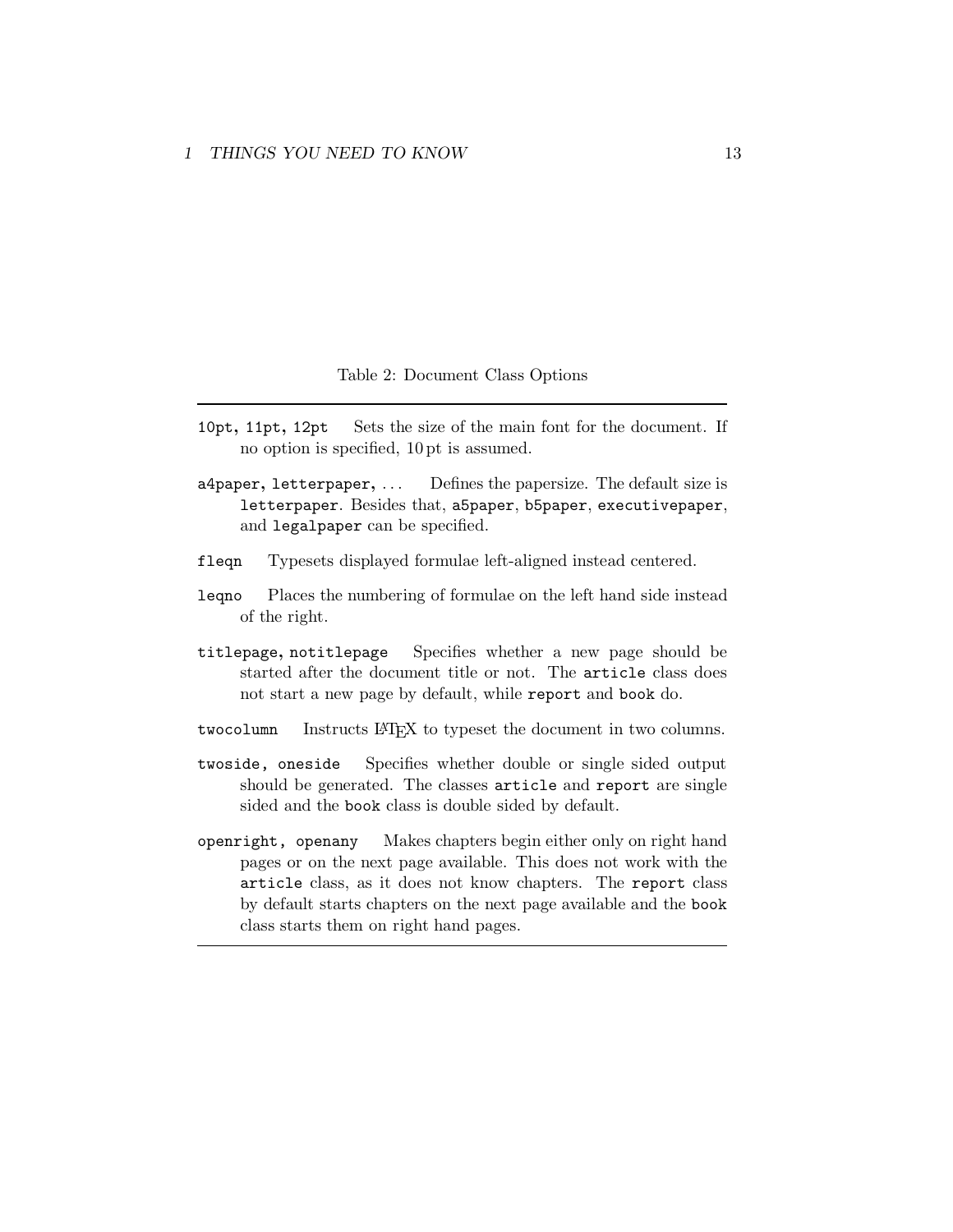Table 3: Some of the Packages Distributed with LATEX

- doc Allows the documentation of LATEX programs. Described in doc.dtx and in *The LATEX Companion* [3].
- exscale Provides scaled versions of the maths extension font. Described in ltexscale.dtx.
- fontenc Specifies which font encoding LATEX should use. Described in ltoutenc.dtx.
- ifthen Provides commands of the form 'if...then do... otherwise do....' Described in ifthen.dtx and *The LATEX Companion* [3].
- latexsym To access the LAT<sub>EX</sub> symbol font, you should use the latexsym package. Described in latexsym.dtx and in *The LATEX Companion* [3]
- makeidx Provides commands for producing indexes. Described in section refsec:indexing and in *The PATEX Companion* [3].
- syntonly Processes a document without typesetting it. Described in syntonly.dtx and in *The LATEX Companion* [3]. This is useful for quick error checking.
- tracefnt Allows you to control how much information about LATEX's font loading is displayed. Described in *The LATEX Companion* [3].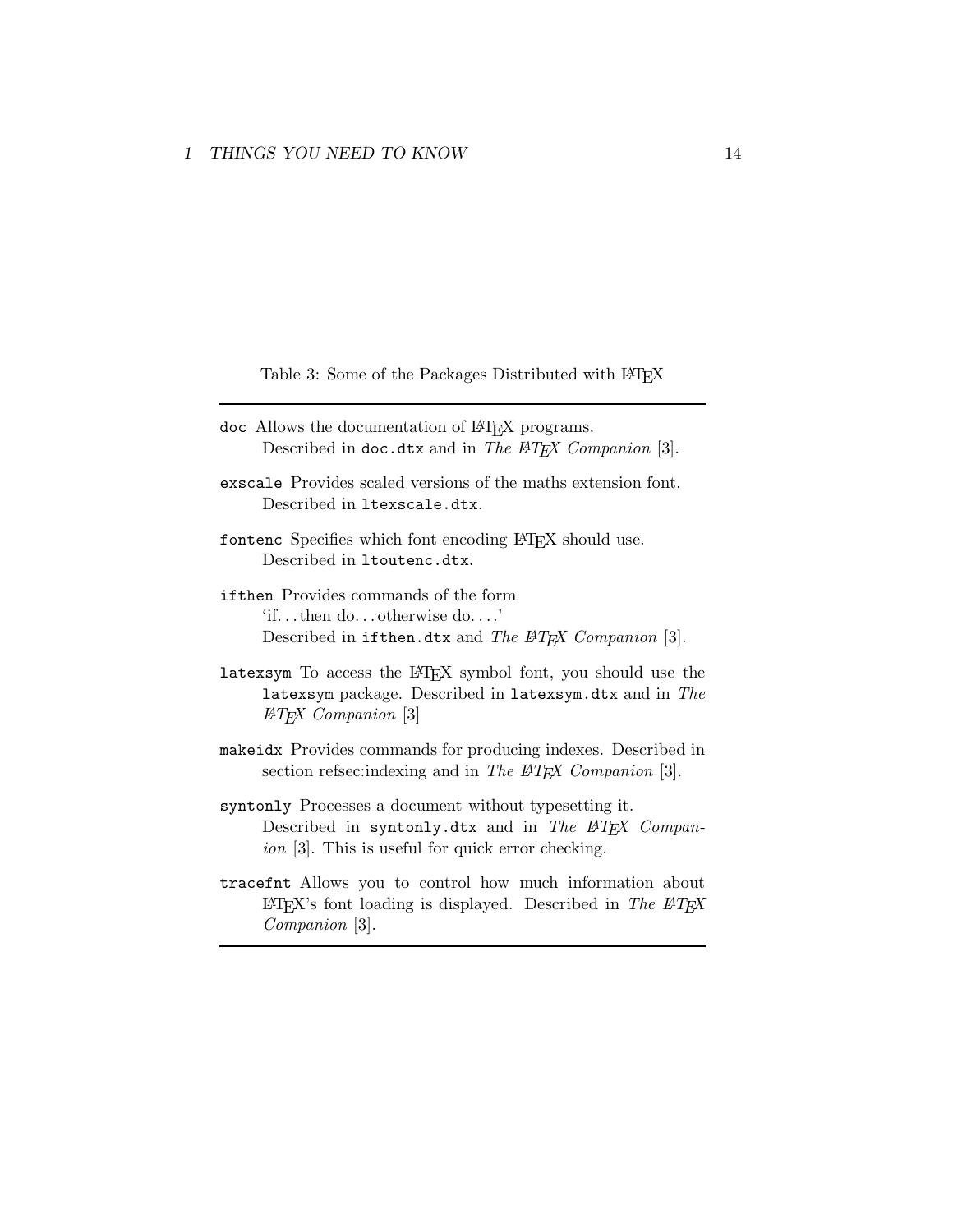#### **1.4.3 Page Styles**

LATEX supports three predefined header/footer combinations—so-called page styles. The *style* parameter of the

#### \pagestyle{*style*}

command defines which one to use. Table 4 lists the predefined page styles.

It is possible to change the page style of the current page with the command

### \thispagestyle{*style*}

In *The L<sup>A</sup>TEX Companion* [3] there is a description how to create your own headers and footers.

Table 4: The Predefined Page Styles of LAT<sub>E</sub>X

plain prints the page numbers on the bottom of the page in the middle of the footer. This is the default page style.

- headings prints the current chapter heading and the page number in the header on each page while the footer remains empty.
- empty sets both the header and the footer to be empty.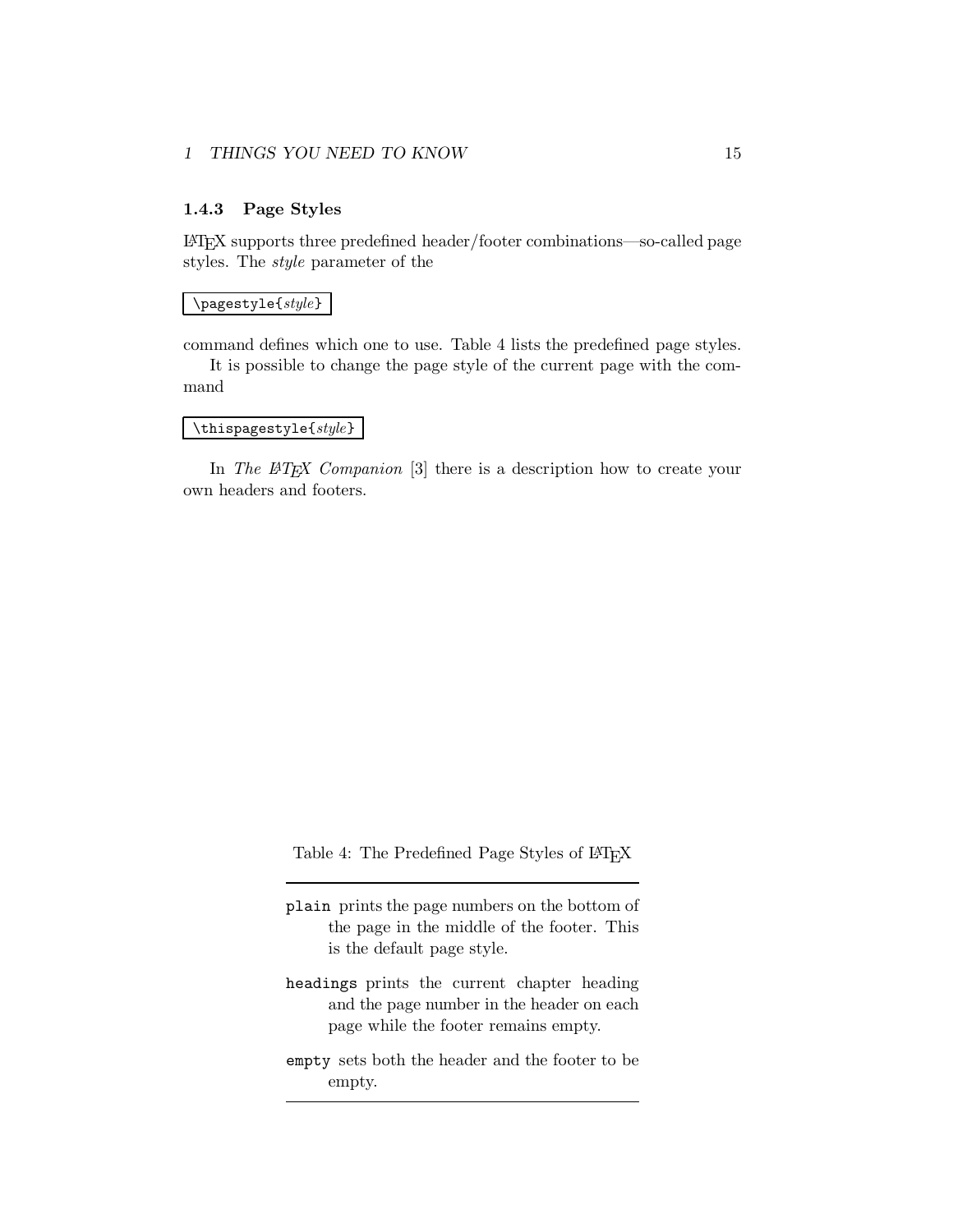## **2 Typesetting Text**

## **2.1 Linebreaking and Pagebreaking**

#### **2.1.1 Justified Paragraphs**

Often books are typeset with each line having the same length. LATEX inserts the necessary linebreaks and space between words by optimising the contents of a whole paragraph. If necessary it also hyphenates words that would not fit comfortably on a line. How the paragraphs are typeset depends on the document class. Normally the first line of a paragraph is indented and there is no additional space between two paragraphs. Refer to section 4.2.2 for more information.

In special cases it might be necessary to order LAT<sub>EX</sub> to break a line: the commands  $\setminus$  or  $\neq$  start a new line without starting a new paragraph. The command  $\forall$  additionally prohibits a pagebreak after the forced linebreak. The command **\newpage** starts a new page.

The commands: \linebreak[*n*], \nolinebreak[*n*], \pagebreak[*n*] and  $\n$ opagebreak[*n*] enable the author to influence their actions, with *n* being the strength of the influence from zero to four.

LATEX always tries to produce the best linebreaks possible. If it cannot find a way to break the lines which meets its high standards, it rather lets one line stick out on the right of the paragraph. LAT<sub>EX</sub> then complains ("overfull hbox") while processing the input file. This happens most often when  $\mathbb{F}T\mathbb{F}X$ cannot find a suitable place to hyphenate a word. By giving the \sloppy command you can instruct LATEX to lower its standards a little. It then prevents such over-long lines by increasing the inter-word spacing — even if the final output is not optimal. In this case a warning ("underfull hbox") is given to the user. In most cases the result does not looktoo bad.

#### **2.1.2 Hyphenation**

LATEX hyphenates words whenever necessary. If the hyphenation algorithm does not find the correct hyphenation points you can remedy the situation by using the following commands, to tell T<sub>EX</sub> about the exception.

The command

#### \hyphenation{*word list*}

causes the words listed in the argument to be hyphenated only at the points marked by "-". This command should be given in the preamble of the input file and should only contain words built from normal letters. The case of the letters is ignored. The example below will alow "hyphenation" to be hyphenated as well as "Hyphenation". No accented characters or symbols are allowed in the argument.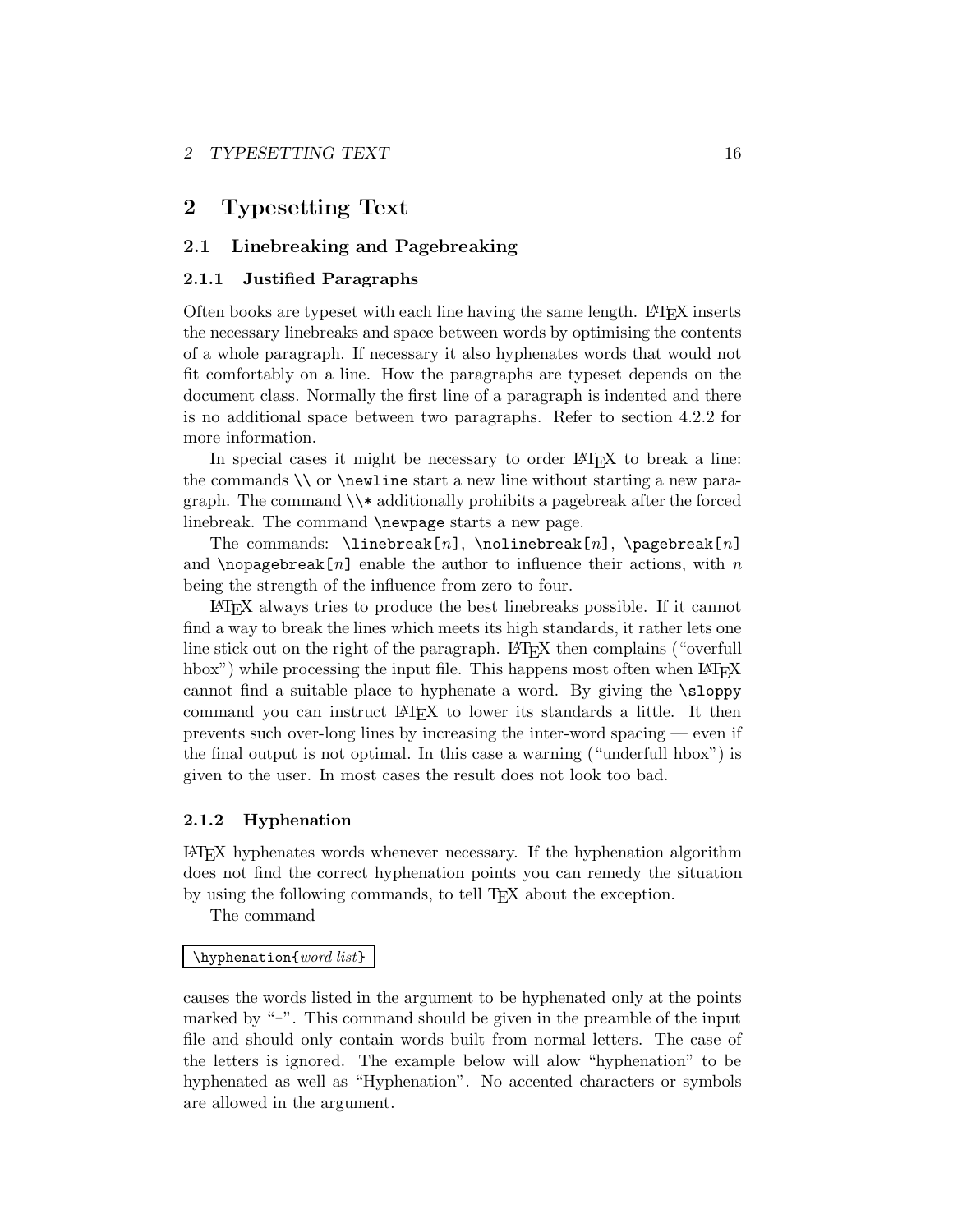Example:

## \hyphenation{FORTRAN Hy-phen-a-tion}

The command  $\setminus$  inserts a discretionary hyphen into a word. This also becomes the only point hyphenation is allowed in this word. This command is especially useful for words containing special characters, because LATEX does not automatically hyphenate words containing accented characters.

| I think this is: supercalifragilistic ex- | I think this is: $su\-\perp\-\cal$ |
|-------------------------------------------|------------------------------------|
| pialidocious                              | i\-frag\-i\-lis\-tic\-ex\-pi\-%    |
|                                           | al\-i\-do\-cious                   |

Several words can be kept together on one line. The command

\mbox{*text*}

causes its argument be kept together under all circumstances.

| My phone number will change soon.                                       | My phone number will change soon.                                               |
|-------------------------------------------------------------------------|---------------------------------------------------------------------------------|
| It will be (0116) 2550 943.                                             | It will be \mbox{(0116) 2550 943}.                                              |
| The parameter <i>filename</i> should con-<br>tain the name of the file. | The parameter<br>\mbox{\emph{filename}} should<br>contain the name of the file. |

### **2.2 Special Characters and Symbols**

#### **2.2.1 Quotation Marks**

For quotation marks you should *not* use the " as on a typewriter. In publishing there are special opening and closing quotation marks.

"Please press the 'x' key." ''Please press the 'x' key.''

#### **2.2.2 Dashes and Hyphens**

LATEX knows four kinds of dashes. You can access three of these with different numbers of consecutive dashes. The fourth kind is the mathematical minus:

| daughter-in-law, X-rated | $d$ aughter-in-law, X-rated |
|--------------------------|-----------------------------|
| pages $13-67$            | pages 13--67\\              |
| ves—or no?               | $ves---or no? \ \ \\$       |
| $0, 1, \text{and } -1$   | $$0\$ , $$1\$ and $$-1\$    |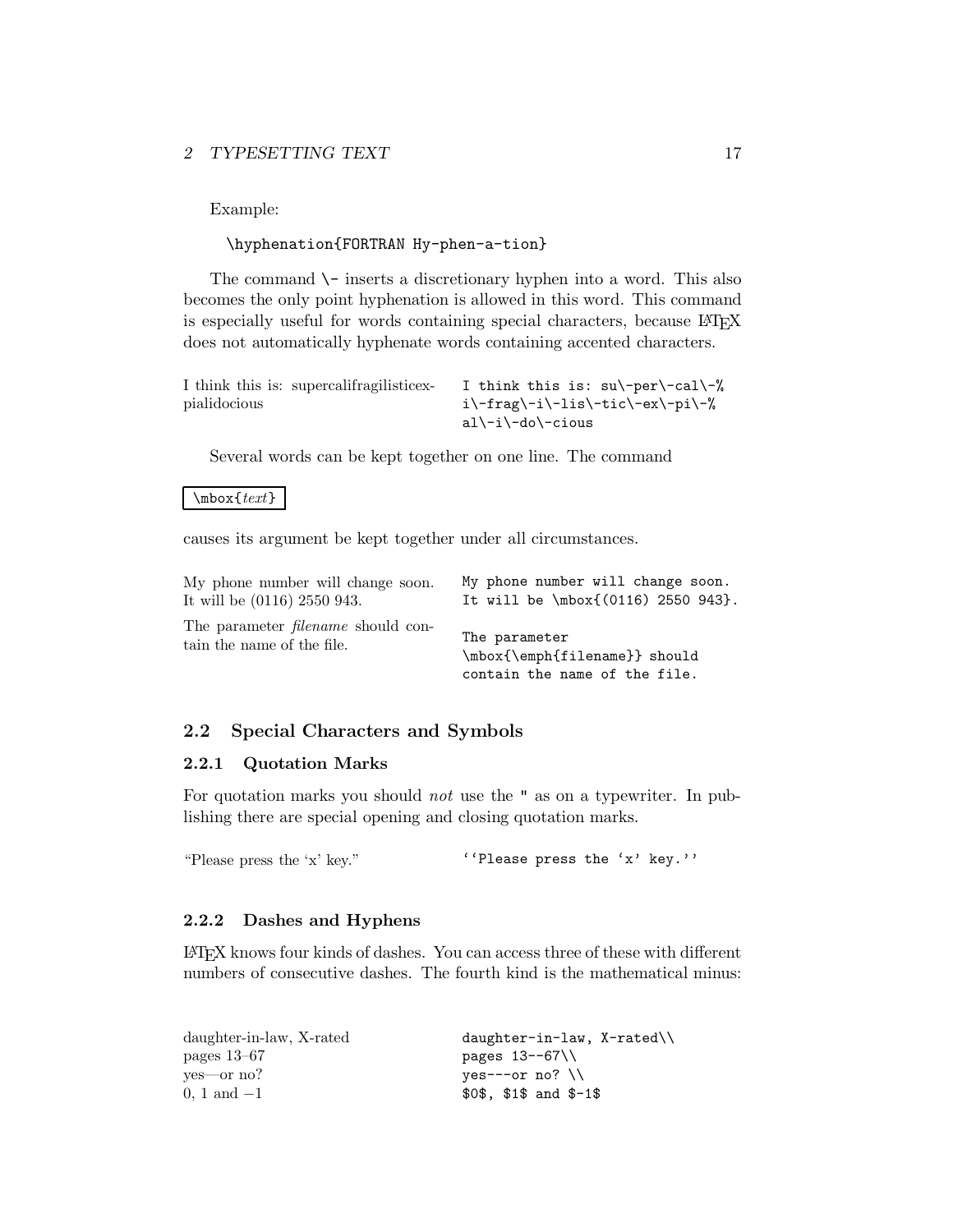The names for these dashes are:  $-$  hyphen,  $--$  en-dash,  $---$  em-dash and \$-\$ minus sign.

### **2.2.3 Ellipsis (** ... **)**

On a typewriter a comma or a period takes the same amount of space as any other letter. In book printing these characters occupy only a little space and are set very close to the preceding letter. Therefore you can not enter "ellipsis" by just typing three dots, as the spacing would be wrong. Instead there is a special command for these dots. It is called

#### \ldots

| Not like that  but like that: |  | Not like that $\dots$ but like that:\\ |  |
|-------------------------------|--|----------------------------------------|--|
| New York, Tokyo, Budapest,    |  | New York, Tokyo, Budapest, \ldots      |  |

#### **2.2.4 Ligatures**

Some letter combinations are typeset not just by setting the different letters one after the other, but actually by using special symbols for these combinations.

ff fi fl ffi... instead of ff fi fl ffi...

These so-called ligatures can be prohibited by inserting a \mbox{} between the two letters in question. This might be necessary with words built from two words.

| Not shelfful | Not shelfful\\      |
|--------------|---------------------|
| but shelfful | but shelf\mbox{}ful |

#### **2.2.5 Accents and Special Characters**

LATEX supports the use of accents and special characters from many languages. Table 5 shows all sorts of accents being applied to the letter o. Naturally other letters work too.

To place an accent on top of an i or a j, their dots have to be removed. This is accomplished by typing  $\iota$  and  $\iota$ j.

| Hôtel, naïve, élève,           | $H\text{\textdegree}$ al" i ve, $\ell$ el $\ell$ eve, $\ell$ |
|--------------------------------|--------------------------------------------------------------|
| smørrebrød, <i>Señorita!</i> , | $sm\$ o rrebr $\o$ d, !'Se $\r$ norita!, \                   |
| Schönbrunner Schloß Straße     | Sch\"onbrunner Schlo\ss{}                                    |
|                                | Stra\ss e                                                    |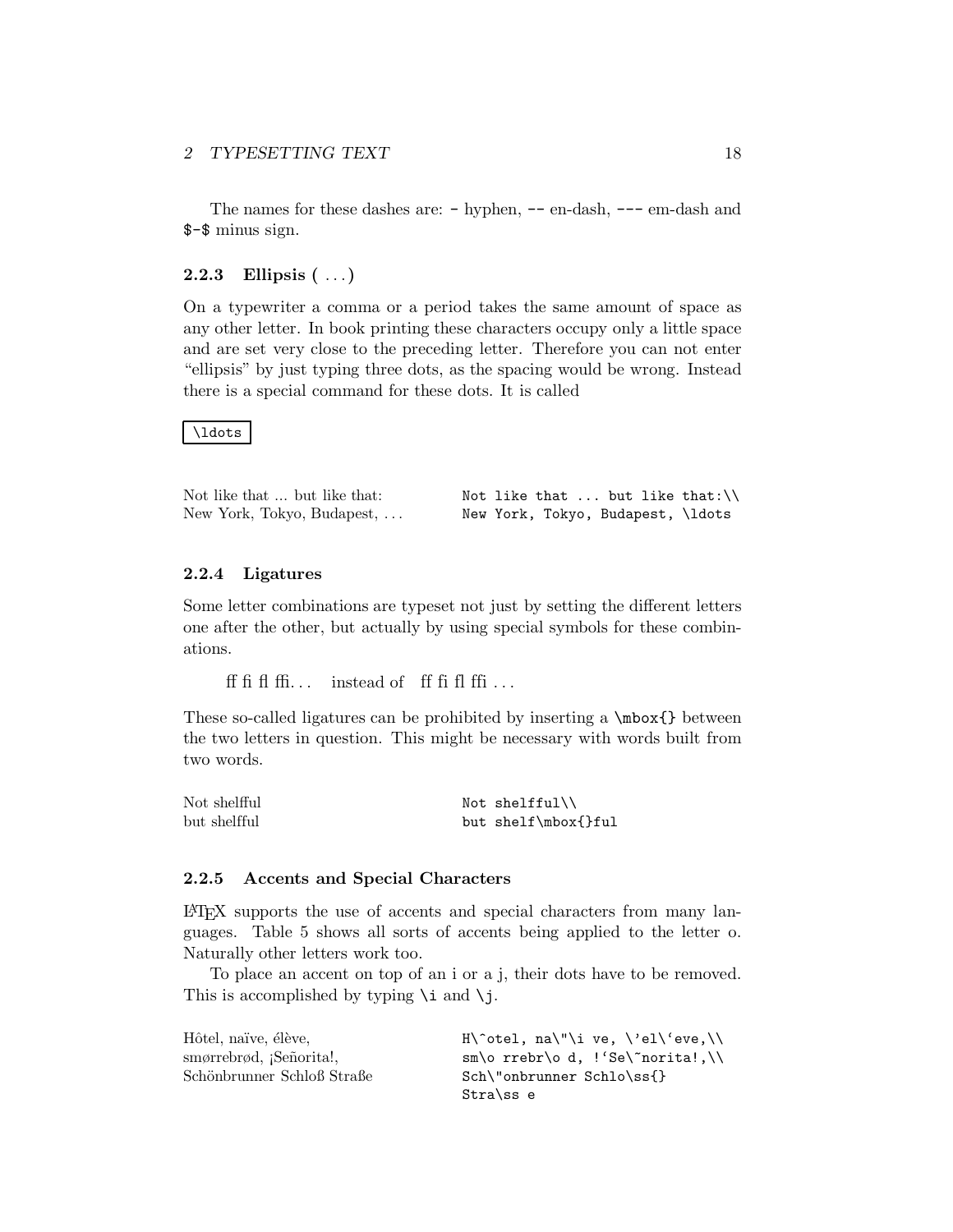#### **2.3 International Language Support**

If you need to write documents in languages other than English, LATEX must apply different hyphenation rules in order to produce correct output.

For many languages, these changes can be accomplished by using the babel package by Johannes Braams. To use this package, your LAT<sub>E</sub>X system has to be specially configured. Your *Local Guide* [4] should give more information on this.

If your system is already appropriately configured, you can activate the babel package by adding the command

#### \usepackage[*language*]{babel}

after the \documentclass command. Which *language*s your system supports should also be listed in the Local Guide.

For some languages Babel also specifies new commands, which simplify the input of special characters. The German language for example, contains a lot of umlauts (äöü). With Babel you can enter an ö by typing "o instead of  $\nabla$ "o.

Some computer systems allow you to input special characters directly from the keyboard. LATEX can handle such characters. There exist several packages which add support for special character encodings. When using such a package you should consider, that other people might not be able to display your input files on their computer, because they use a different encoding. For example, the German umlaut  $\ddot{a}$  on a PC is encoded as 132 and on some Unix systems using ISO-LATIN 1 it is encoded as 228. Therefore, use these features with care.

|   | $\delta$ \'o<br>$\overline{O}$ \=0      |   | ó \'o ô \^o<br>$\dot{\mathrm{o}}$ \.o | ö ∖"o                     |                              | $\tilde{0}$ $\sqrt{8}$ |
|---|-----------------------------------------|---|---------------------------------------|---------------------------|------------------------------|------------------------|
|   | ŏ \u o<br>$0 \quad \text{d} \quad 0$    |   | $0 \sqrt{v}$<br>$\Omega$ \b o         |                           | ő \H o<br>$\hat{00}$ \t $oo$ | $Q \cap C$ o           |
| œ | <b>Noe</b><br>å \aa                     |   | E \OE<br>$\aa$ \aa $\AA$ \AA          |                           | æ \ae                        | $AE$ $\Delta E$        |
|   | $\emptyset$ \o<br>$1 \nightharpoonup i$ | Ø | $\setminus$ 0<br>$J \qquad \forall j$ | $\mathbf{i}$ $\mathbf{P}$ | $\frac{1}{1}$ \1             | L \L<br>$i$ ?'         |

Table 5: Accents and Special Characters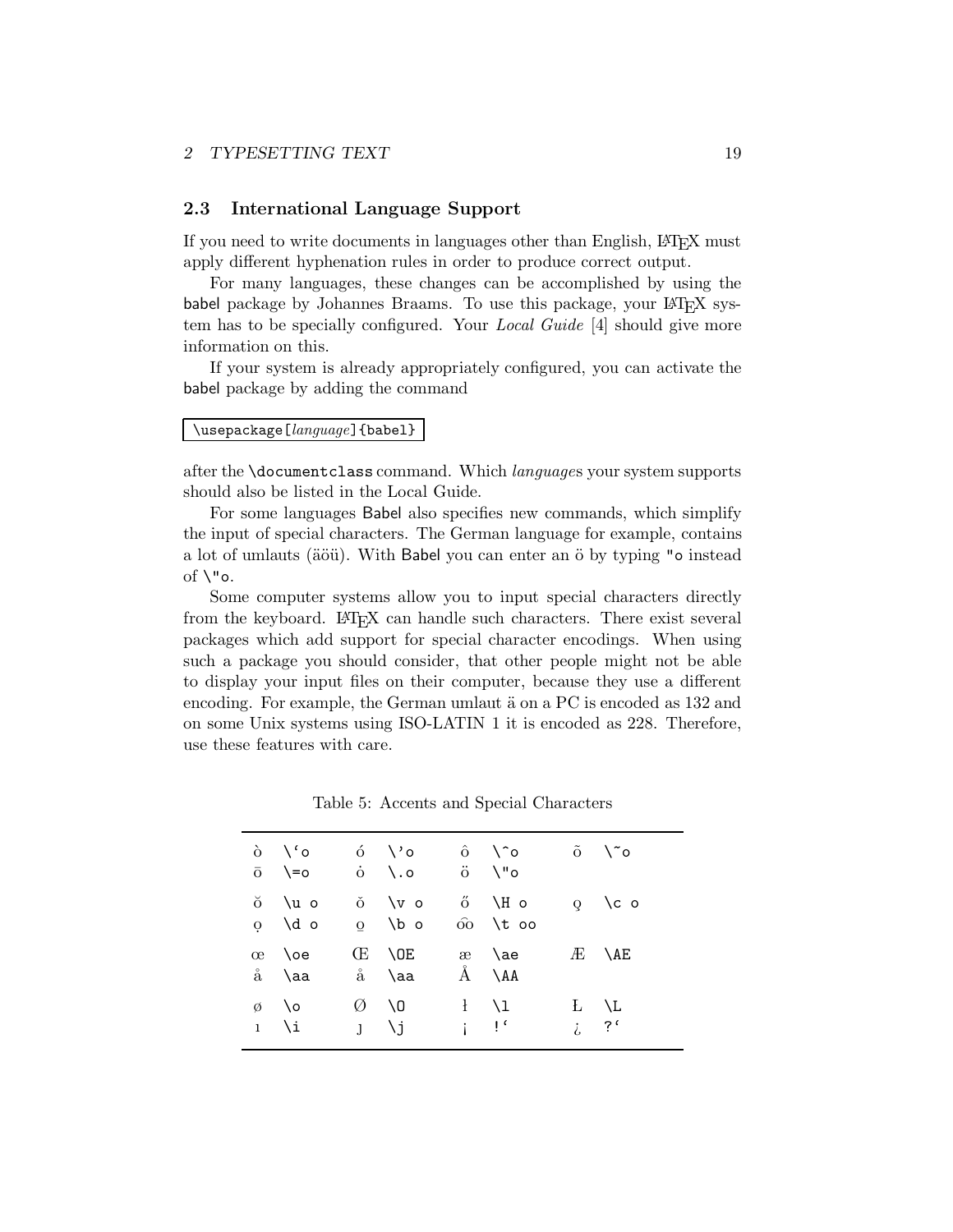#### **2.4 The Space between Words**

To get a straight right margin in the output, LAT<sub>EX</sub> inserts varying amounts of space between the words. At the end of a sentence it inserts slightly more space, as this makes the text more readable. LAT<sub>EX</sub> assumes that sentences end with periods, question marks or exclamation marks. If a period follows an uppercase letter this is not taken as a sentence ending since periods after uppercase letters are normally for abbreviations.

Any exception from these assumptions has to be specified by the author. A backslash in front of a space generates a space which will not be enlarged. A tilde (~) character generates a space which cannot be enlarged and which additionally prohibits a line break. The command  $\Diamond$  in front of a period specifies, that this period terminates a sentence even when it follows a uppercase letter.

| Mr. Smith was happy to see her | Mr. Smith was happy to see her  |
|--------------------------------|---------------------------------|
| cf. Fig. $5$                   | cf. $Fig. 5\}$                  |
| I like BASIC. What about you?  | I like BASIC\@. What about you? |

The additional space after periods can be disabled with the command

#### \frenchspacing

which tells LAT<sub>EX</sub> *not* to insert any more space after a period than after ordinary character. This is very common in non-English languages. In this case the command  $\Diamond$  is not necessary.

#### **2.5 Titles, Chapters, and Sections**

To help the reader find his way through your work, you should divide it into chapters, sections, and subsections. LAT<sub>E</sub>X supports this with special commands which take the section title as their argument. It is up to you to use them in the correct order.

For the article class the following sectioning commands are available:

| $\setminus$ section $\{ \ldots \}$    | $\{p\}$            |  |  |
|---------------------------------------|--------------------|--|--|
| $\substack{\text{subsection} \ldots}$ | $\sub{subparam}$ } |  |  |
| $\substack{\text{subsuch} \dots \}}$  | \appendix          |  |  |

For the report and the book class you can use two additional sectioning commands:

```
\partial \{\text{...}\}\
```
As the article class does not know about chapters, it is quite easy to add articles as chapters to a book. The spacing between sections, the numbering and the font size of the titles will be set automatically by LAT<sub>E</sub>X.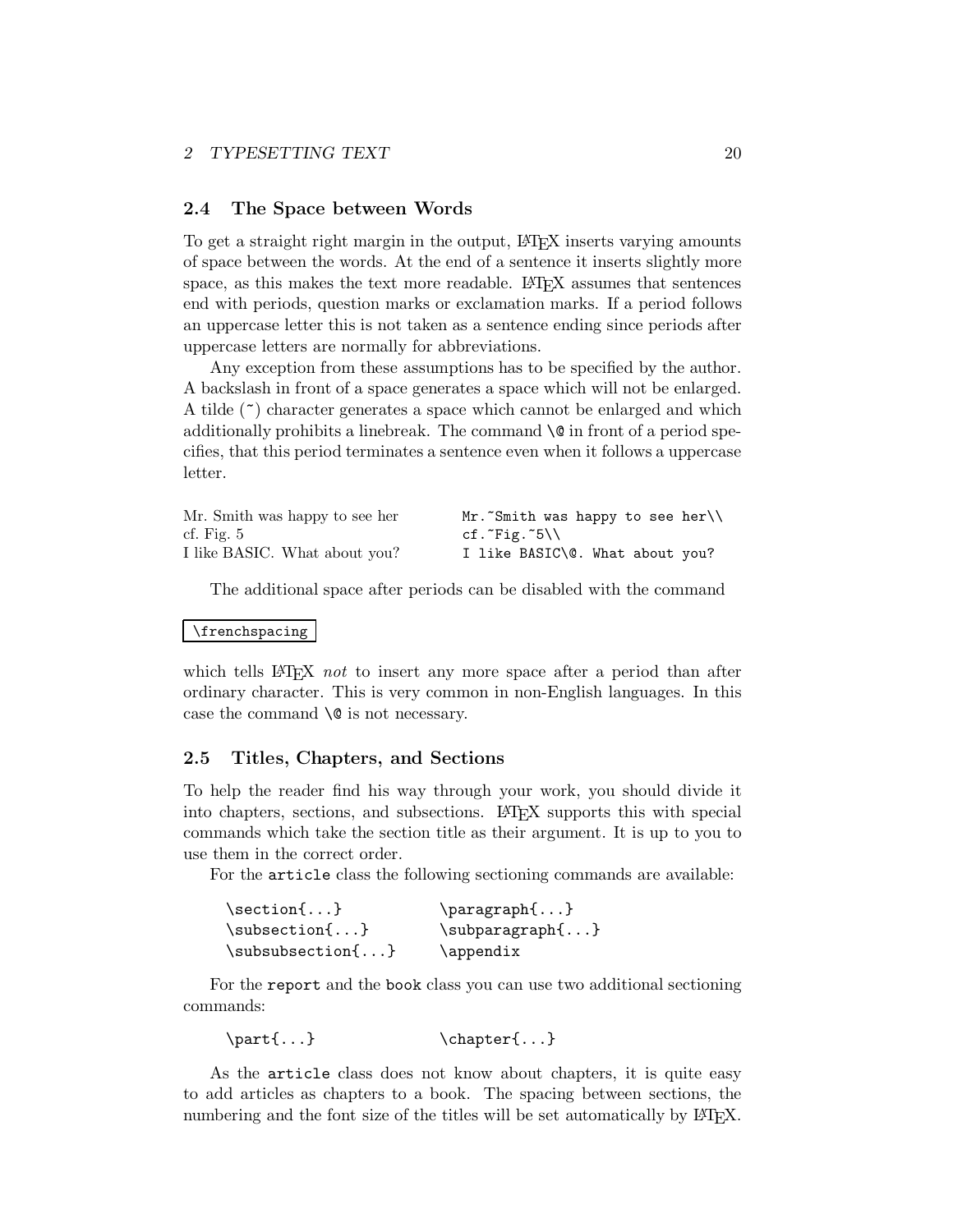Two of the sectioning commands are a bit special:

- The \part command does not influence the numbering sequence of chapters.
- The \appendix command does not take an argument. It just changes the chapter<sup>4</sup> numbering to letters.

LATEX creates a table of contents by taking the section headings and page numbers from the previous run of the document. The command

### \tableofcontents

expands to a table of contents at the place where it is issued. A new document has to be processed ("LAT<sub>EX</sub>ed") at least twice to get a correct table of contents.

All sectioning commands listed above also exist as starred versions. They generate section headings which will not show up in the table of contents and which will not get numbered. The command \section{Help} for example would become \section\*{Help}.

Normally the section headings show up in the table of contents exactly as they were entered in the text. Sometimes this is not possible, because the heading is to long to fit into the table of contents. The entry for the table of contents can therefore be specified as optional argument before the actual heading.

### \chapter[Read it! It's Exciting]{This is a very long and especially boring title}

The title of the whole document is generated by issuing a

#### \maketitle

command. The contents of the title has to be defined by the commands

\title{...}, \author{...} and optionally \date{...}

before calling \maketitle. In the argument of \authors you can supply several names separated by **\and** commands.

An example for some of the above mentioned commands can be found in Figure 2 on page 11.

<sup>4</sup>For the article style the section numbering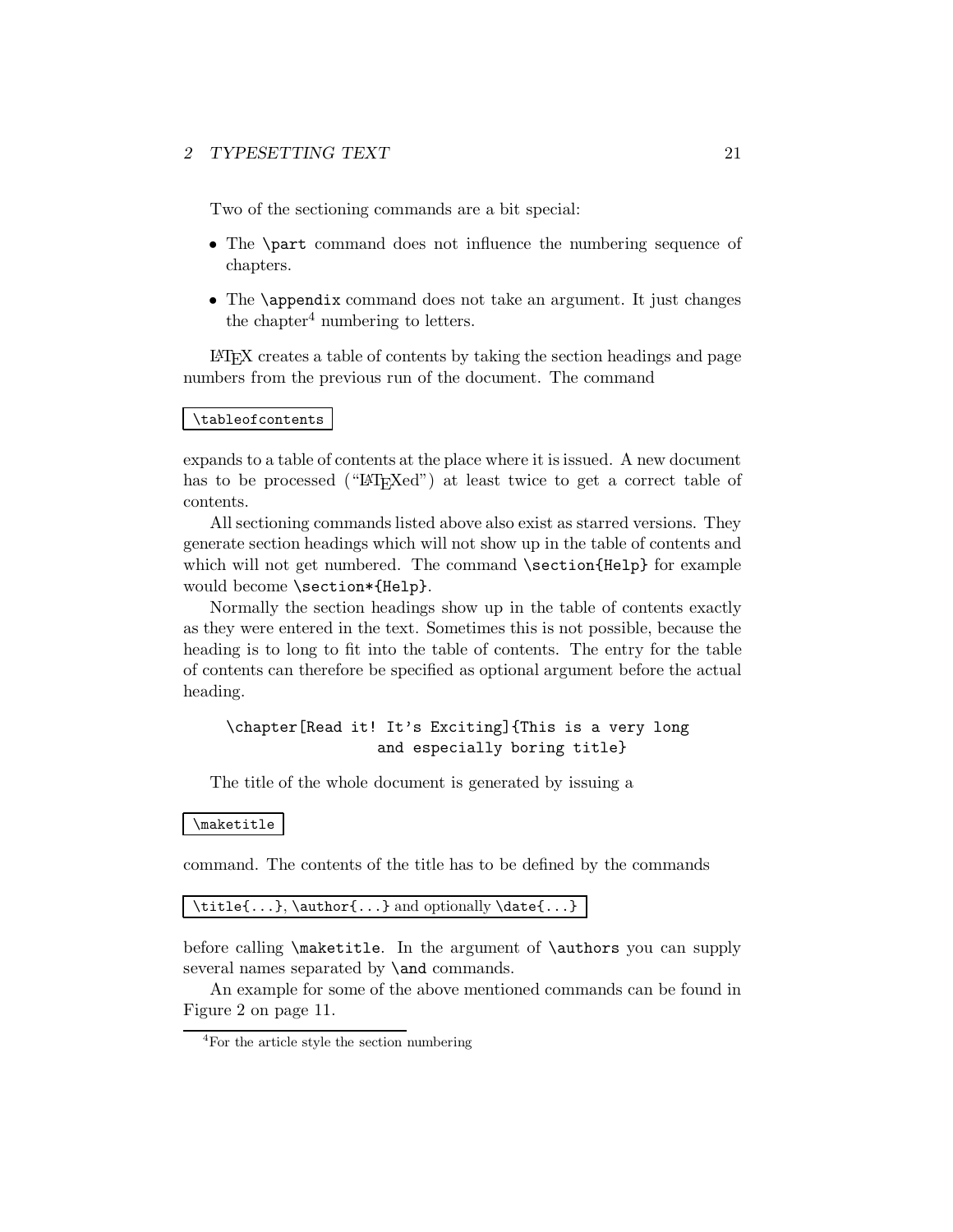### **2.6 Cross References**

In books and reports and articles there are often cross references to figures, tables and special segments of text. LATEX provides the following commands for cross referencing

### \label{*marker*}, \ref{*marker*} and \pageref{*marker*}

Where *marker* is an identifier chosen by the user. LAT<sub>E</sub>X replaces  $\text{ref}$ by the number of the section, subsection, figure, table, or theorem where the corresponding \label command was issued. \pageref prints the page number of the corresponding \label command. Here also the numbers from the previous run are used.

| A reference to this subsection looks | A reference to this subsection          |
|--------------------------------------|-----------------------------------------|
| like: "see section 2.6 on page 22."  | \label{sec:this} looks like:            |
|                                      | ''see section \ref{sec:this} on         |
|                                      | page <sup>"</sup> \pageref{sec:this}.'' |

### **2.7 Footnotes**

With the command

\footnote{*footnote text*}

a footnote will be printed at the foot of the current page.

| Footnotes <sup><math>a</math></sup> are often used by people | Footnotes\footnote{This       |
|--------------------------------------------------------------|-------------------------------|
| using $LFT$ <sub>F</sub> X.                                  | is a footnotel are often used |
| $a_{\text{This}}$ is a footpote                              | by people using \LaTeX.       |

*<sup>a</sup>*This is a footnote

### **2.8 Emphasised Words**

In manuscripts produced by typewriter, important words get underlined. In printed books these words are *emphasised*. The command to switch to an *emphasised* font is called

#### \emph{*text*}

Its argument is the text to be emphasised.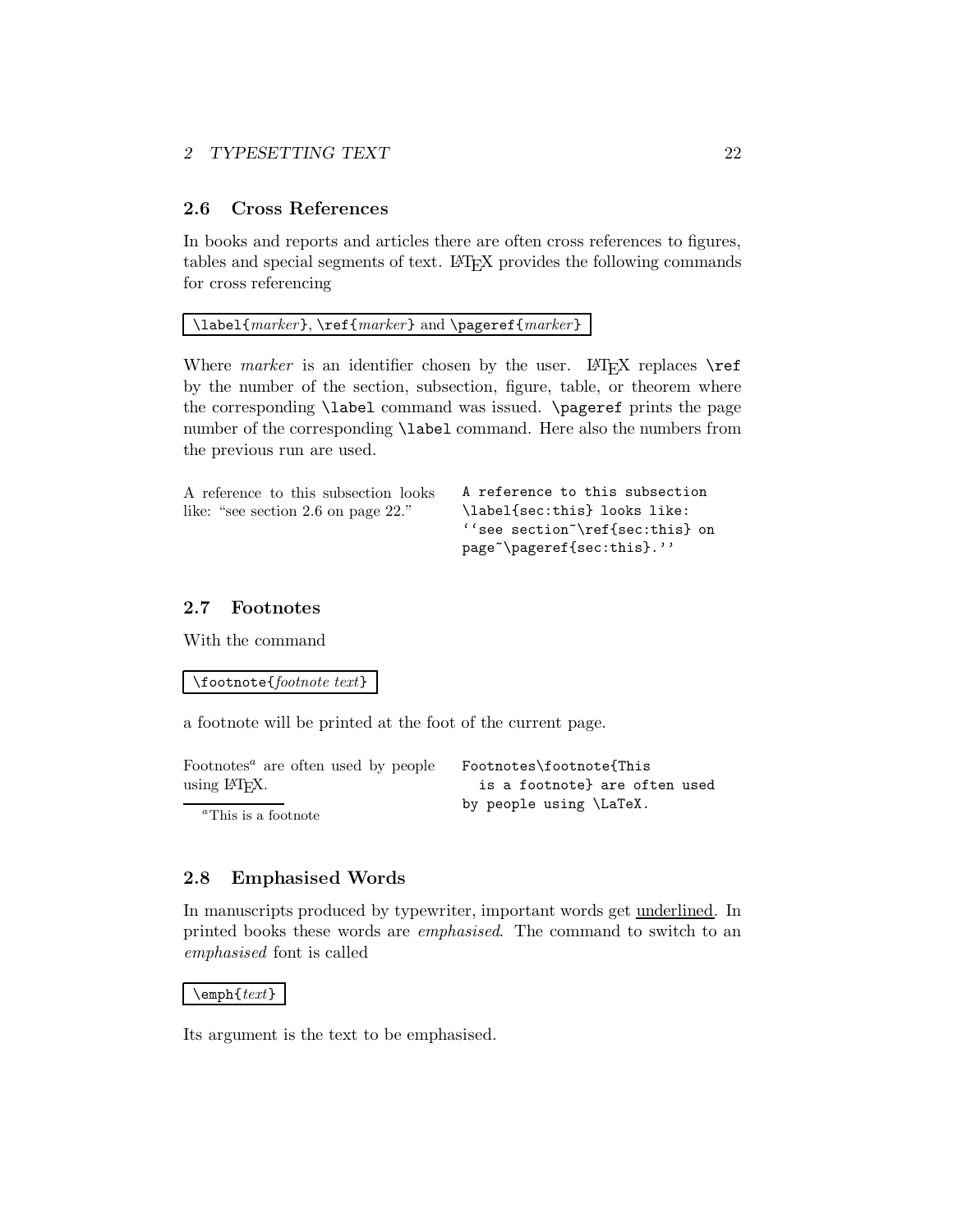| If you use emphasising in an already  | \emph{If you use              |
|---------------------------------------|-------------------------------|
| emphasised text, then PTFX uses an    | \emph{emphasising} in an      |
| upright <i>font for emphasising</i> . | already emphasised text, then |
|                                       | \LaTeX{} uses an              |
|                                       | \emph{upright} font for       |
|                                       | emphasising.}                 |

### **2.9 Environments**

To typeset special purpose text, LATEX defines many different environments for all sorts of formatting:

\begin{*name*} *text* \end{*name*}

Where *name* is the name of the environment. Environments can be called several times within each other as long as the calling order is maintained.

```
\begin{aaa}...\begin{bbb}...\end{bbb}...\end{aaa}
```
In the following sections all important environments are explained.

### **2.9.1 Quote, Quotation, and Verse**

The quote environment is useful for quotes, important phrases and examples.

| A typographical rule of thumb                                               |
|-----------------------------------------------------------------------------|
| for the line length is:                                                     |
| \begin{quote}                                                               |
| No line should contain more than                                            |
| 66 <sup>o</sup> characters.                                                 |
| \end{quote}<br>That's why multicolumn print is<br>often used in newspapers. |
|                                                                             |

There are two similar environments: the quotation and the verse environments. The quotation environment is useful for longer quotes going over several paragraphs. The verse environment is useful for poems where the line breaks are important. The lines are separated by issuing a  $\setminus \setminus$  at the end of a line and a empty line after each verse.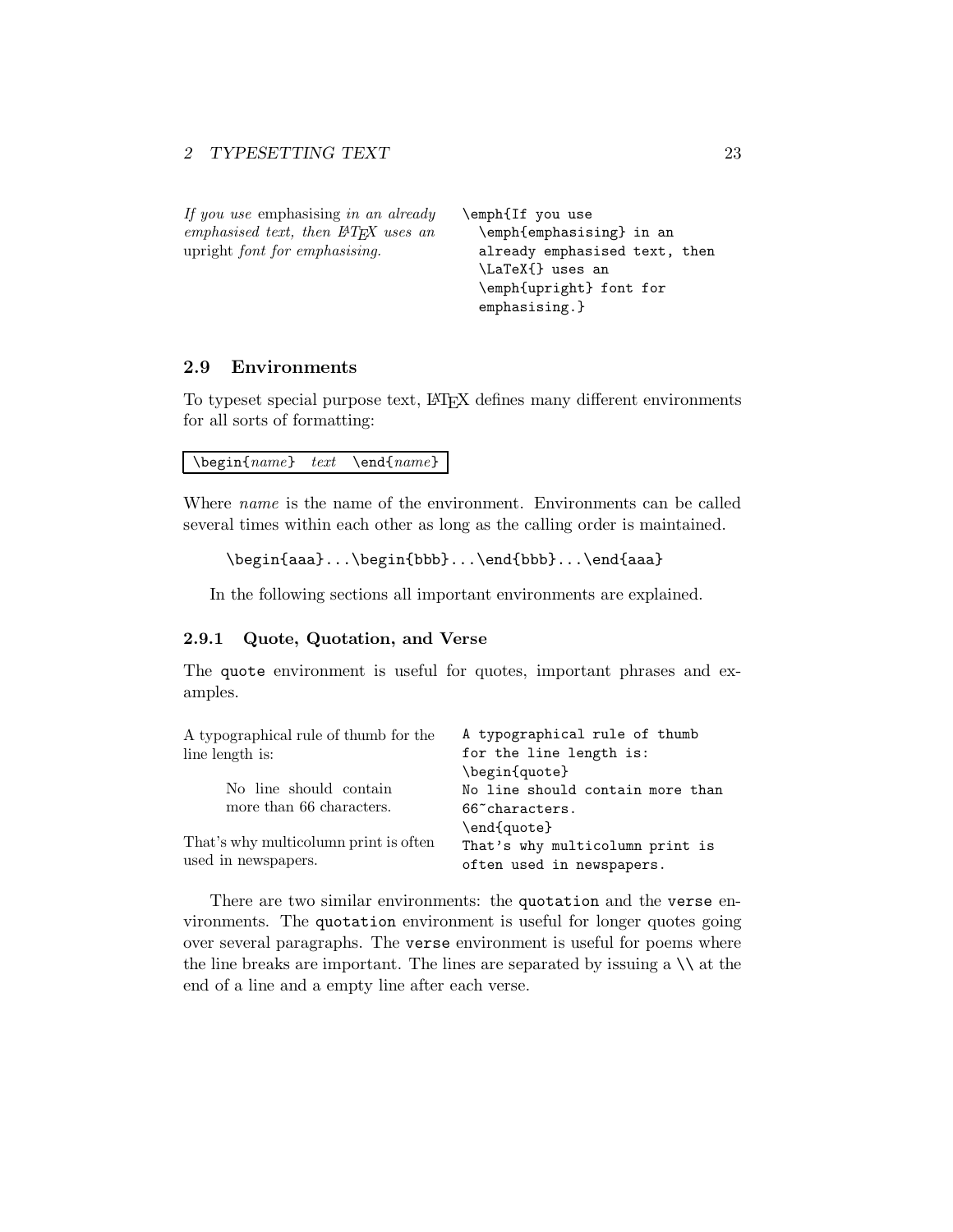| I know only one English poem by                                                                                                                                      | I know only one English poem by                                                                                                                                                                                                     |
|----------------------------------------------------------------------------------------------------------------------------------------------------------------------|-------------------------------------------------------------------------------------------------------------------------------------------------------------------------------------------------------------------------------------|
| heart. It is about Humpty Dumpty.                                                                                                                                    | heart. It is about Humpty Dumpty.                                                                                                                                                                                                   |
| Humpty Dumpty sat on a<br>wall:<br>Humpty Dumpty had a great<br>fall.<br>All the King's horses and all<br>the King's men<br>Couldn't put Humpty to-<br>gether again. | \begin{verse}<br>\scriptsize<br>Humpty Dumpty sat on a wall: $\setminus$<br>Humpty Dumpty had a great fall.<br>All the King's horses and all<br>the King's men $\setminus$<br>Couldn't put Humpty together<br>again.<br>\end{verse} |

#### **2.9.2 Itemise, Enumerate, and Description**

The itemize environment is suitable for simple lists, the enumerate environment for enumerated lists, and the description environment for descriptions.

| 1. You can mix the list environ-<br>ments to your taste:                                                                                                  | \begin{enumerate}<br>\item You can mix the list                                                                                                                                                                                                    |
|-----------------------------------------------------------------------------------------------------------------------------------------------------------|----------------------------------------------------------------------------------------------------------------------------------------------------------------------------------------------------------------------------------------------------|
| • But it might start to look<br>silly.<br>• If you over-do it.<br>2. Therefore remember:                                                                  | environments to your taste:<br>\begin{itemize}<br>\item But it might start to<br>look silly.<br>\item If you over-do it.<br>\end{itemize}                                                                                                          |
| <b>Stupid</b> things will not become<br>smart because they are in<br>a list.<br><b>Smart</b> things though, can be<br>presented beautifully in a<br>list. | \item Therefore remember:<br>\begin{description}<br>\item[Stupid] things will not<br>become smart because they are<br>in a list.<br>\item[Smart] things though, can be<br>presented beautifully in a list.<br>\end{description}<br>\end{enumerate} |

#### **2.9.3 Flushleft, Flushright, and Center**

The environments flushleft and flushright generate paragraphs which are either left or right aligned. The center environment generates centred text. If you do not issue  $\setminus\setminus$  to specify linebreaks,  $\boxtimes T_{\text{E}}\text{X}$  will automatically determine linebreaks.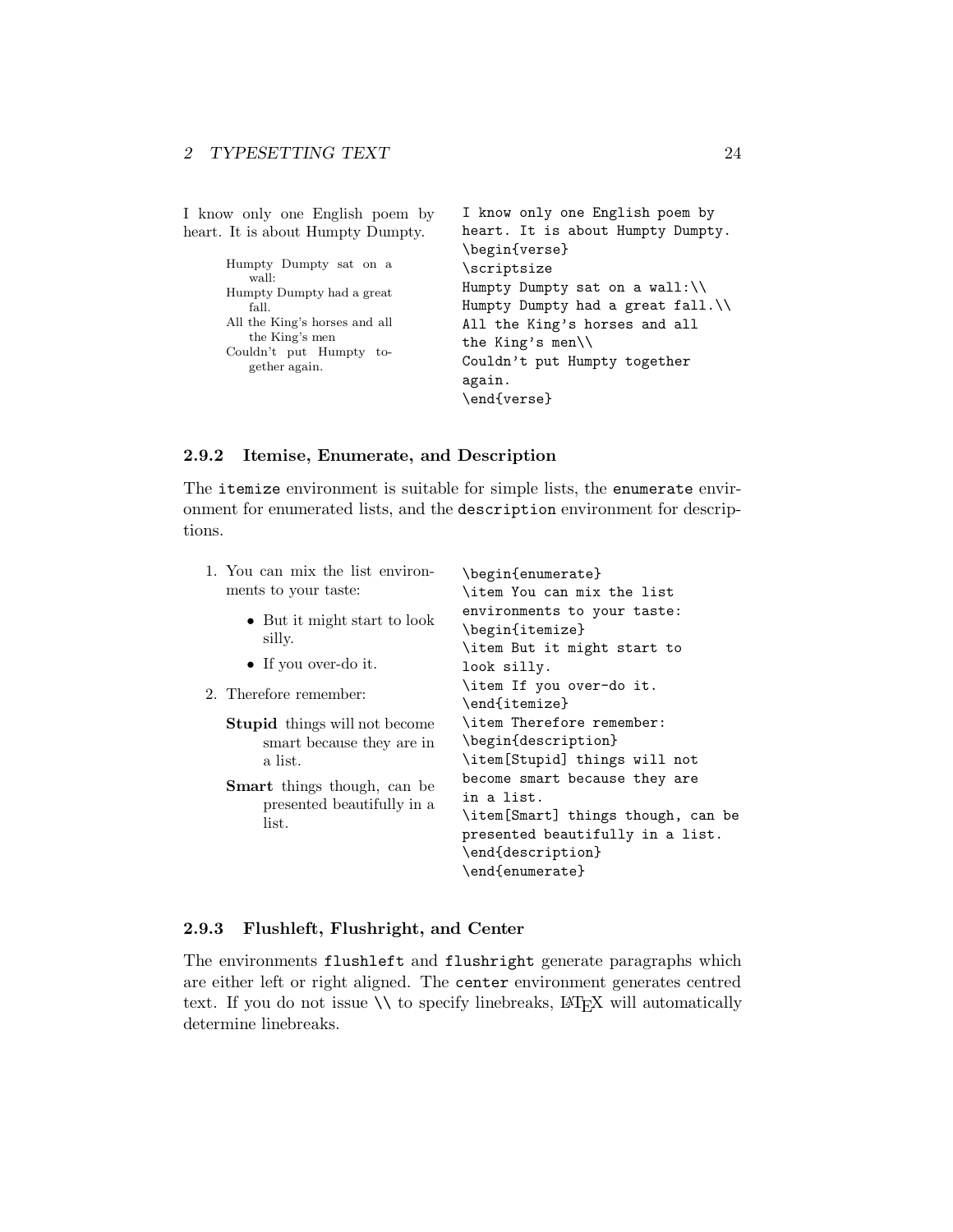| This text is<br>left aligned. L <sup>A</sup> T <sub>F</sub> X is not trying to<br>make each line the same length. | \begin{flushleft}<br>This text is $\setminus$ left aligned.<br>\LaTeX{} is not trying to make<br>each line the same length.<br>\end{flushleft}    |
|-------------------------------------------------------------------------------------------------------------------|---------------------------------------------------------------------------------------------------------------------------------------------------|
| This text is right<br>aligned. LAT <sub>F</sub> X is not trying to make<br>each line the same length.             | \begin{flushright}<br>This text is right $\setminus$ aligned.<br>\LaTeX{} is not trying to make<br>each line the same length.<br>\end{flushright} |
| At the centre<br>of the earth                                                                                     | \begin{center}<br>At the centre\\of the earth<br>\end{center}                                                                                     |

#### **2.9.4 Printing Verbatim**

Text which is enclosed between \begin{verbatim} and \end{verbatim} will be directly printed, as if it was typed on a typewriter, with all linebreaks and spaces, without any IATEX command being executed.

Within a paragraph, similar functionality can be accessed with

#### \verb+*text*+

The + is just an example delimiter character. You can use any character except  $*$  or blank. Many LAT<sub>E</sub>X examples in this booklet are typeset with this command.

| The $\ldots$                           | The \verb \ldots  command \ldots                                             |
|----------------------------------------|------------------------------------------------------------------------------|
| 10 PRINT "HELLO WORLD ";<br>20 GOTO 10 | \begin{verbatim}<br>10 PRINT "HELLO WORLD ";<br>20 GOTO 10<br>\end{verbatim} |

The verbatim environment and the \verb command may not be used within parameters of other commands.

### **2.9.5 Tabular**

The tabular environment can be used to typeset beautiful tables with optional horizontal and vertical lines. LATEX determines the width of the columns automatically.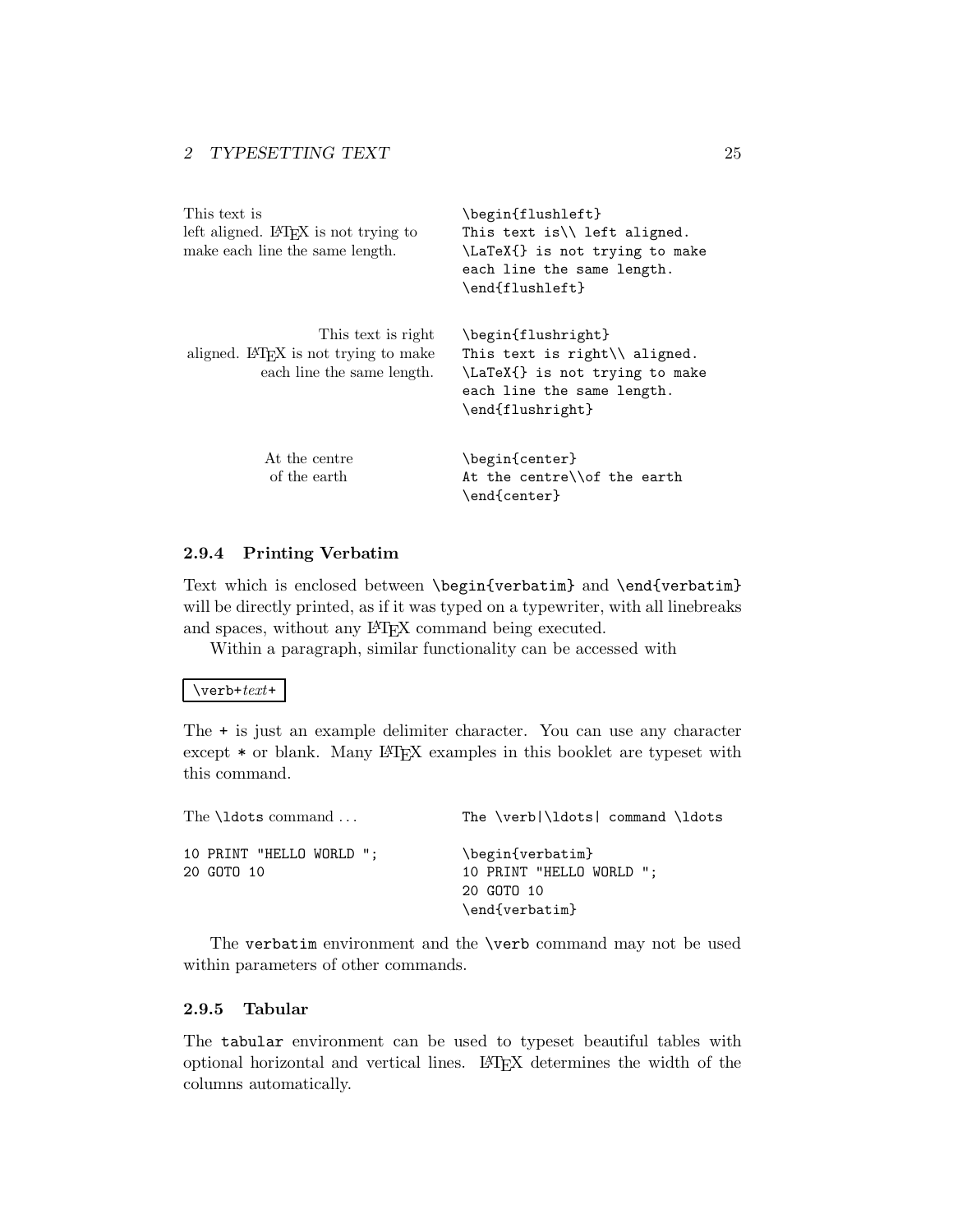The *table spec* argument of the

#### \begin{tabular}{*table spec*}

command defines the format of the table. Use an l for a column of left aligned text, r for right aligned text and c for centred text, p{*width*} for a column containing justified text with linebreaks, and | for a vertical line.

Within a tabular environment  $\&$  jumps to the next column,  $\setminus \$  starts a new line and \hline inserts an horizontal line.

| 7C0                 | hexadecimal                    | \begin{tabular}{ r 1 }                                                   |
|---------------------|--------------------------------|--------------------------------------------------------------------------|
| 3700                | octal                          | \hline                                                                   |
| 11111000000         | binary                         | 7CO & hexadecimal \\                                                     |
| 1984                | decimal                        | 3700 & octal $\setminus$                                                 |
|                     |                                | 11111000000 & binary $\setminus$                                         |
|                     |                                | \hline \hline                                                            |
|                     |                                | 1984 & decimal $\setminus$                                               |
|                     |                                | \hline                                                                   |
|                     |                                | \end{tabular}                                                            |
|                     |                                |                                                                          |
|                     |                                |                                                                          |
|                     | Welcome to 'Paragraph in a     | $\begin{array}{c} \text{begin{{{array}{c}1.5cm\end{array}}} \end{array}$ |
|                     | box.' We sincerely hope you'll | \hline                                                                   |
| all enjoy the show. |                                | Welcome to 'Paragraph in a                                               |
|                     |                                | box.' We sincerely hope                                                  |
|                     |                                | you'll all enjoy the show.                                               |
|                     |                                | <b>\hline</b>                                                            |
|                     |                                | \end{tabular}                                                            |

With the  $\mathcal{C}$ ...} construct it is possible to specify the column separator. This command kills the intercolumn space and replaces it with whatever is included in the curly braces. One common use for this command is explained below in the decimal alignment problem. Another possible usage is to suppress leading space in a table with @{}.

| no leading space             | \begin{tabular}{0{} 1 0{}}<br>\hline<br>no leading space\\\hline<br>\end{tabular}                   |
|------------------------------|-----------------------------------------------------------------------------------------------------|
| leading space left and right | \begin{tabular}{1}<br>\hline<br>leading space left and right $\setminus$<br>\hline<br>\end{tabular} |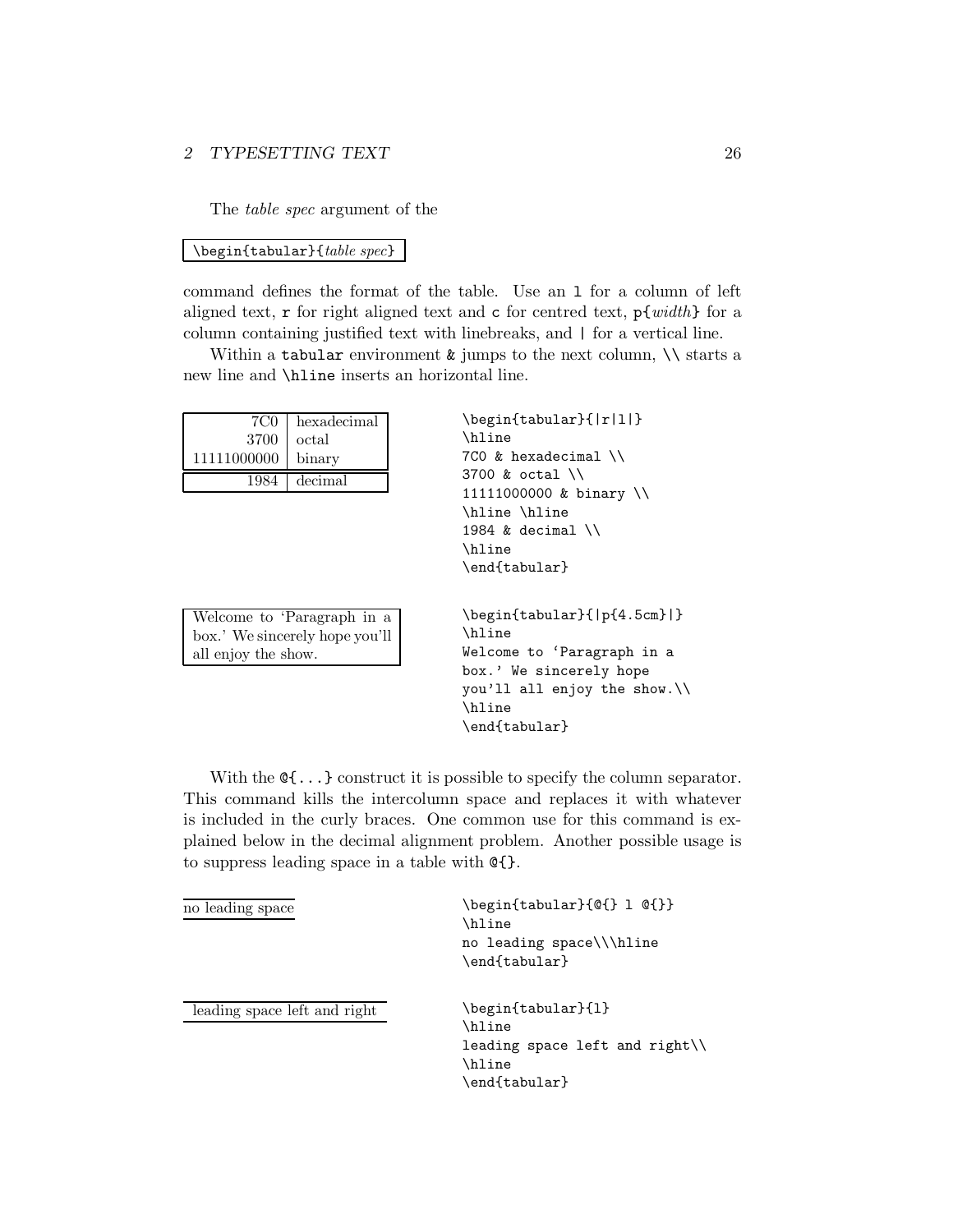Since there is no built-in way to align numeric columns on a decimal point<sup>5</sup>, we can "cheat" and do it by using two columns: a right-aligned integer and a left-aligned fraction. The  $\mathcal{C}\$  command in the \begin{tabular} line replaces the normal intercolumn spacing with just a ".", giving the appearance of a single, decimal-point-justified column. Don't forget to replace the decimal point in your numbers with a column separator (&)! A column label can be placed above our numeric "column" by using the \multicolumn command.

| Pi expression       | Value   | \begin{tabular}{c r @{.} 1}      |    |          |           |
|---------------------|---------|----------------------------------|----|----------|-----------|
| $\pi$               | 3.1416  | Pi expression                    | &c |          |           |
| $\pi^{\pi}$         | 36.46   | \multicolumn{2}{c}{Value} \\     |    |          |           |
| $(\pi^{\pi})^{\pi}$ | 80662.7 | \hline                           |    |          |           |
|                     |         | $\pi$                            |    | & 3&1416 | $\lambda$ |
|                     |         | $\pi^{\pi}$                      |    | & 36&46  | ハ         |
|                     |         | $(\pi^{\pi})^{\pi}$ \$ & 80662&7 |    |          |           |
|                     |         | \end{tabular}                    |    |          |           |

### **2.10 Floating Bodies**

Today most publications contain a lot of figures and tables. These elements need special treatment because they cannot be broken across pages. One method would be to start a new page every time a figure or a table is too large to fit on the present page. This approach would leave pages partially empty which looks very bad.

The solution to this problem is to 'float' any figure or table, which does not fit on the current page, to a later page while filling the current page with body text. LAT<sub>EX</sub> offers two environments for floating bodies. One for tables and one for figures. To take full advantage of these two environments it is important to understand approximately how LATEX handles floats internally. Otherwise floats may become a major source of frustration because they will simply never end up where where you want them to be.

Let's first have a look at the commands LAT<sub>E</sub>X supplies for floats:

Any material enclosed in a figure or table environment will be treated as floating matter. Both float environments support an optional parameter

\begin{figure}[*placement specifier*] or \begin{table}[*placement specifier*]

called the *placement specifier*. This parameter is is used to tell LAT<sub>E</sub>X about the locations the float is allowed to go. A *placement specifier* is constructed by building a string of *float placing permissions*. See Table 6.

<sup>&</sup>lt;sup>5</sup>If the 'tools' bundle is installed on your system, have a look at the **dcolumn** package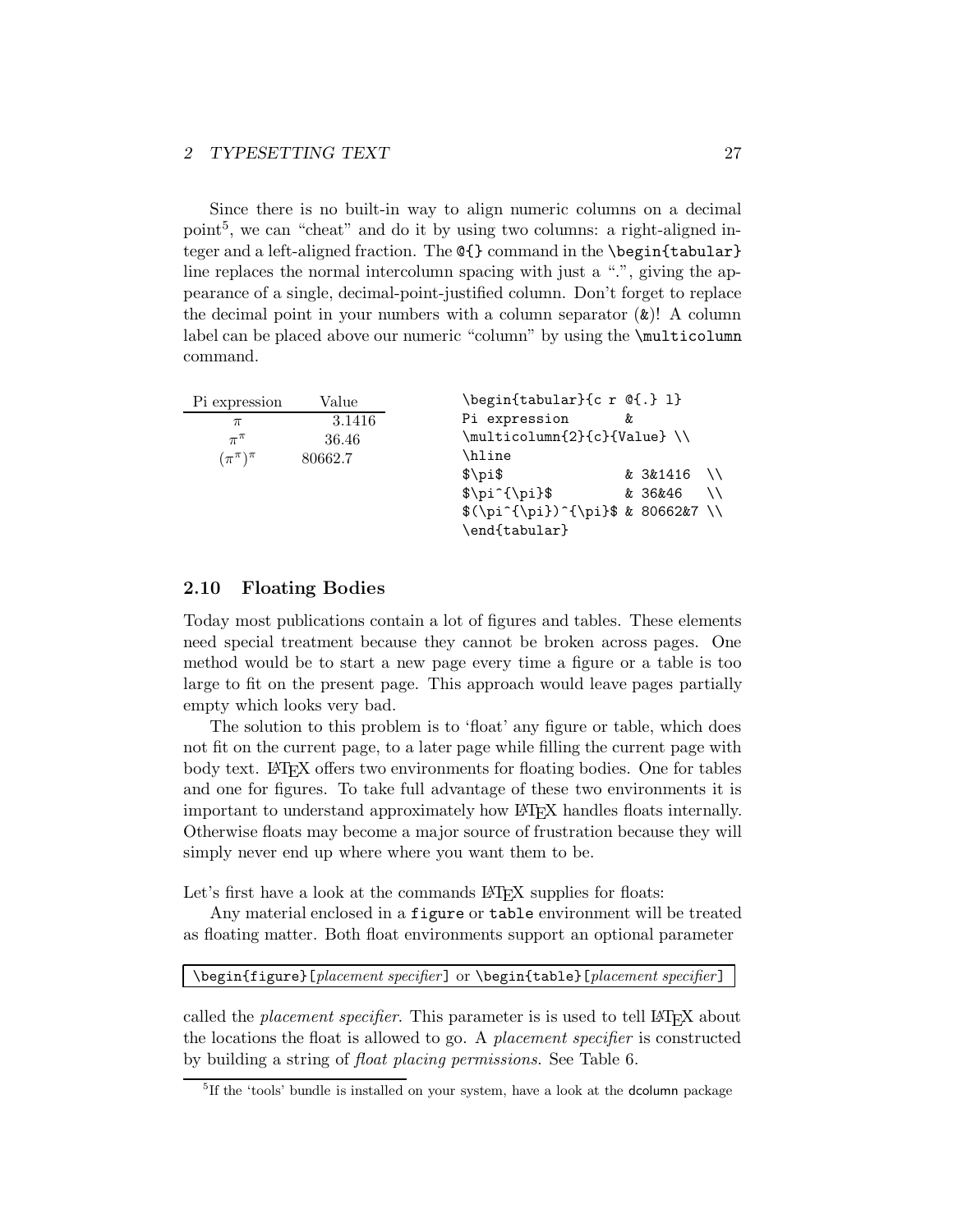A table could be started with the following line for example

\begin{table}[!hbp]

The placement specifier [!hbp] allows LATEX to place the table right here (h) or at the bottom (b) of some page or on a special floats page (p) and all that even if it does not look that good (!). If no placement specifier is given, the standard classes assume [tbp].

LATEX will place every float it encounters according to the placement specifier supplied by the author. If a float cannot be placed on the current page it is deferred either to the *figures* or the *tables* queue. When a new page is started, LATEX first checks if it is possible to fill a special 'float' page with floats from the queues. If this is not possible, the first float on each queue is treated as if they had just occurred in the text: LATEX tries again to place them according to their respective placement specifiers (except 'h' which is no longer possible). Any new floats occurring in the text get placed into the appropriate queues, because LATEX strictly maintains the original order of appearance for each type of float.

From the things said above it becomes clear, why a figure which cannot be placed, pushes all the further figures to the end of the document. Therefore:

If LATEX is not placing the floats as you expected, it is often only one float jamming one of the two float queues.

Having explained the difficult bit, there are some more things to mention about the table and figure environments. With the

\caption{*caption text*}

command you can define a caption for the float. A running number and the string "Figure" or "Table" will be added by LATFX.

#### Table 6: Float Placing Permissions

| <b>Spec</b> | Permission to place the float                                                       |
|-------------|-------------------------------------------------------------------------------------|
| h           | <i>here</i> at the very place in the text where it occurred. This is                |
|             | useful mainly for small floats.                                                     |
| t           | at the <i>top</i> of a page                                                         |
| b           | at the <i>bottom</i> of a page                                                      |
| p           | on a special <i>page</i> containing only floats.                                    |
|             | without considering most of the internal parameters <sup><math>a</math></sup> which |
|             | could stop this float from being placed.                                            |

<sup>&</sup>lt;sup>a</sup>Such as the maximum number of floats allowed on one page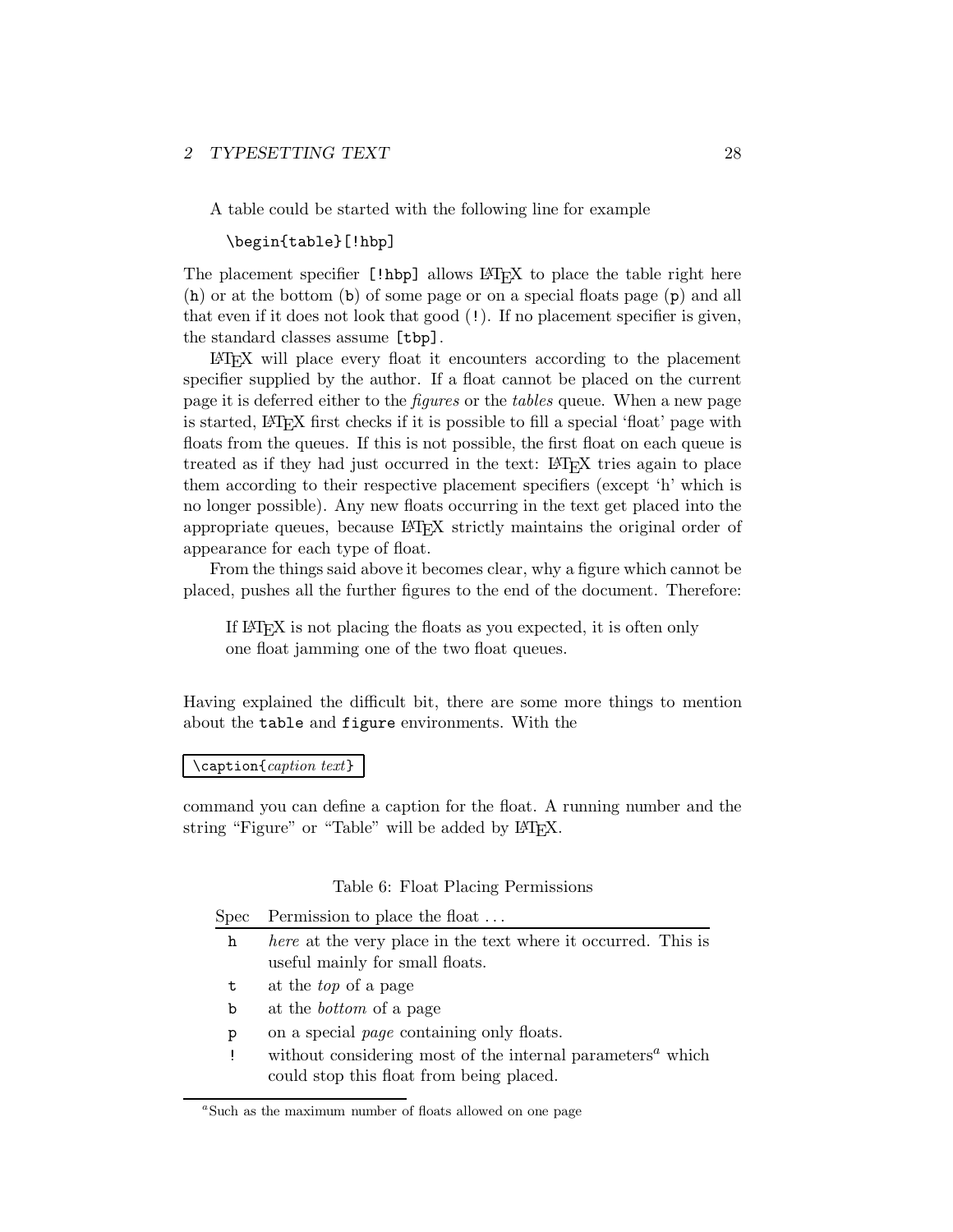The two commands

### \listoffigures and \listoftables

operate analogously to the \tableofcontents command, printing a list of figures or tables respectively. In these lists, the whole caption will be repeated. If you tend to use long captions, you must have a shorter version of the caption going into the lists. This is accomplished by entering the short version in brackets after the \caption command.

```
\caption[Short]{LLLLLoooooonnnnnggggg}
```
With **\label** and **\ref** you can create a reference to a float within your text.

```
Figure~\ref{white} is an example of Pop-Art.
\begin{figure}[!hbp]
\makebox[\textwidth]{\framebox[5cm]{\rule{0pt}{5cm}}}
\caption{Five by Five in Centimetres} \label{white}
\end{figure}
```
In the example above  $6$  LAT<sub>E</sub>X will try *really hard* (!) to place the figure right *here* (h). If this is not possible, it tries to place the figure at the *bottom* (b) of the page. Failing to place the figure on the current page, it determines if it is possible to create a float page containing this figure and maybe some tables form the tables queue. If there is not enough material for a special float page, LAT<sub>EX</sub> starts a new page and once more treats the figure as if it had just occurred in the text.

Under certain circumstances it might be necessary to use the

### \clearpage

command. It orders  $\mathbb{F} \mathbb{F} \mathbb{F}$  to immediately place all floats remaining in the queues and then start a new page.

 $6$ assuming the figure queue is empty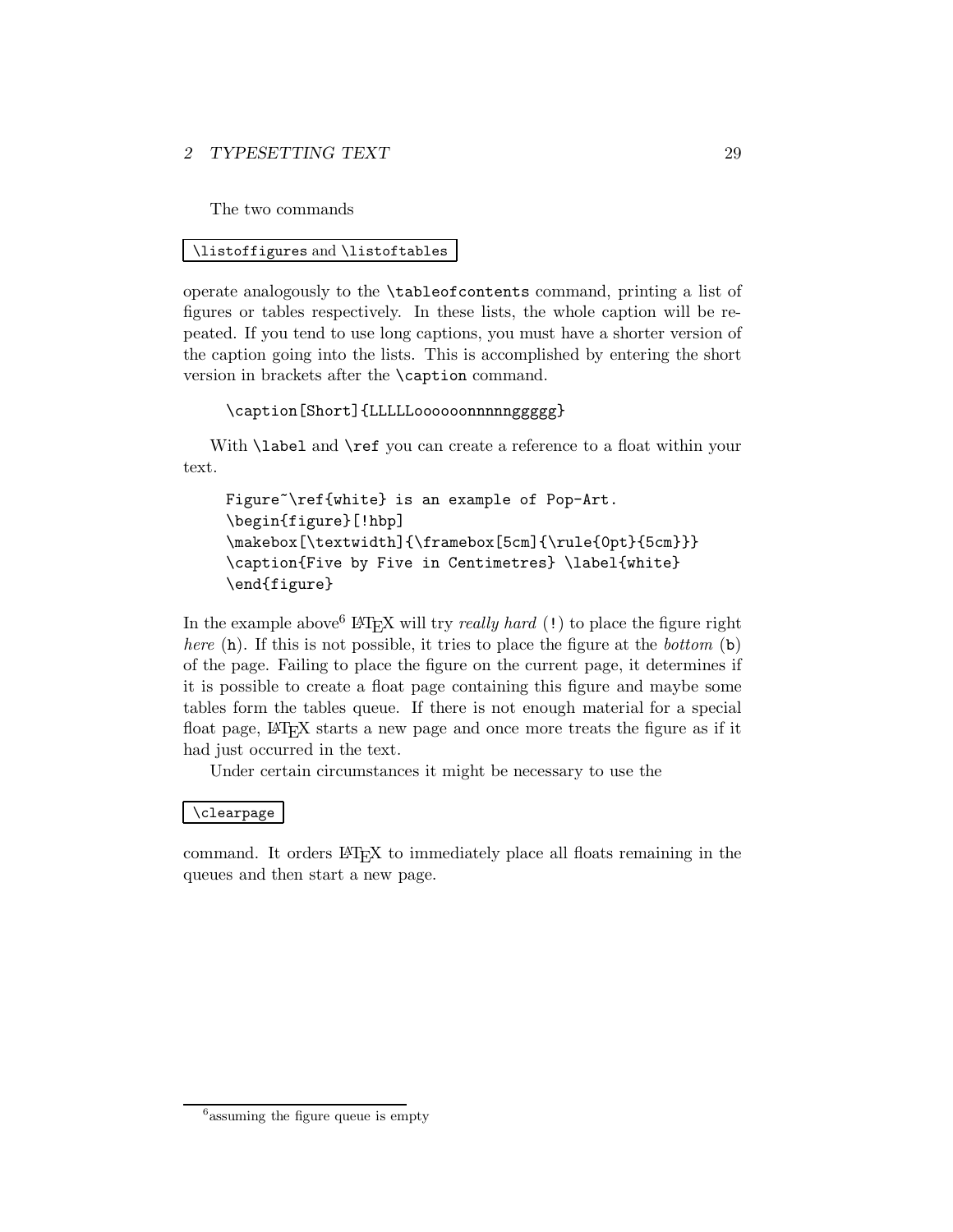## **3 Typesetting Mathematical Formulae**

### **3.1 General**

LATEX has a special mode for typesetting mathematics. Mathematical text within a paragraph is entered between  $\setminus$  (and  $\setminus$ ), between \$ and \$ or between \begin{math} and \end{math}.

| Add a squared and b squared to get $c$<br>squared. Or using a more mathemat-<br>ical approach: $c^2 = a^2 + b^2$          | Add \$a\$ squared and \$b\$ squared<br>to get \$c\$ squared. Or using<br>a more mathematical approach:<br>$c^{2} = a^{2} + b^{2}$ |
|---------------------------------------------------------------------------------------------------------------------------|-----------------------------------------------------------------------------------------------------------------------------------|
| T <sub>F</sub> X is pronounced as $\tau \epsilon \chi$ .<br>$100 \text{ m}^3$ of water<br>This comes from my $\heartsuit$ | \TeX{} is pronounced as<br>\$\tau\epsilon\chi\$.\\[6pt]<br>100~m\$^{3}\$ of water\\[6pt]<br>This comes from my \$\heartsuit\$     |

Larger mathematical equations or formulae are preferably typeset on separate lines. Therefore you enclose them between  $\setminus$ [ and  $\setminus$ ] or between \begin{displaymath} and \end{displaymath}. This produces formulae which are not enumerated. If you want LATEX to enumerate them, you can use the equation environment.

| Add $a$ squared and $b$ squared to get $c$ | Add \$a\$ squared and \$b\$ squared              |  |  |  |
|--------------------------------------------|--------------------------------------------------|--|--|--|
| squared. Or using a more mathemat-         | to get \$c\$ squared. Or using                   |  |  |  |
| ical approach:                             | a more mathematical approach:                    |  |  |  |
|                                            | \begin{displaymath}                              |  |  |  |
| $c^2 = a^2 + b^2$                          | $c^{2}$ = a <sup>2</sup> {2}+b <sup>2</sup> {2}} |  |  |  |
|                                            | \end{displaymath}                                |  |  |  |
| And just one more line.                    | And just one more line.                          |  |  |  |

With **\label** and **\ref** you can reference an equation within the text.

| $\epsilon > 0$       | (1) | \begin{equation} \label{eps}      |
|----------------------|-----|-----------------------------------|
|                      |     | $\epsilon > 0$                    |
| From $(1)$ we gather |     | \end{equation}                    |
|                      |     | From (\ref{eps}) we gather \ldots |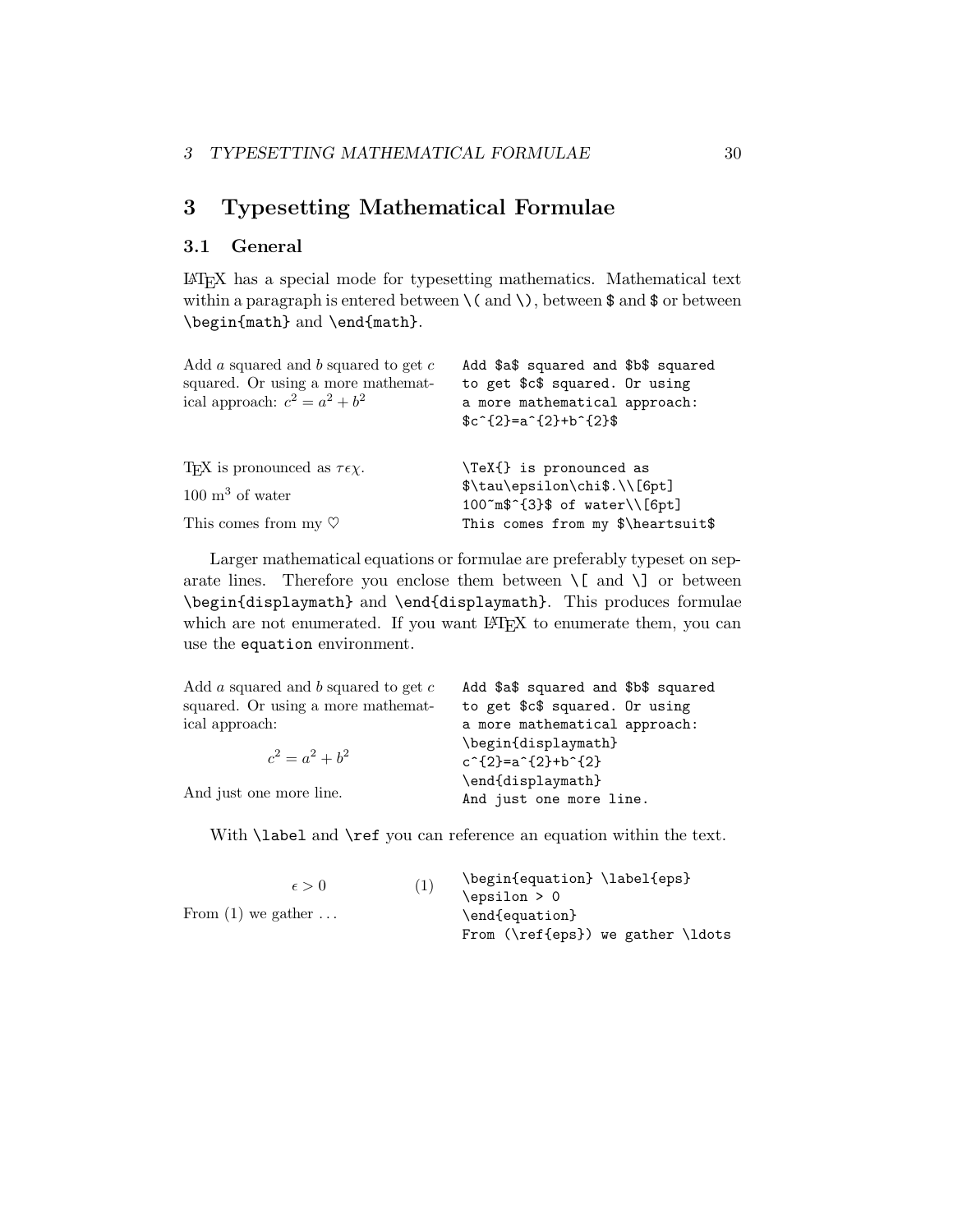The are diffrences between *math mode* and *text mode*. For example, in *math mode*:

1. Most spaces and linebreaks do not have any significance, as all spaces are either derived logically from the mathematical expressions or have to be specified using special commands such as  $\lambda$ ,  $\quad$  and or  $\qquad$ 

> $\forall x \in \mathbf{R} :$   $x^2 \ge 0$  (2) \begin{equation} \forall x \in \mathbf{R}:  $\qquad x^{\f}2} \geq 0$ \end{equation}

- 2. Empty lines are not allowed. Only one paragraph per formula.
- 3. Each letter is considered to be the name of a variable and will be typeset as such. If you want to typeset normal text within a formula (normal upright font and normal spacing) then you have to enter the text using the \textrm{...} commands.

 $x^2 \ge 0$  for all  $x \in \mathbf{R}$  (3) \begin{equation}  $x^{\dagger}$  \geq 0\qquad \textrm{for all }x\in\mathbf{R} \end{equation}

### **3.2 Grouping in Math Mode**

Most math mode commands act only on the next character. So if you want several characters affected by a command you have to group them together using curly braces: {...}.

> $a^x + y \neq a^{x+y}$  (4) \begin{equation}  $a^x+y$  \neq  $a^{\{x+y\}}$ \end{equation}

### **3.3 Building Blocks of a Mathematical Formula**

In this section the most important commands used in mathematical typesetting will be described. For a list of all symbols available take a look at section 3.7 on page 37.

Lowercase Greek letters are entered as **\alpha**, **\beta**, **\gamma**, ..., uppercase letters<sup>7</sup> are entered as  $\Gamma, \Delta, \ldots$ 

<sup>&</sup>lt;sup>7</sup>There is no uppercase Alpha defined in  $\mathbb{F}$ FFX  $2\varepsilon$  because it looks the same as a normal roman A. Once the new math coding is done, things will change.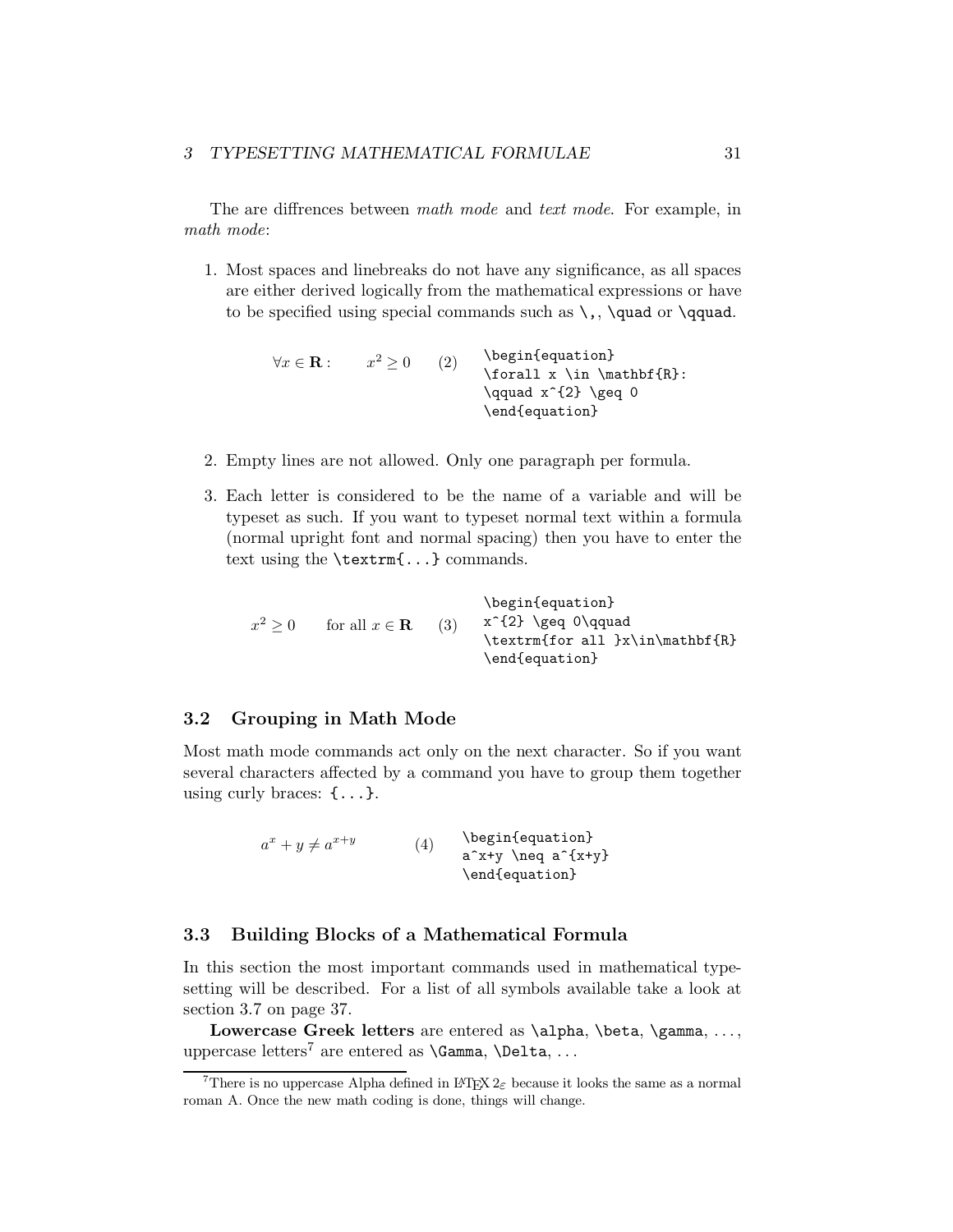$\lambda, \xi, \pi, \mu, \Phi, \Omega$  \$\lambda,\xi,\pi,\mu,\Phi,\Omega\$

**Exponents and Subscripts** can be specified using the  $\hat{ }$  and the  $\hat{ }$ character.

| $a_1$                                  | $x^2$                                      | $e^{-\alpha t}$                            | $a_{ij}^3$ | $\$a_{1}\$\qquad\qquad $x^2 \neq e^{x^2}$$ |
|----------------------------------------|--------------------------------------------|--------------------------------------------|------------|--------------------------------------------|
| $e^{x^2} \neq e^{x^2}$                 | $a_{ij}^3$                                 | $\$a_{1}\$\qquad\qquad $x^2 \neq e^{x^2}$$ |            |                                            |
| $\$a_{1}\$\qquad\qquad $a_{ij}$$       | $\$a_{1}\$\qquad\qquad $x^2 \neq e^{x^2}$$ |                                            |            |                                            |
| $\$a_{1}\$\qquad\qquad $x^2 \geq x^2$$ |                                            |                                            |            |                                            |
| $\$a_{1}\$\qquad\qquad $x^2 \geq x^2$$ |                                            |                                            |            |                                            |

The **square root sign** is entered as  $\sqrt{\sqrt{}}$ , the n<sup>th</sup> root is generated with  $\sqrt{\sqrt{np}}$ . The size of the root sign is determined automatically by LATEX.

$$
\sqrt{x} \quad \sqrt{x^2 + \sqrt{y}} \quad \sqrt[3]{2} \quad \text{$}\sqrt{x^2 + \sqrt{y}}
$$
\n
$$
\sqrt{x^2 + \sqrt{y}}
$$
\n
$$
\sqrt{x^2 + \sqrt{y}}
$$
\n
$$
\sqrt{x^2 + \sqrt{y}}
$$
\n
$$
\sqrt{x^2 + \sqrt{y}}
$$
\n
$$
\sqrt{x^2 + \sqrt{y}}
$$
\n
$$
\sqrt{x^2 + \sqrt{y}}
$$
\n
$$
\sqrt{x^2 + \sqrt{y}}
$$

The commands \overline and \underline create **horizontal lines** directly over or under an expression.

 $\frac{m+n}{m+n}$  \$\overline{m+n}\$

The commands \overbrace and \underbrace create **horizontal braces** over or under an expression.

$$
\underbrace{a+b+\cdots+z}_{26}
$$
 
$$
\text{Qunderbrace a+b+\cdots+z}_{26}
$$

To add mathematical accents such as small arrows or tilde signs to variables you can use the commands given in Table 7. Wide hats and tildes, covering several characters are generated with \widetilde and \widehat. With the  $\prime$  symbol you enter a dash.

 $y = x^2$   $y' = 2x$   $y'' = 2$ \begin{displaymath} y=x^{2}\qquad y'=2x\qquad y''=2 \end{displaymath}

Often **vectors** are specified by adding small arrow symbols on top of a variable. This is done with the  $\vee$ ec command. To denote the vector from A to  $B$  the two commands \overrightarrow and \overleftarrow are useful.

|                                    | \begin{displaymath}            |
|------------------------------------|--------------------------------|
| $\overrightarrow{AB}$<br>$\vec{a}$ | \vec a\quad\overrightarrow{AB} |
|                                    | \end{displaymath}              |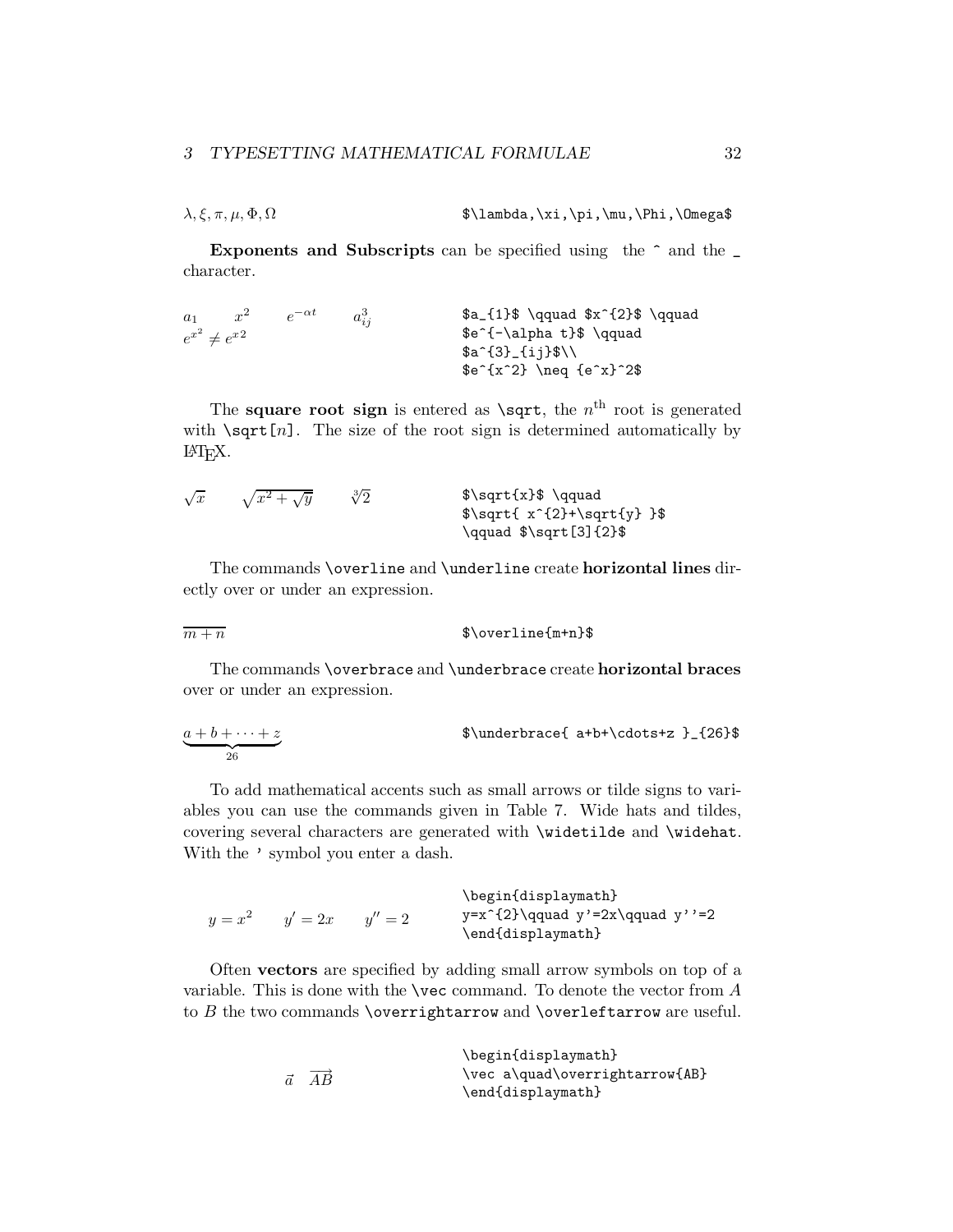Names of log-like functions are often typeset in an upright font and not italic as variables. Therefore LAT<sub>E</sub>X supplies the following commands to typeset the most important function names:

| \arccos | $\cos$                                                       | $\csc$ | $\exp$ | \ker    | \limsup                  | \min | \sinh |
|---------|--------------------------------------------------------------|--------|--------|---------|--------------------------|------|-------|
| \arcsin | $\cosh$                                                      | \deg   | \gcd   | \lg.    | \ln                      | \Pr  | \sup  |
| \arctan | \cot                                                         | \det   | \hom   | \lim    | \log                     | \sec | \tan  |
| \arg    | \coth                                                        | \dim   | $\inf$ | \liminf | $\max$                   | \sin | \tanh |
|         |                                                              |        |        |         | \[\lim_{n \rightarrow 0} |      |       |
|         | $\frac{\sin x}{x} = 1$<br>$n\rightarrow 0$<br>$\overline{x}$ |        |        |         | $\frac{\sin x}{x}=1$     |      |       |

For the modulo function there are two commands: \bmod for the binary operator "a mod b" and \pmod for expressions such as " $x \equiv a \pmod{b}$ ."

A built-up **fraction** is typeset with the \frac{...}{...} command. Often the slashed form  $1/2$  is preferable, because it looks better for small amounts of 'fraction material.'

| $1\frac{1}{2}$ hours |                     |           | $$1\frac{1}{2}\$ nours                                                                                  |
|----------------------|---------------------|-----------|---------------------------------------------------------------------------------------------------------|
| $x^2$<br>$k+1$       | $r^{\frac{2}{k+1}}$ | $r^{1/2}$ | \begin{displaymath}<br>$\frac{x^{2}}{k+1} \qquad$<br>$x^{\{ \frac{2}{k+1} \} \}$<br>$x^{\text{-}}1/2$ } |
|                      |                     |           | \end{displaymath}                                                                                       |

To typeset binominal coefficients or similar structures you can use either the command  $\{ \ldots \}$  or  $\{ \ldots \}$  atop ... }. The second command produces the same output as the first one, but without braces.

|                               |       | \begin{displaymath}                    |
|-------------------------------|-------|----------------------------------------|
| $\left\langle n\right\rangle$ |       | $\{n \choose k}\qquad \{x \atop y+2\}$ |
| $\left\langle k\right\rangle$ | $y+2$ | \end{displaymath}                      |

The **integral operator** is generated with \int, the **sum operator** with \sum. The upper and lower limits are specified with ^ and \_ as with subscripts and superscripts.

| $\sum_{n=1}^{\infty}$ | \begin{displaymath}<br>$\sum_{i=1}^{n} \qquad \qquad$<br>\int_{0}^{\frac{\pi}{2}} \qquad |
|-----------------------|------------------------------------------------------------------------------------------|
| $i=1$                 | \end{displaymath}                                                                        |

For **braces** and other delimiters there exist all types of symbols in T<sub>E</sub>X (e.g.  $\left[\right\langle \parallel \uparrow \right)$ ). Round and square braces can be entered with the correspond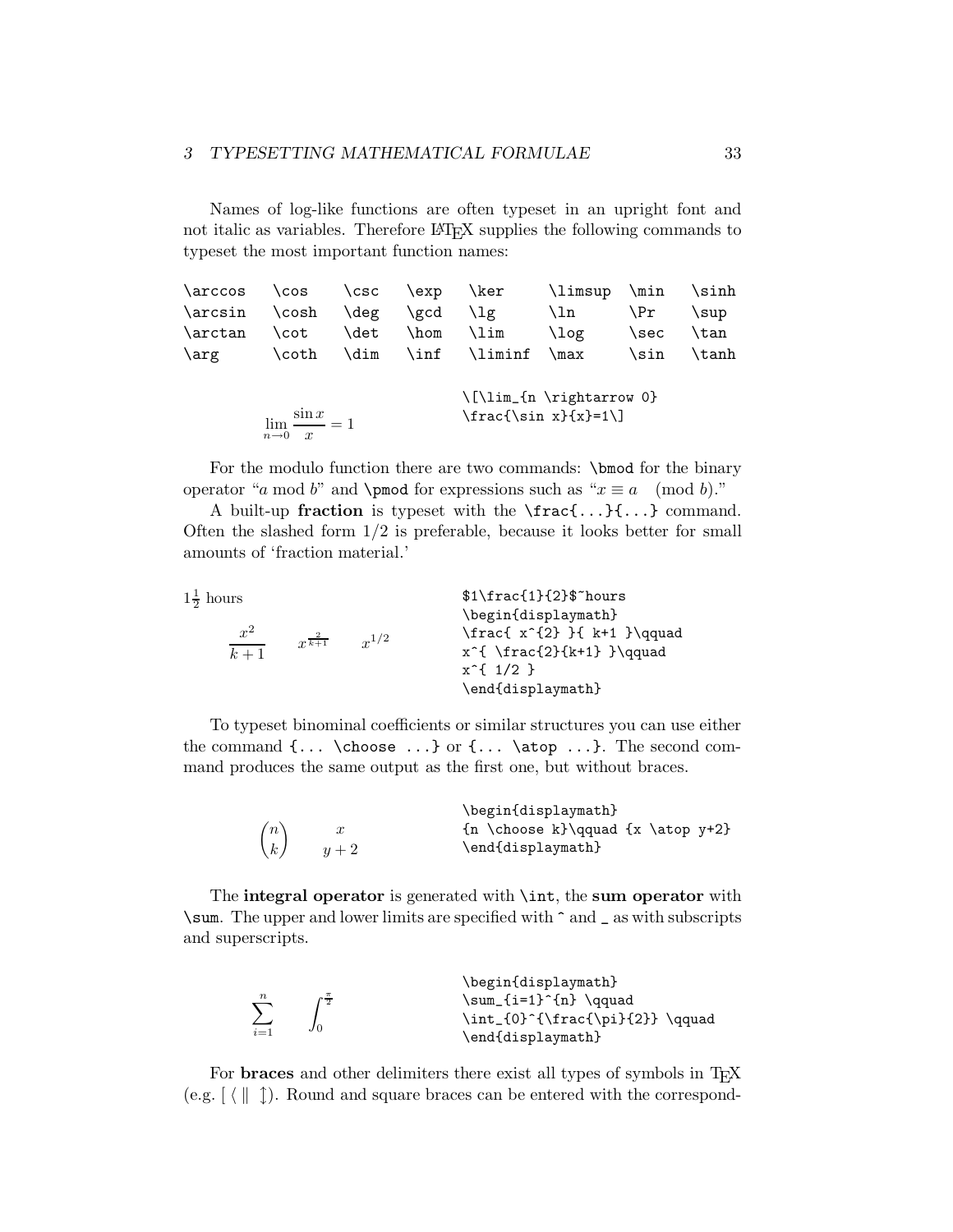ing keys, curly braces with  $\mathcal{A}$ , all other delimiters are generated with special commands (eg. \updownarrow).

```
a, b, c \neq \{a, b, c\}\begin{displaymath}
                              \{a,b,c\}\neq\\{a,b,c\}\end{displaymath}
```
If you put the command \left in front of an opening delimiter or \right in front of a closing delimiter, T<sub>E</sub>X will automatically determine the correct size of the delimiter.

|                                      | \begin{displaymath}                    |
|--------------------------------------|----------------------------------------|
|                                      | $1 + \left( \frac{1}{1-x^{2}} \right)$ |
| $1 + \left(\frac{1}{1-x^2}\right)^3$ | \right) ^3                             |
|                                      | \end{displaymath}                      |

In some cases it is necessary to specify the correct size of a mathematical delimiter by hand, therefore you can use the commands  $\big\{\big\}$ ,  $\big\}$ ,  $\big\}$ and  $\Big\setminus$  Bigg as prefixes to most delimiter commands<sup>8</sup>.

| $((x+1)(x-1))^{2}$<br>$\text{supp}\left\{ \left( \left( \begin{array}{cc} 1 & 1 \\ 1 & 1 \end{array} \right) \right) \right\}$ | $\;\$ \Big(\ (x+1) (x-1) \ \Big) ^{2} \<br>\$\big(\Big(\bigg(\Bigg(\$\quad<br>\$\big\}\Big\}\bigg\}\Bigg\}\$\quad<br>\$\big\ \Big\ \bigg\ \Bigg\ \$ |
|--------------------------------------------------------------------------------------------------------------------------------|-----------------------------------------------------------------------------------------------------------------------------------------------------|
|                                                                                                                                |                                                                                                                                                     |

To enter **theer dots** into a formula you can use several commands. \ldots typesets the dots on the baseline, \cdots sets them centred. Beside that there are the commands \vdots for vertical and \ddots for diagonal dots.

|                  |                  | \begin{displaymath}                  |
|------------------|------------------|--------------------------------------|
| $x_1,\ldots,x_n$ | $x_1+\cdots+x_n$ | $x_{1}, \ldots, x_{n} \qquad \qquad$ |
|                  |                  | $x_{1}+ \cdot t_{n}$                 |
|                  |                  | \end{displaymath}                    |

#### **3.4 Math Spacing**

If the spaces within formulae chosen by TEX are not satisfactory, they can be adjusted by inserting special spacing commands. The most important are:  $\setminus$ , for a tiny space,  $\setminus$  for a medium sized space ( $\cup$  stands for a "space" character),  $\quad$  and  $\qquad$  corrected for large spaces and  $\lq$  which shrinks a space.

<sup>&</sup>lt;sup>8</sup>These commands do not work as expected if a size changing command has been used, or the 11pt or 12pt option has been specified. Use the exscale or amstex packages to correct this behaviour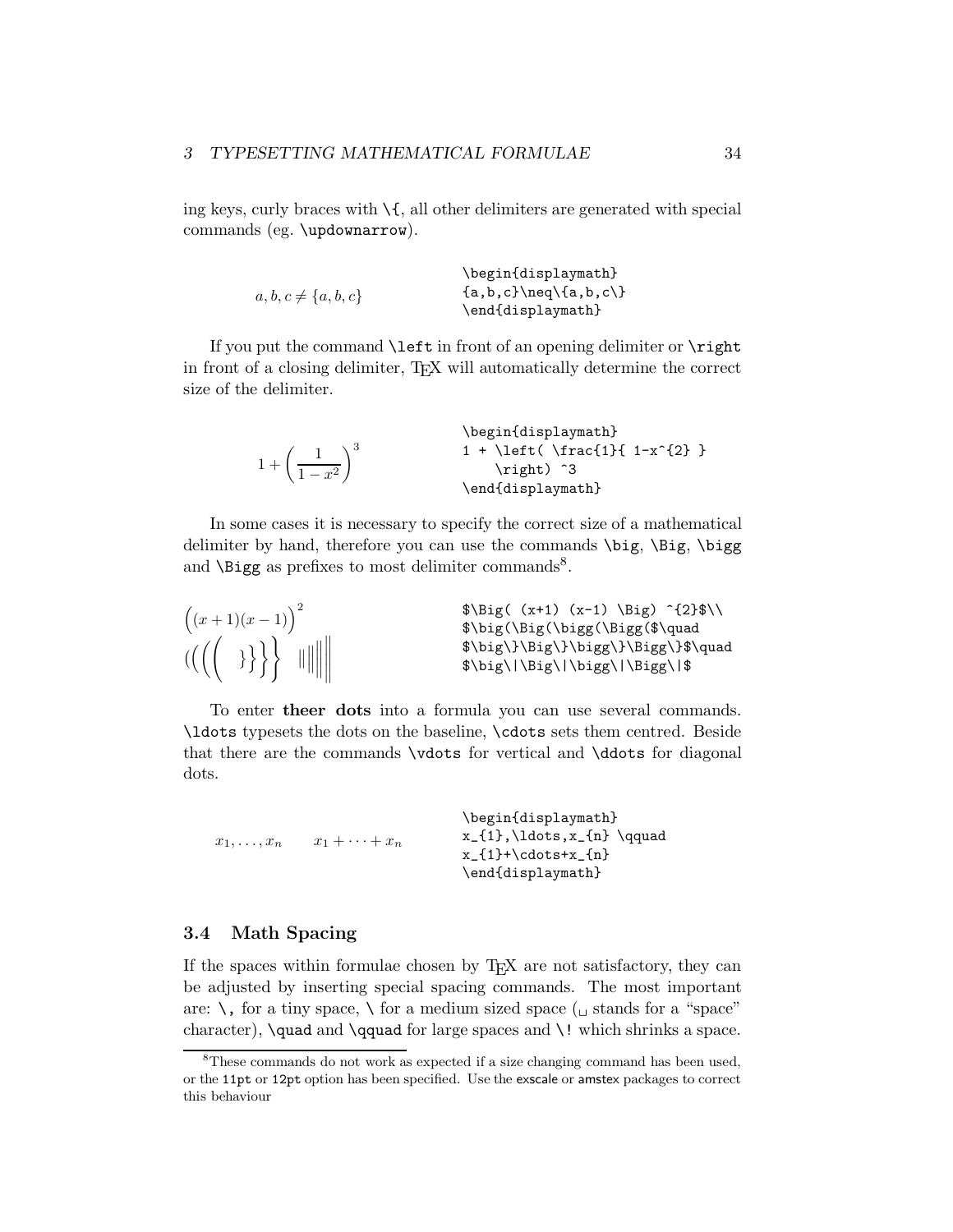$$
\left\{\n \begin{array}{ccc}\n & \begin{array}{c}\n & \begin{array}{c}\n & \begin{array}{c}\n & \begin{array}{c}\n & \begin{array}{c}\n & \begin{array}{c}\n & \begin{array}{c}\n & \begin{array}{c}\n & \begin{array}{c}\n & \begin{array}{c}\n & \end{array} \\
 \end{array} \\
 & \begin{array}{c}\n & \begin{array}{c}\n & \end{array} \\
 \end{array}\n \end{array}\n \end{array}\n \end{array}\n \right\}
$$
\n
$$
\left\{\n \begin{array}{c}\n & \begin{array}{c}\n & \begin{array}{c}\n & \end{array} \\
 \end{array}\n \end{array}\n \end{array}\n \right\}
$$
\n
$$
\left\{\n \begin{array}{c}\n & \begin{array}{c}\n & \end{array} \\
 & \begin{array}{c}\n & \end{array} \\
 \end{array}\n \end{array}\n \right\}
$$

#### **3.5 Vertically Aligned Material**

To typeset **arrays**, use the array environment. It works somewhat similar to the tabular environment. The  $\setminus \setminus$  command is used to break the lines.

| $\mathbf{X} = \left( \begin{array}{ccc} x_{11} & x_{12} & \dots \\ x_{21} & x_{22} & \dots \\ \vdots & \vdots & \ddots \end{array} \right)$ | \begin{displaymath}<br>$\mathbf{X} =$<br>\left(\begin{array}{ccc}<br>$x_{11} \& x_{12} \& \ldots$<br>$x_{21}$ & $x_{22}$ & \ldots \\<br>\vdots & \vdots & \ddots<br>\end{array} \right) |
|---------------------------------------------------------------------------------------------------------------------------------------------|-----------------------------------------------------------------------------------------------------------------------------------------------------------------------------------------|
|                                                                                                                                             | \end{displaymath}                                                                                                                                                                       |

For formulae running over several lines or for equation systems you can use the environments eqnarray and eqnarray\* instead of equation. In eqnarray each line gets a equation number. In the eqnarray\* no line numbers are produced. For equation systems which should get one common number you can use the \nonumber command on all the lines which should *not* get a number.

The equarray and the equarray\* environments work like a 3-column table of the form {rcl}, where the middle column can be used for the equal sign or the non-equal sign. The  $\setminus \setminus$  command breaks the lines.

 $f(x) = \cos x$  (5)  $f'(x) = -\sin x$  (6)  $\int_0^x$  $\int_{0}^{1} f(y) dy = \sin x \qquad (7)$ \begin{eqnarray}  $f(x)$   $\& = \& \cos x$ f'(x)  $\& = \& -\sin x$ \int\_{0}^{x} f(y)dy & = & \sin x \end{eqnarray}

**Long equations** will not be automatically divided into neat bits. The author has to specify where to break them and how much to indent. The following two methods are the most common ones to achieve this.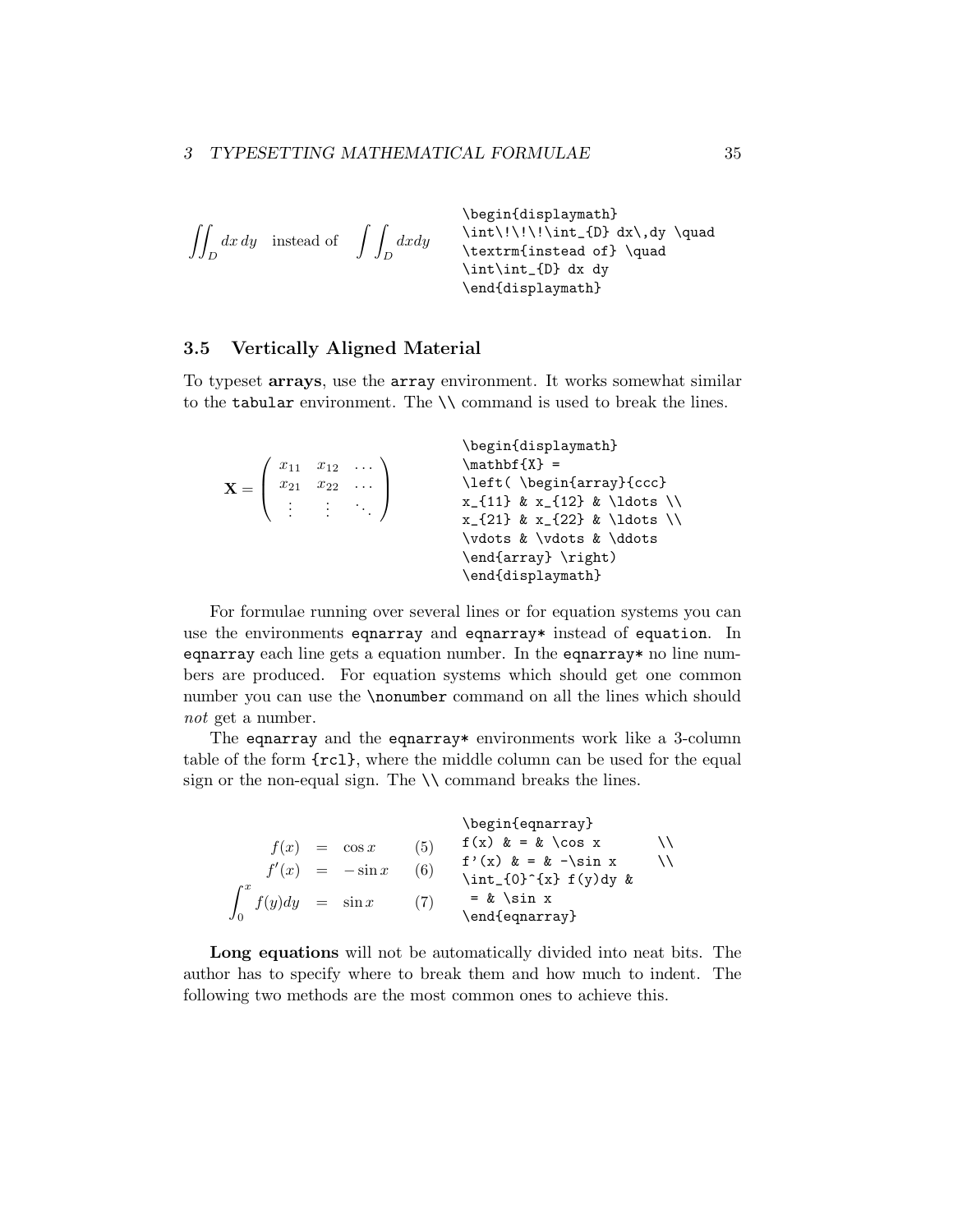$$
\sin x = x - \frac{x^3}{3!} + \frac{x^5}{5!} - \qquad \sin x &= \& x - \frac{x^3}{3!} + \frac{x^5}{5!} - \qquad \quad \text{where } x \text{ is in } x \text{ is in } x \text{ is in } x \text{ is in } x \text{ is in } x \text{ is in } x \text{ is in } x \text{ is in } x \text{ is in } x \text{ is in } x \text{ is in } x \text{ is in } x \text{ is in } x \text{ is in } x \text{ is in } x \text{ is in } x \text{ is in } x \text{ is in } x \text{ is in } x \text{ is in } x \text{ is in } x \text{ is in } x \text{ is in } x \text{ is in } x \text{ is in } x \text{ is in } x \text{ is in } x \text{ is in } x \text{ is in } x \text{ is in } x \text{ is in } x \text{ is in } x \text{ is in } x \text{ is in } x \text{ is in } x \text{ is in } x \text{ is in } x \text{ is in } x \text{ is in } x \text{ is in } x \text{ is in } x \text{ is in } x \text{ is in } x \text{ is in } x \text{ is in } x \text{ is in } x \text{ is in } x \text{ is in } x \text{ is in } x \text{ is in } x \text{ is in } x \text{ is in } x \text{ is in } x \text{ is in } x \text{ is in } x \text{ is in } x \text{ is in } x \text{ is in } x \text{ is in } x \text{ is in } x \text{ is in } x \text{ is in } x \text{ is in } x \text{ is in } x \text{ is in } x \text{ is in } x \text{ is in } x \text{ is in } x \text{ is in } x \text{ is in } x \text{ is in } x \text{ is in } x \text{ is in } x \text{ is in } x \text{ is in } x \text{ is in } x \text{ is in } x \text{ is in } x \text{ is in } x \text{ is in } x \text{ is in } x \text{ is in } x \text{ is in } x \text{ is in } x \text{ is in } x \text{ is in } x \text{ is in } x \text{ is in } x \text{ is in } x \text{ is in } x \text{ is in } x \text{ is in } x \text{ is in } x \text{ is in } x \text{ is in } x \text{ is in } x \text{ is in } x \text{ is in } x \
$$

The **\nonumber** command causes  $\text{BTr}X$  not to generate a number for this equation.

\end{eqnarray}

#### **3.6 Math Font Size**

In math mode T<sub>E</sub>X normally switches the font size according to context. Superscripts for example get typeset in a smaller font. If you want to add roman text to an equation and use the \textrm command, the font size switching mechanism will not work, as \textrm temporarily escapes to text mode. Use \mathrm instead to keep the size switching mechanism active. But pay attention, **\mathrm** will only work well on short items. Spaces are still not active and accented charactes don't work<sup>9</sup>.

$$
\begin{array}{ll} \text{2nd} & \begin{array}{l} \text{beginf4}\end{array} \end{array} \end{array} \begin{array}{ll} \text{10}\end{array} \end{array} \begin{array}{ll} \text{11}\end{array} \end{array} \begin{array}{ll} \text{12}\end{array} \end{array} \begin{array}{ll} \text{13}\end{array} \end{array}
$$

Sometimes you need to tell LATEX about the correct font size nevertheless. In math mode the fontsize is set with the four commands:

\displaystyle (123), \textstyle (123), \scriptstyle (123) and \scriptscriptstyle (123).

 $^{9}$ The AMS-LAT<sub>F</sub>X package makes the **\textrm** command work with size changing.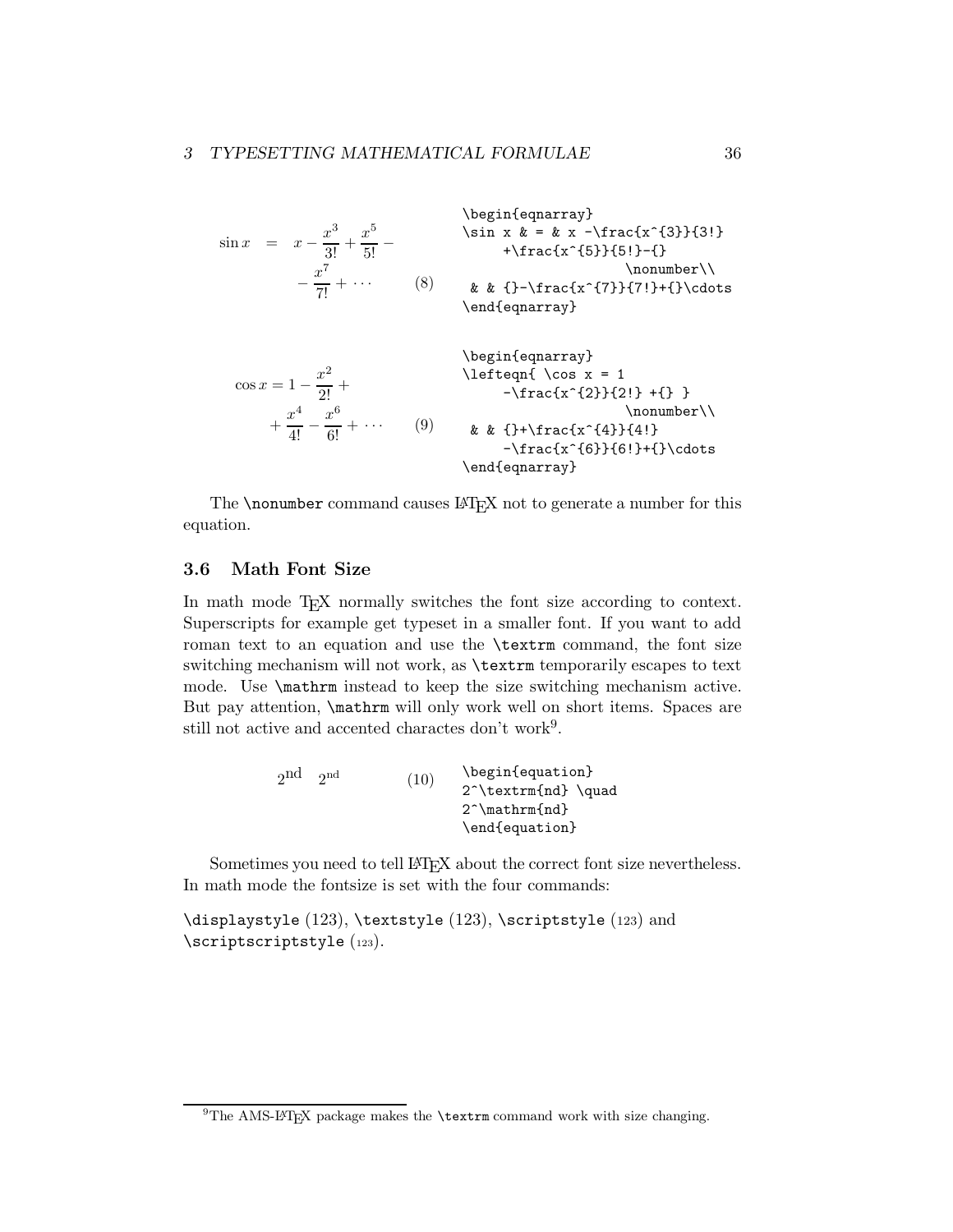### **3.7 List of Mathematical Symbols**

In the following tables you find all the symbols, normally accessible from *math mode*.

To use the symbols<sup>10</sup> listed in Tables  $18-26$ , the package amssymb must be loaded in the preamble of the document and the AMS math fonts must be installed on the system. If you want to install the AMS package, have a lookat CTAN:/tex-archive/macros/latex/packages/amslatex

Table 7: Math Mode Accents

| $\hat{a}$ \hat{a}                     | $\check{a}$ \check{a} $\tilde{a}$ \tilde{a} $\acute{a}$ \acute{a} |                                          |  |
|---------------------------------------|-------------------------------------------------------------------|------------------------------------------|--|
| $\hat{a}$ \grave{a} $\hat{a}$ \dot{a} |                                                                   | $\ddot{a}$ \ddot{a} $\ddot{a}$ \breve{a} |  |
| $\bar{a} \quad \text{bar{a}$          | $\vec{a} \quad \text{vec}\{\text{a}\}$                            |                                          |  |

Table 8: Lowercase Greek Letters

| $\alpha$      | \alpha      | L         | \iota   | $\varrho$   | \varrho   |
|---------------|-------------|-----------|---------|-------------|-----------|
| β             | \beta       | $\kappa$  | \kappa  | $\sigma$    | \sigma    |
| $\gamma$      | \gamma      | $\lambda$ | \lambda | $\varsigma$ | \varsigma |
| δ             | \delta      | $\mu$     | \mu     | $\tau$      | \tau      |
| $\epsilon$    | \epsilon    | $\nu$     | $\nu$   | $\upsilon$  | \upsilon  |
| $\varepsilon$ | \varepsilon | ۶         | \xi     | Ø           | \phi      |
|               | \zeta       | $\Omega$  | $\circ$ | $\varphi$   | \varphi   |
| $\eta$        | \eta        | $\pi$     | \pi     | $\chi$      | \chi      |
| θ             | \theta      | $\varpi$  | \varpi  | $\psi$      | \psi      |
| $\vartheta$   | \vartheta   | ρ         | \rho    | $\omega$    | \omega    |

#### Table 9: Uppercase Greek Letters

| $\Gamma$ \Gamma $\Xi$ \Xi                             |             | $\Phi$ \Phi                     | $\Delta$ \Delta |
|-------------------------------------------------------|-------------|---------------------------------|-----------------|
| $\Pi \quad \forall P$ i                               | $\Psi$ \Psi | $\Theta$ \Theta $\Sigma$ \Sigma |                 |
| $\Omega$ \Omega $\Lambda$ \Lambda $\Upsilon$ \Upsilon |             |                                 |                 |

 $^{10}\mathrm{These}$  tables were derived from  $\texttt{symbols.tex}$  by David Carlisle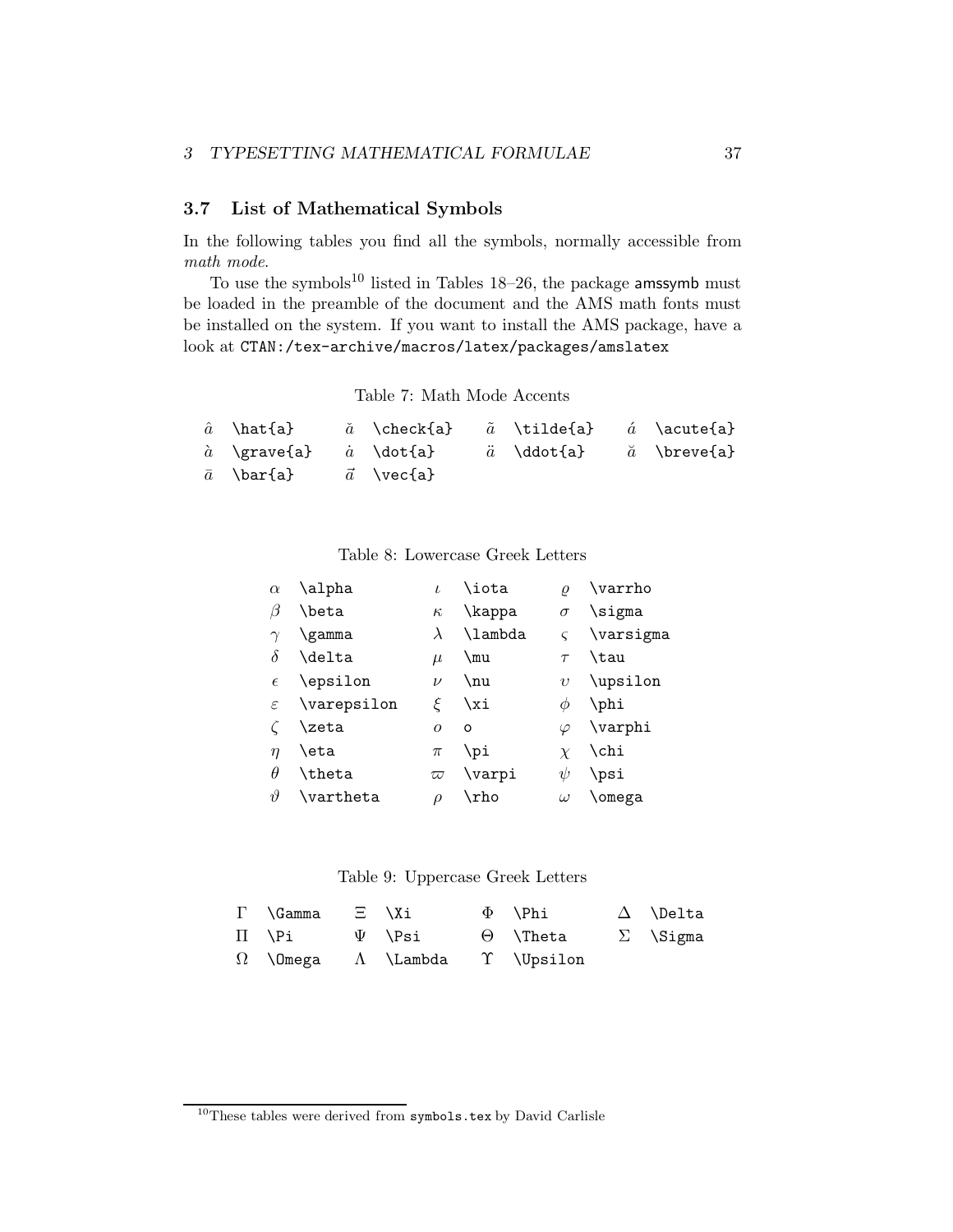| X          | \aleph                   |   | \prime                   | Α                              | \forall                      |
|------------|--------------------------|---|--------------------------|--------------------------------|------------------------------|
| ħ          | \hbar                    | Ø | \emptyset                | Ⅎ                              | \exists                      |
| $\imath$   | \imath                   |   | \nabla                   |                                | \neg                         |
| $\iota$    | \jmath                   |   | \surd                    | Þ                              | \flat                        |
| ℓ          | \ell                     |   | \top                     | þ                              | \natural                     |
| Ю          | \wp                      |   | \bot                     | ij                             | \sharp                       |
| $\Re$      | \Re                      |   | \ I                      | ፌ                              | \clubsuit                    |
| $\Im$      | ∖Im                      |   | \angle                   | $\left\langle {}\right\rangle$ | \diamondsuit                 |
| $\partial$ | \partial                 |   | \triangle                | V                              | \heartsuit                   |
| $\infty$   | \infty                   |   | \backslash               |                                | $\verb \spadesuit"$          |
| 75         | $\boldsymbol{a}$<br>\mho |   | $\boldsymbol{a}$<br>\Box | ◇                              | $\boldsymbol{a}$<br>\Diamond |
|            |                          |   |                          |                                |                              |

Table 10: Miscellaneous Symbols

*<sup>a</sup>*Use the latexsym package to access this symbol

## Table 11: BIG Operators

|   | \sum    | \bigcap   | $(\cdot)$         | \bigodot   |
|---|---------|-----------|-------------------|------------|
|   | \prod   | \bigcup   | ∞                 | \bigotimes |
|   | \coprod | \bigsqcup | $\leftrightarrow$ | \bigoplus  |
|   | \int    | \bigvee   | ŀН                | \biguplus  |
| φ | \oint   | \bigwedge |                   |            |

## Table 12: Binary Operators

|          | $\ddot{}$       |   |                  |                |                |
|----------|-----------------|---|------------------|----------------|----------------|
| 士        | \pm             |   | \cap             | V              | $\vee$ vee     |
| 干        | \mp             | U | $\cup$           | Λ              | \wedge         |
|          | \setminus       | ₩ | \uplus           | ₩              | \oplus         |
|          | \cdot           |   | \sqcap           |                | \ominus        |
| $\times$ | $\verb \times $ | П | \sqcup           | ⊗              | \otimes        |
| $\ast$   | \ast            | ◁ | \triangleleft    |                | \oslash        |
| $\star$  | \star           | ▷ | \triangleright   | $(\bm{\cdot})$ | \odot          |
| ♦        | <b>\diamond</b> |   | \wr              | t              | <b>\dagger</b> |
| $\circ$  | <b>\circ</b>    |   | \bigcirc         | ţ              | \ddagger       |
|          | \bullet         |   | \bigtriangleup   | П              | \amalg         |
|          | \div            |   | \bigtriangledown |                |                |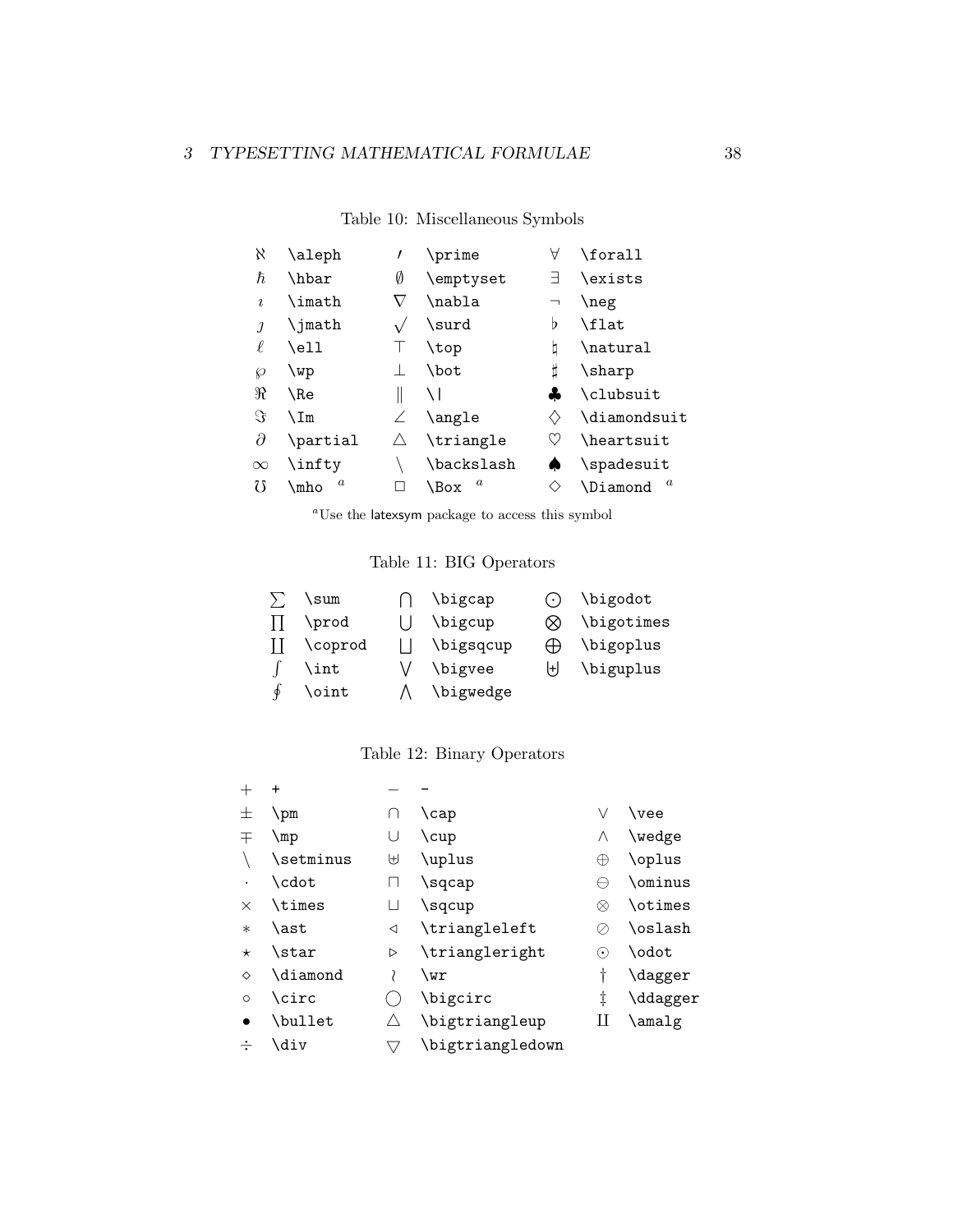### Table 13: Relation Symbols

You can produce corresponding negations by adding a \not command as prefix to the following symbols.

|           | $\overline{\phantom{a}}$ |         | ゝ           |           |                                  |
|-----------|--------------------------|---------|-------------|-----------|----------------------------------|
| $\leq$    | $\lambda$                | >       | \geq        | $\equiv$  | \equiv                           |
| $\prec$   | \prec                    | $\succ$ | $\succeq$   | $\sim$    | $\sin$                           |
| ≺         | \preceq                  | ≻       | \succeq     | $\simeq$  | \simeq                           |
| $\ll$     | \11                      | $\gg$   | \gg         | $\asymp$  | \asymp                           |
|           | \subset                  | ⊃       | \supset     | $\approx$ | \approx                          |
|           | \subseteq                |         | \supseteq   | $\cong$   | $\cong$                          |
|           | \sqsubseteq              |         | \sqsupseteq | $\bowtie$ | \bowtie                          |
| $\in$     | \in                      | ∍       | \ni         | ⋈         | $\boldsymbol{a}$<br><b>\Join</b> |
|           | \vdash                   | ᅴ       | \dashv      | ⊨         | \models                          |
|           | \smile                   |         | \mid        | ≐         | \doteq                           |
|           | \frown                   |         | \parallel   |           | \perp                            |
| $\propto$ | \propto                  |         |             |           |                                  |

*<sup>a</sup>*Use the latexsym package to access this symbol

#### Table 14: Arrows

|                          | \leftarrow         |                          | \longleftarrow      |
|--------------------------|--------------------|--------------------------|---------------------|
| $\Leftarrow$             | \Leftarrow         |                          | \Longleftarrow      |
| $\longrightarrow$        | \rightarrow        | $\rightarrow$            | \longrightarrow     |
| $\Rightarrow$            | \Rightarrow        | $\implies$               | \Longrightarrow     |
| $\longleftrightarrow$    | \leftrightarrow    | $\longleftrightarrow$    | \longleftrightarrow |
| $\Leftrightarrow$        | \Leftrightarrow    | $\iff$                   | \Longleftrightarrow |
| $\longmapsto$            | \mapsto            | $\longmapsto$            | \longmapsto         |
| $\hookrightarrow$        | \hookleftarrow     | $\hookrightarrow$        | \hookrightarrow     |
| ⊥                        | \leftharpoonup     | $\overline{\phantom{0}}$ | \rightharpoonup     |
| $\overline{\phantom{0}}$ | \leftharpoondown   | $\overline{\phantom{0}}$ | \rightharpoondown   |
| $\rightleftharpoons$     | \rightleftharpoons | $\rightsquigarrow$       | \leadsto            |
|                          | \uparrow           | ⇑                        | <b>\Uparrow</b>     |
|                          | \downarrow         | ⇓                        | \Downarrow          |
|                          | \updownarrow       | ⇕                        | \Updownarrow        |
|                          | \nearrow           |                          | \searrow            |
|                          | \swarrow           |                          | \nwarrow            |

*<sup>a</sup>*Use the latexsym package to access this symbol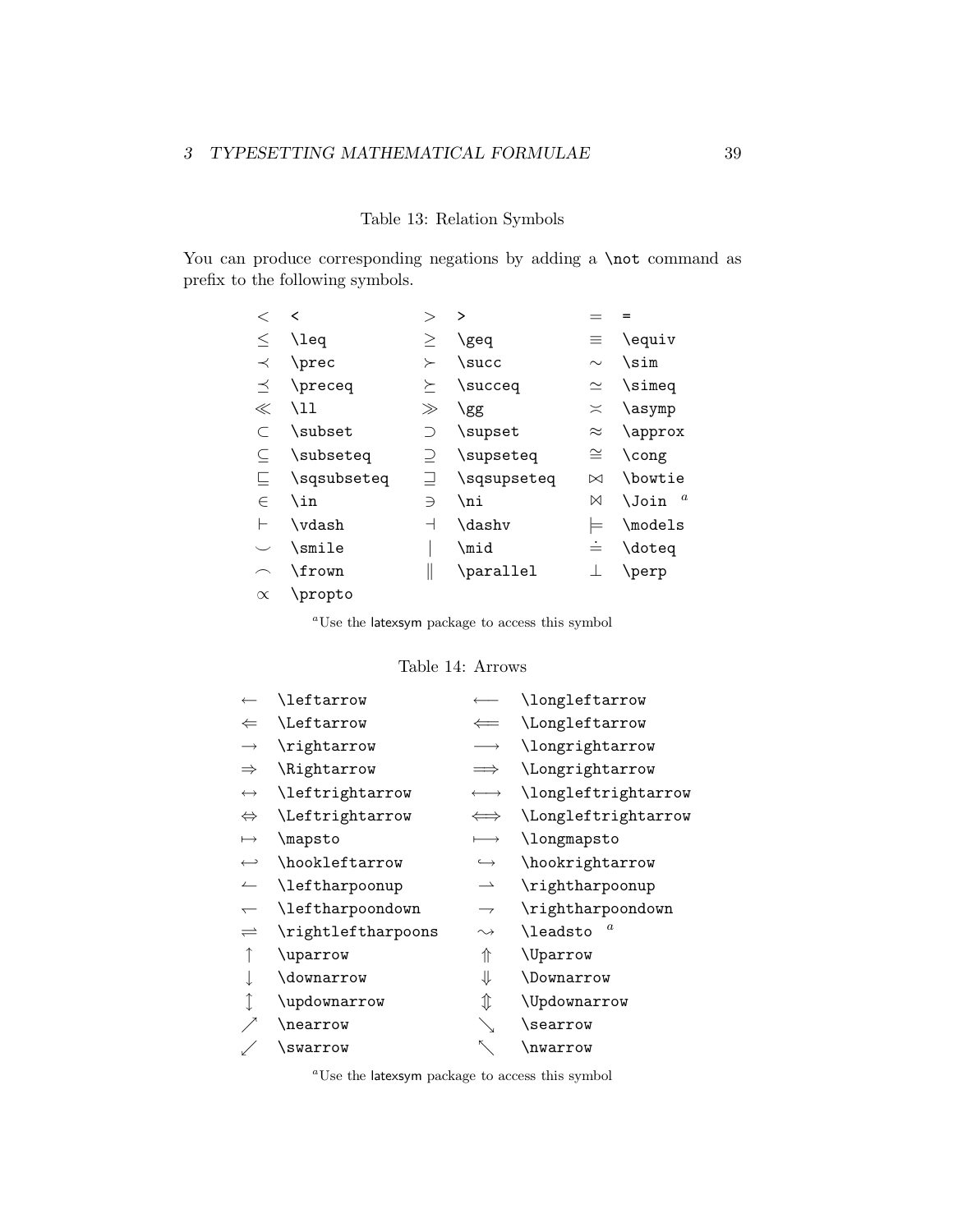```
Table 15: Delimiters
```

|                  |                | \uparrow     |
|------------------|----------------|--------------|
| \Uparrow         |                |              |
| \downarrow       | \Downarrow     |              |
|                  | \updownarrow   | \Updownarrow |
| \lfloor          | \rfloor        | \lceil       |
| $\verb \rcosi1 $ | <b>\langle</b> | \rangle      |
|                  | \backslash     |              |
|                  |                |              |



| $\verb \rm{}$     | <b>\lmoustache</b> | \rgroup    |
|-------------------|--------------------|------------|
| \lgroup           | \arrowvert         | \Arrowvert |
| <b>\bracevert</b> |                    |            |

Table 17: Non-Mathematical Symbols

These symbols can also be used in text mode.

 $\dagger$  \dag  $\S$  \S  $\odot$  \copyright ‡ \ddag ¶ \P £ \pounds

Table 18: AMS Delimiters

 $\begin{array}{ccc}\n\ulcorner & \lrcorner & \lrcorner & \lrcorner & \lrcorner & \lrcorner & \lrcorner & \lrcorner & \lrcorner & \lrcorner & \lrcorner & \lrcorner & \lrcorner & \lrcorner & \lrcorner & \lrcorner & \lrcorner & \lrcorner & \lrcorner & \lrcorner & \lrcorner & \lrcorner & \lrcorner & \lrcorner & \lrcorner & \lrcorner & \lrcorner & \lrcorner & \lrcorner & \lrcorner & \lrcorner & \lrcorner & \lrcorner & \lrcorner & \lrcorner & \lrcor$ 

Table 19: AMS Negated Arrows

| $\leftarrow$ \nleftarrow   | $\rightarrow$ \nrightarrow         | $\#$ \nLeftarrow                   |
|----------------------------|------------------------------------|------------------------------------|
| $\Rightarrow$ \nRightarrow | $\leftrightarrow$ \nleftrightarrow | $\Leftrightarrow$ \nLeftrightarrow |

Table 20: AMS Greek

 $\overline{F}$  \digamma  $\varkappa$  \varkappa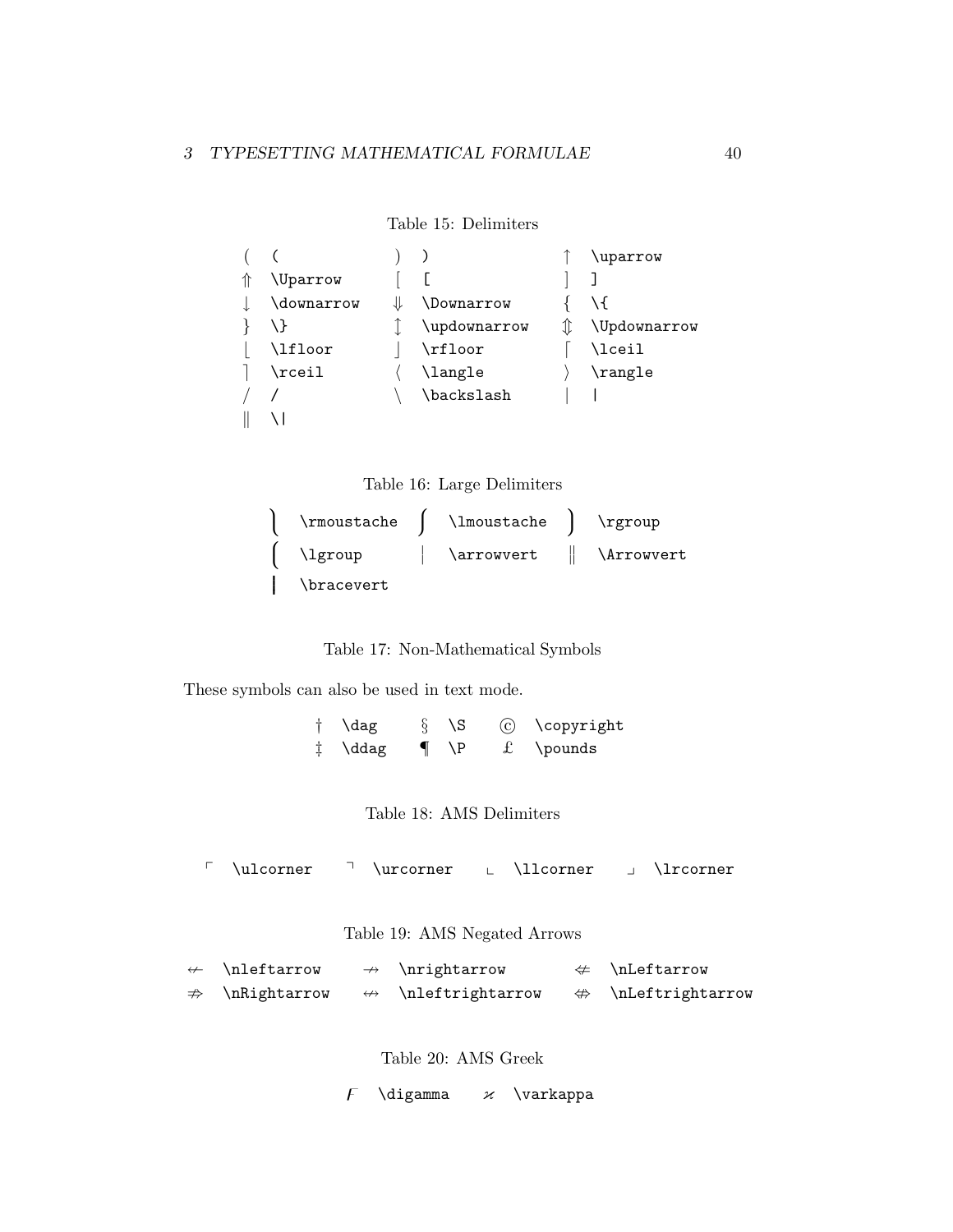## Table 21: AMS Hebrew

 $\Box$  \beth  $\overline{\phantom{a}}$   $\ddot{\phantom{a}}$   $\ddot{\phantom{a}}$   $\ddot{\phantom{a}}$   $\ddot{\phantom{a}}$   $\ddot{\phantom{a}}$   $\ddot{\phantom{a}}$   $\ddot{\phantom{a}}$   $\ddot{\phantom{a}}$   $\ddot{\phantom{a}}$   $\ddot{\phantom{a}}$   $\ddot{\phantom{a}}$   $\ddot{\phantom{a}}$   $\ddot{\phantom{a}}$   $\ddot{\phantom{a}}$   $\ddot{\phantom{a}}$   $\ddot{\phantom{a}}$   $\ddot{\phantom{a}}$   $\ddot{\$ 

## Table 22: AMS Arrows

--> \dashrightarrow ←-- \dashleftarrow  $\leftarrow$  \leftleftarrows  $\hookrightarrow$  \leftrightarrow  $\xleftarrow$  \Lleftarrow  $\xleftarrow$  \twoheadleftarrow  $\leftarrow$  \leftarrowtail  $\leftarrow$  \looparrowleft  $\leftarrow$  \leftrightharpoons  $\curvearrowleft$  \curvearrowleft  $\circ$  \circlearrowleft  $\circ$  \Lsh  $\uparrow$  \upuparrows  $\uparrow$  \upharpoonleft  $\downarrow$  \downharpoonleft → \multimap  $\rightsquigarrow$  \leftrightsquigarrow  $\Rightarrow$  \rightrightarrows \rightleftarrows ⇒ \rightrightarrows \rightleftarrows  $\rightarrow$  \twoheadrightarrow  $\rightarrow$  \rightarrowtail  $\rightarrow$  \looparrowright \rightleftharpoons  $\curvearrowright$  \curvearrowright  $\circlearrowright$  $\uparrow$  \Rsh  $\downarrow$  \downdownarrows  $\uparrow$  \upharpoonright

### Table 23: AMS Miscellaneous

- $\hbar$  \hbar  $\hbar$  \hslash  $\Delta$  \vartriangle
- $\Box$  \square  $\Box$  \triangledown  $\Diamond$  \lozenge
- 
- $\overrightarrow{a}$  \nexists  $\blacksquare$  \blacksquare  $\perp$  \Finv
- 
- 
- 
- - \diagup \diagdown
- 
- 
- $\circledS$  \circledS  $\varnothing$  \varnothing  $\measuredangle$  \measuredangle
	-
- $\partial$  \Game  $\triangle$  \sphericalangle + \backprime
- ∠ \angle < \blacktriangle < \blacktriangledown
- $\delta$  \mho  $\bullet$  \blacklozenge  $\star$  \bigstar
- k  $\Bbbk$  0 \complement  $\eth$  \eth
- 
- 
- 
- 
- 
- $\rightleftharpoons$
- 
- ! \downharpoonright " \rightsquigarrow
- 
- 
- 
- 
- 
- 
- 
- 
- 
- 
- 
-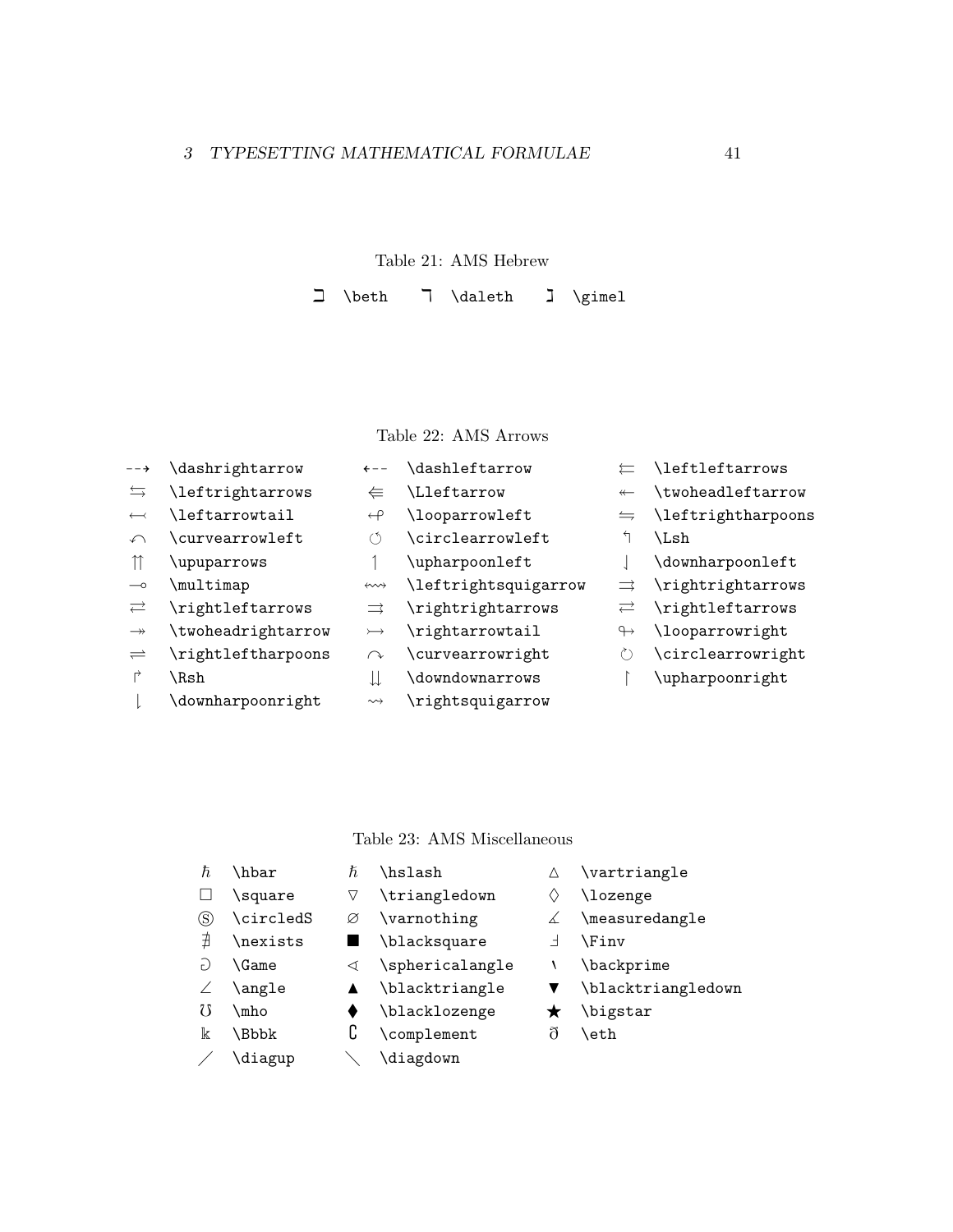## Table 24: AMS Binary Operators

|           | \dotplus   | M             | \boxtimes     |                                | $\angle$ \rightthreetimes |
|-----------|------------|---------------|---------------|--------------------------------|---------------------------|
| ⋓         | \Cup       | $\wedge$      | \barwedge     | $\overline{\overline{\wedge}}$ | \doublebarwedge           |
| $\times$  | \rtimes    |               | \boxminus     |                                | \smallsetminus            |
| $ \cdot $ | \boxdot    | Ш             | \boxplus      | ⋇                              | \divideontimes            |
| $\ltimes$ | \ltimes    | V.            | $\vee$ veebar | $\lambda$                      | \leftthreetimes           |
| ⋒         | \Cap       |               | 人 \curlywedge | $(-)$                          | \circleddash              |
|           | \curlyvee  | $\circledast$ | \circledast   | $\odot$                        | \circledcirc              |
|           | \centerdot |               | \intercal     |                                |                           |

Table 25: AMS Binary Relations

| $\leqq$                  | \leqq        | $\leqslant$                              | <b>\leqslant</b> | $\ll$            | \eqslantless        |
|--------------------------|--------------|------------------------------------------|------------------|------------------|---------------------|
| $\lesssim$               | \lesssim     | $\lesssim$                               | \lessapprox      | $\cong$          | \approxeq           |
| $\lessdot$               | \lessdot     | $\lll$                                   | $\Upsilon$       | $\leq$           | \lessgtr            |
| $\leq$                   | \lesseqgtr   | $\leqq$                                  | \lesseqqgtr      | $\div$           | \doteqdot           |
| $\sim$                   | \backsim     | $\subseteq$                              | \Subset          | $=$              | \risingdotseq       |
| $\overline{\phantom{0}}$ | \backsimeq   | $\subseteqq$                             | \subseteqq       | $=$              | \fallingdotseq      |
| Е                        | \sqsubset    | $\preccurlyeq$                           | \preccurlyeq     | ⋞                | \curlyeqprec        |
| ≾                        | \precsim     | $\stackrel{\textstyle _{\sim}}{\approx}$ | \precapprox      | $\triangleleft$  | \vartriangleleft    |
| $\models$                | \vDash       | $\mathbb{H}\mathbb{H}$                   | \Vvdash          | $\triangleq$     | \trianglelefteq     |
| $\smile$                 | \smallsmile  | $\frown$                                 | \smallfrown      | $\hat{=}$        | \bumpeq             |
| ≎                        | \Bumpeq      | $\geq$                                   | \geqq            | $\geqslant$      | \geqslant           |
| $\geqslant$              | \eqslantgtr  | $\gtrsim$                                | \gtrsim          | $\gtrapprox$     | \gtrapprox          |
| $\geqslant$              | \gtrdot      | $\ggg$                                   | \ggg             | $\geqslant$      | \gtrless            |
| $\geq$                   | \gtreqless   | $\frac{1}{2}$                            | \gtreqqless      | $\pm$            | \eqcirc             |
| $\overset{\circ}{=}$     | \circeq      |                                          | \triangleq       | $\sim$           | \thicksim           |
| $\approx$                | \thickapprox | $\supseteq$                              | \supseteqq       | ⋑                | \Supset             |
| ⊐                        | \sqsupset    | $\succcurlyeq$                           | \succcurlyeq     | $\succcurlyeq$   | \curlyeqsucc        |
| $\lesssim$               | \succsim     | $\approx$                                | \succapprox      | $\triangleright$ | \vartriangleright   |
| $\mathrel{\Vdash}$       | \Vdash       | $\mathbf{I}$                             | \shortmid        | $\geq$           | \trianglerighteq    |
| $\check{\Omega}$         | \between     | ψ                                        | \pitchfork       | $\mathbf{H}$     | \shortparallel      |
| $\propto$                | \varpropto   | $\mathcal{L}_{\mathcal{L}}$              | \therefore       | ◀                | \blacktriangleleft  |
| Э                        | \backepsilon | ∵                                        | \because         |                  | \blacktriangleright |
|                          |              |                                          |                  |                  |                     |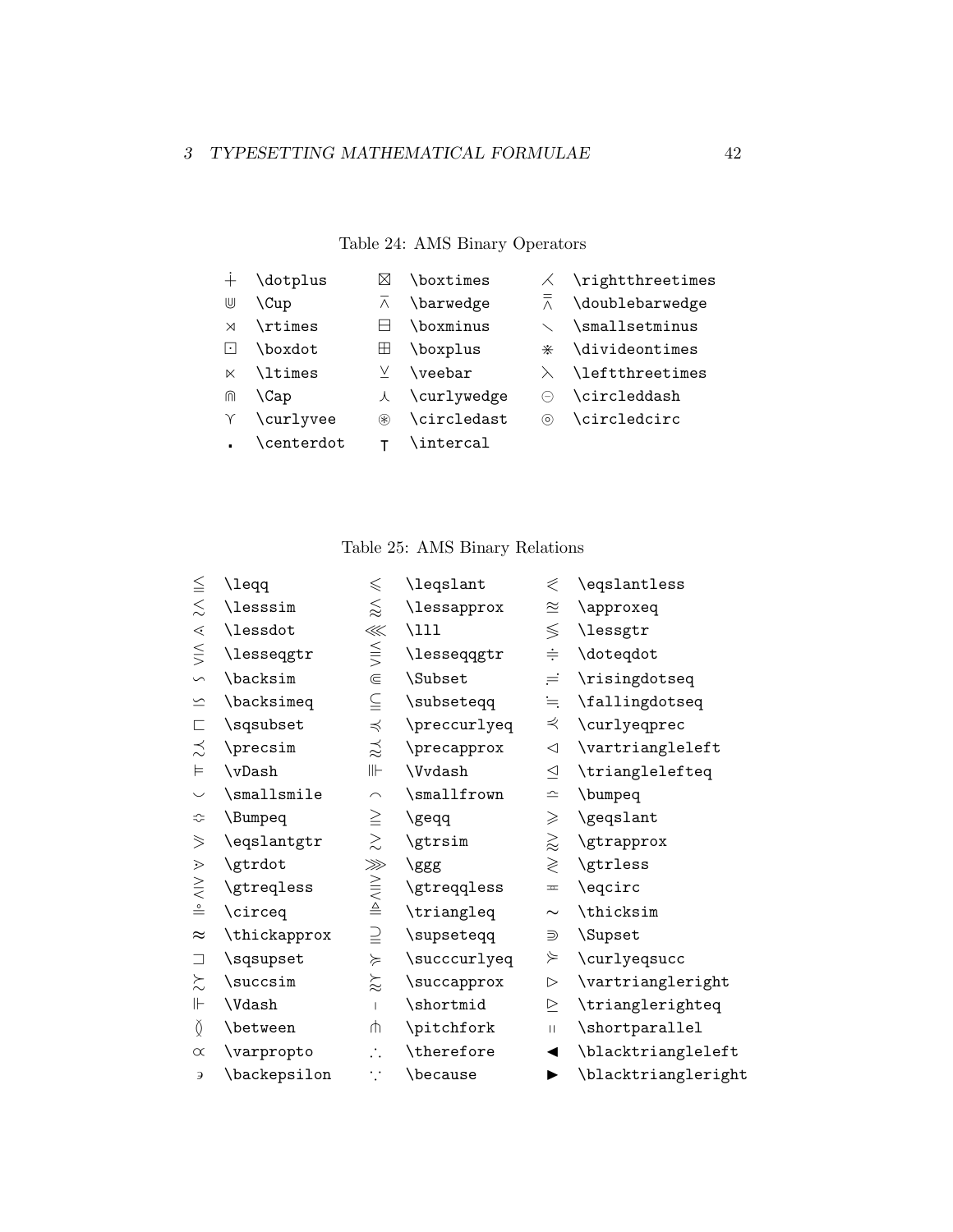## Table 26: AMS Negated Binary Relations

| ≮                        | \nless            | ≰                        | \nleq            | ≰             | \nleqslant      |
|--------------------------|-------------------|--------------------------|------------------|---------------|-----------------|
| ≸                        | \nleqq            | ≨                        | \lneq            | ≨             | \lneqq          |
| $\leqq$                  | <b>\lvertneqq</b> | ⋦                        | \lnsim           | ⋦             | \lnapprox       |
| $\overline{\mathcal{A}}$ | \nprec            | ⊀                        | \npreceq         | ⋨             | \precnsim       |
| ≉                        | $\n\gamma$        | $\sim$                   | \nsim            | ł             | \nshortmid      |
| ł                        | \nmid             | ⊬                        | \nvdash          | ⊭             | \nvDash         |
| ⋪                        | \ntriangleleft    | ⋬                        | \ntrianglelefteq | ⊈             | \nsubseteq      |
| Ë.                       | \subsetneq        | ⊊                        | \varsubsetneq    | ⊊             | \subsetneqq     |
| ⊊                        | \varsubsetneqq    | ≯                        | \ngtr            | ≱             | \ngeq           |
| ≱                        | \ngeqslant        | ≱                        | \ngeqq           | $\geq$        | \gneq           |
| ≩                        | \gneqq            | $\geqq$                  | \gvertneqq       | $\gtrapprox$  | \gnsim          |
| $\gnsim$                 | \gnapprox         | $\overline{\mathscr{C}}$ | \nsucc           | ⊁             | \nsucceq        |
| ⊁                        | \nsucceq          | $\succnsim$              | \succnsim        | ≋             | $\verb \succ $  |
| ≇                        | \ncong            | H                        | \nshortparallel  | $\frac{1}{2}$ | \nparallel      |
| ⊭                        | \nvDash           | ⊯                        | \nVDash          | ⋫             | \ntriangleright |
| ⋭                        | \ntrianglerighteq | ⊉                        | \nsupseteq       | ⊉             | \nsupseteqq     |
| ⊋                        | \supsetneq        | $\overline{2}$           | \varsupsetneq    | $\supsetneqq$ | \supsetneqq     |
| $\overrightarrow{z}$     | \varsupsetneqq    |                          |                  |               |                 |

Table 27: Math Alphabets

| Example                                                              | Command             | Required package                   |
|----------------------------------------------------------------------|---------------------|------------------------------------|
| ABCdef                                                               | \mathrm{ABCdef}     |                                    |
| $\mathcal{A}\mathcal{B}\mathcal{C}\mathcal{d}\mathcal{e}\mathcal{f}$ | \mathit{ABCdef}     |                                    |
| $\mathcal{A}BCdef$                                                   | \mathnormal{ABCdef} |                                    |
| ABC                                                                  | \mathcal{ABC}       |                                    |
| $\mathcal{A} \mathcal{B} \mathcal{C}$                                | \mathcal{ABC}       | euscript with with option: mathcal |
|                                                                      | \mathscr{ABC}       | euscript with option: mathscr      |
| ABCdef                                                               | \mathfrak{ABCdef}   | eufrak                             |
| ABC                                                                  | \mathbb{ABC}        | amsfonts or amssymb                |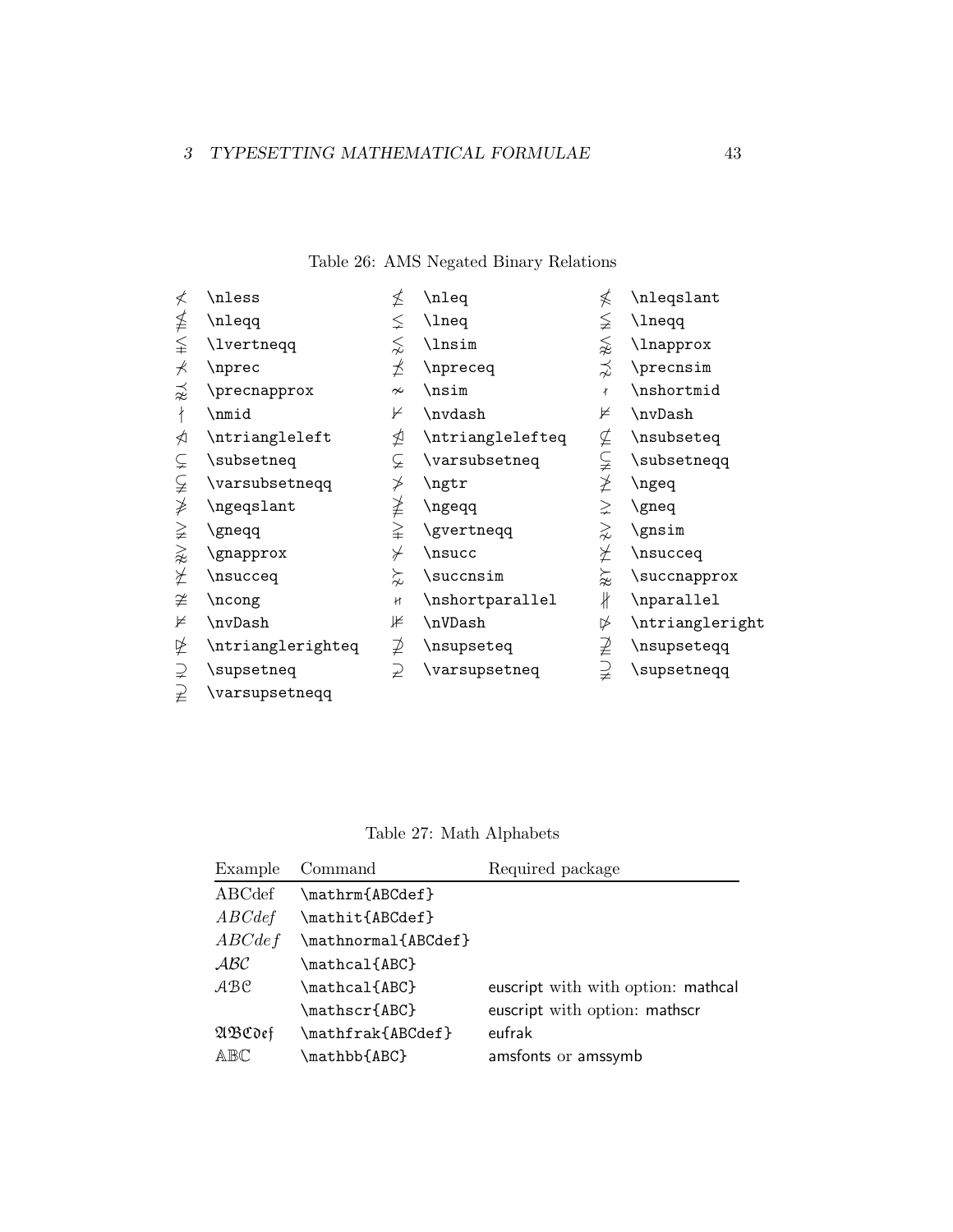## **4 Specialities**

In this chapter we will describe some of the untold wonders of the LAT<sub>E</sub>X system. A more complete menu of specialities "provided" by LAT<sub>E</sub>X is described in the *LATEX Manual* [1] and *The LATEX Companion* [3].

### **4.1 Fonts and Sizes**

LATEX chooses the appropriate font and font size based on the logical structure of the document (sections, footnotes, ...). In some cases one might like to change fonts and sizes by hand. Therefore you can use the commands listed in Tables 28 and 29.

| The small and <b>bold</b> Romans ruled | {\small The small and       |
|----------------------------------------|-----------------------------|
| all of great big <i>Italy</i> .        | \textbf{bold} Romans ruled} |
|                                        | {\Large all of great big    |
|                                        | \textit{Italy}.}            |

In *math mode* you can use the font changing *commands* to temporarily exit *math mode* and enter some normal text. If you want to switch to another font for math typesetting there exists another special set of commands. Refer to Table 30.

In connection with the font size commands, curly braces play a significant role. They are used to to build *groups*. Groups limit the scope of most LAT<sub>EX</sub> commands.

| He likes large and small let- |  |  | He likes {\LARGE large and  |
|-------------------------------|--|--|-----------------------------|
| ters.                         |  |  | ${\sumall small}$ letters}. |
|                               |  |  |                             |

The font size commands also change the line spacing, but only if the paragraph ends within the scope of the font size command. The closing

| \textrm{} roman<br>\texttt{} typewriter     | \textsf{} sans serif                                   |  |
|---------------------------------------------|--------------------------------------------------------|--|
| \textmd{} medium                            | \textbf{} bold face                                    |  |
| \textup{} upright<br>\textsl{} slanted      | $\text{texti} \quad \text{in}$<br>\textsc{} SMALL CAPS |  |
| $\text{Qemph}\{ \dots \}$ <i>emphasised</i> | $\texttt{textnormal} \{ \dots \}$ document font        |  |
|                                             |                                                        |  |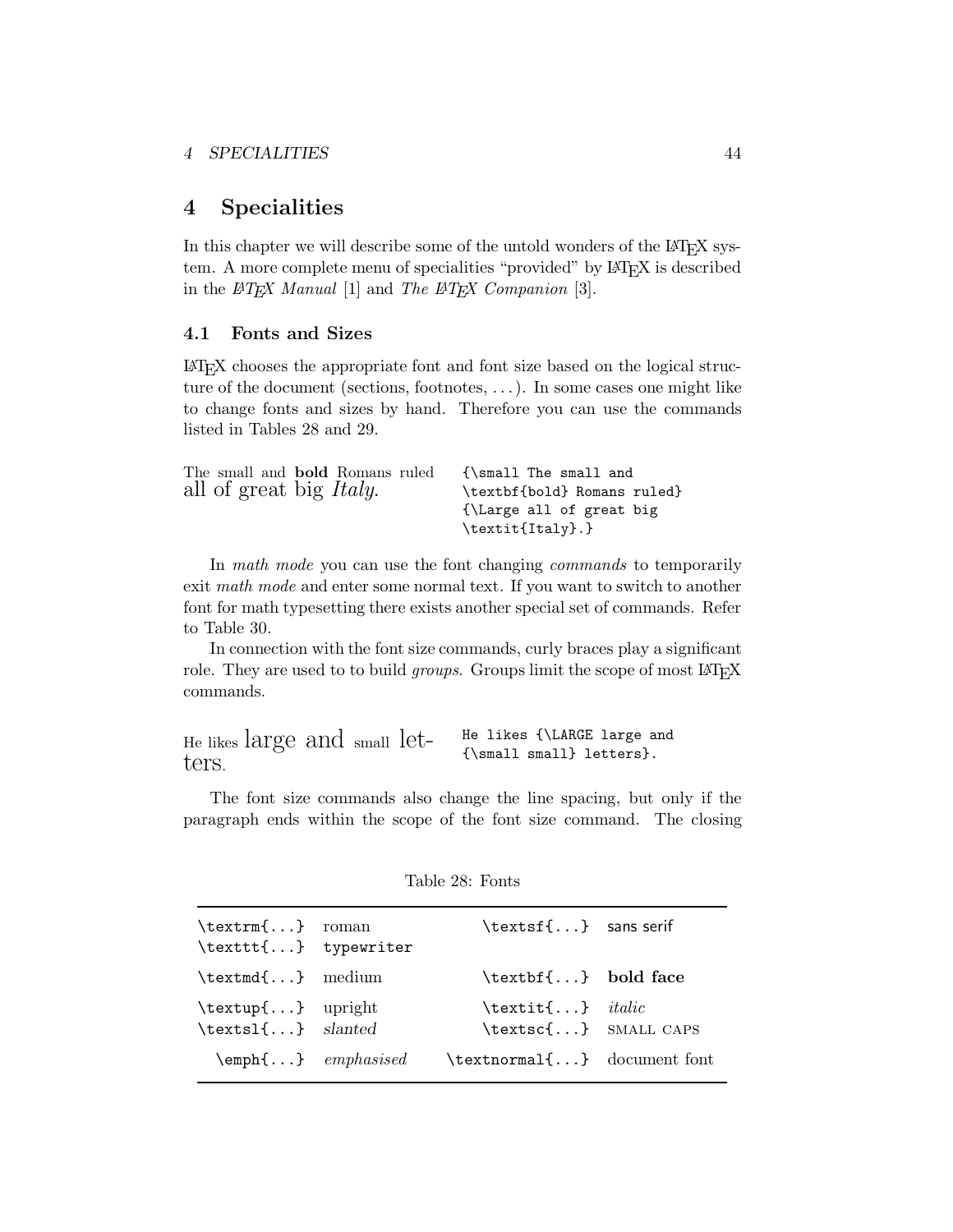curly brace } should therefore not come too early. Note the position of the \par command in the next two examples.

| Don't read this! It is not | {\Large Don't read this! It is not                        |
|----------------------------|-----------------------------------------------------------|
| true. You can believe me!  | true. You can believe me!\par}                            |
|                            | This is not true either. {\Large This is not true either. |

But maybe I am lying. But maybe I am lying.}\par

To conclude this journey into the land of fonts and font sizes, here is a little word of advice<sup>11</sup>:

**Remember!** *The* <sup>M</sup>**<sup>O</sup>** <sup>R</sup>*<sup>E</sup>* fonts you use **in** <sup>a</sup> document *the* more readable and *beautiful it becomes*.

 $11$ Attention: This is a bit of satire. I hope you realise that!

| \tiny         | tiny font        | Large larger font           |
|---------------|------------------|-----------------------------|
| \scriptsize   | very small font  | LARGE Very large font       |
| \footnotesize | quite small font |                             |
| \small        | small font       | $\mu$ ge huge               |
| \normalsize   | normal font      |                             |
| \large        | large font       | $\mu_{\text{Huge}}$ largest |
|               |                  |                             |

Table 29: Font sizes

Table 30: Math fonts

| Command     | Example                       | Output                |
|-------------|-------------------------------|-----------------------|
| \mathcal    | $\mathcal{B}=\c$              | $\mathcal{B}=c$       |
| \mathrm     | $\mathcal{K}_{2\$             | $K_2$                 |
| \mathbf     | $\sum x=\mathbf{v}$           | $\sum x = \mathbf{v}$ |
| \mathsf     | $\mathbf{G\times R}$          | $G \times R$          |
| \mathtt     | $\mathcal{L}(b,c)$            | L(b, c)               |
| \mathnormal | $\mathcal{R}_1}=R_1$ \$       | $R_1 = R_1$           |
| \mathit     | \$finder\neq\mathit{finder}\$ | $finder \neq finder$  |
|             |                               |                       |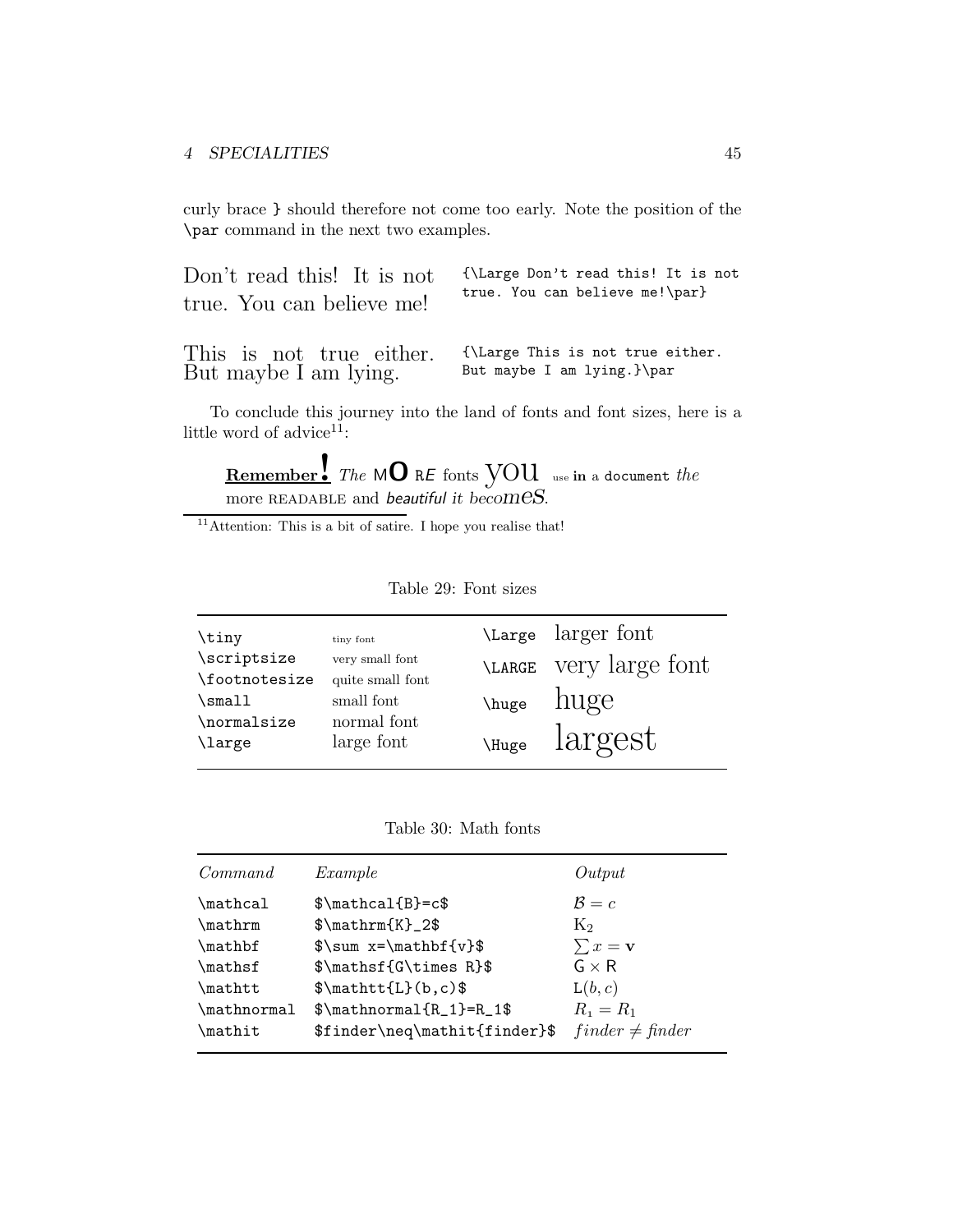### *4 SPECIALITIES* 46

### **4.2 Spacing**

### **4.2.1 Line Spacing**

If you want to use larger interline spacing in a document, you can change its value with the command:

#### \linespread{*factor*}

Use the command  $\langle$  linespread{1.3} for "one and a half" line spacing, and \linespread{1.6} for "double" line spacing. Normally the lines are not spread, therefore the default linespread factor is 1.

#### **4.2.2 Paragraph Formating**

In LATEX, there are two parameters influencing paragraph layout. By placing a definition like

```
\setlength{\parindent}{0pt}
\setlength{\parskip}{1ex plus 0.5ex minus 0.2ex}
```
in the preamble of the input  $file^{12}$  the appearance of paragraphs can be changed. These two lines increase the space between two paragraphs while setting the paragraph indent to zero. In continental Europe, paragraphs are often separated by some space and not indented.

If you want to indent a paragraph which is not indented, you can use

#### \indent

at the beginning of the paragraph<sup>13</sup>. Obviously this can only work, when \parindent is not set to zero.

To create a non indented paragraph you can use

#### \noindent

as the first command of the paragraph. This might come in handy, when you start a document with body text and not with a sectioning command.

<sup>&</sup>lt;sup>12</sup>Between the *\documentclass* and the *\begin*{document} commands  $^{13}$ To indent the first paragraph after each section head, use the indentfirst package in the 'tools' bundle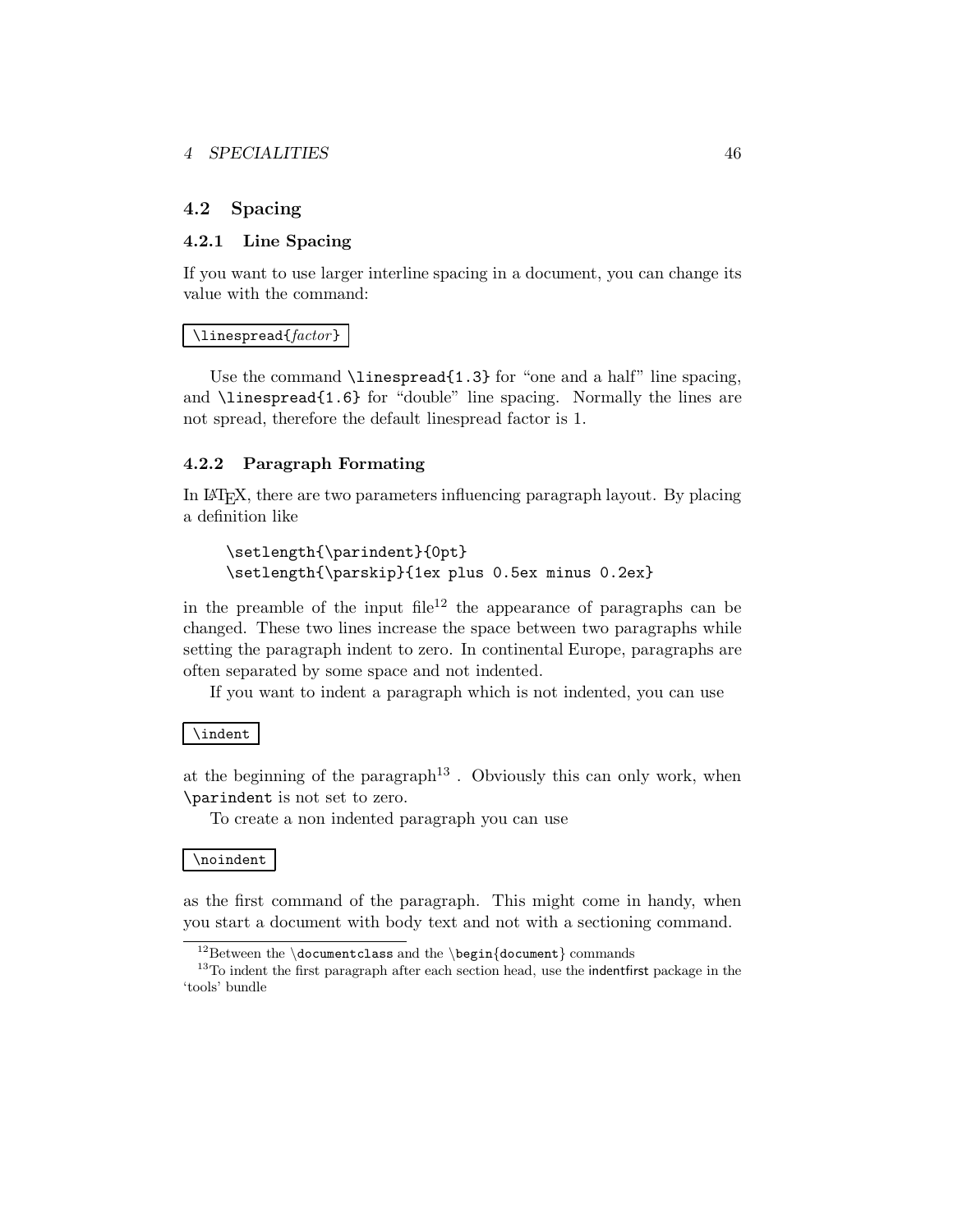### *4 SPECIALITIES* 47

#### **4.2.3 Horizontal Space**

LATEX determines the spaces between words and sentences automatically. To add your own spaces in a place, you can use:

#### \hspace{*length*}

If such a space should be kept even if it falls at the end or the start of a line, use \hspace\* instead of \hspace. The *length* is in the simplest case just a number plus a unit. The most important units are listed in Table 31.

| This | is a space of 1.5 cm. | This\hspace{1.5cm}is a space |  |
|------|-----------------------|------------------------------|--|
|      |                       | of 1.5 cm.                   |  |

The command

#### \stretch{*n*}

generates a special rubber width. It stretches, until all the remaining space on a line is filled up. If two  $\hspace{-.07cm}\text{\rm Im}\hspace{-.07cm} {\tt surface} \hspace{-.07cm}\text{\rm Im}\hspace{-.07cm} {\tt b}$  commands are issued on the same line, they grow according to the stretch factor.

xx x x\hspace{\stretch{1}} x\hspace{\stretch{2}}x

#### **4.2.4 Vertical Space**

The space between paragraphs, sections, subsections, ... is determined automatically by LATEX. If necessary, additional vertical space *between two paragraphs* can be added with the command:

#### \vspace{*length*}

This command should normally be used between two empty lines. If the space should be preserved at the top or at the bottom of a page, use the starred version of the command \vspace\* instead of \vspace.

The \stretch command in connection with \pagebreak can be used to typeset text on the last line of a page, or to centre text vertically on a page.

```
Some text \ldots
\vspace{\stretch{1}}
This goes onto the last line of the page.\pagebreak
```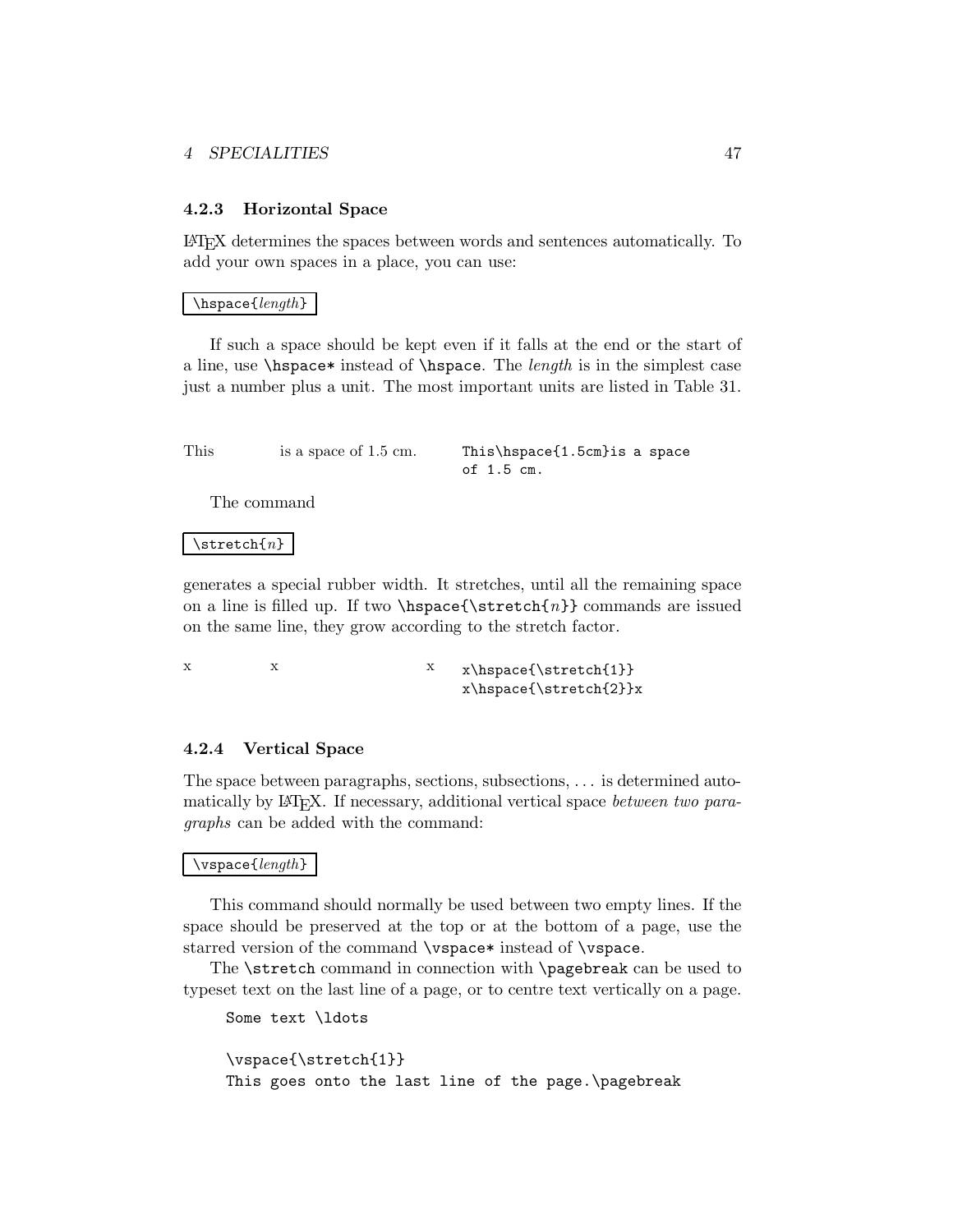### Table 31: TEX Units

mm millimeter  $\approx 1/25$  inch **U**  $cm$  centimeter = 10 mm in  $inch \approx 25$  mm ∟ pt point  $\approx 1/72$  inch  $\approx \frac{1}{3}$  mm em approx width of an m in the current font  $\Box$ ex approx height of an x in the current font  $\Box$ 

Additional space between two lines of *the same* paragraph or within a table is specified with the

\\[*length*]

command.

### **4.3 Bibliography**

With the thebibliography environment you can produce a bibliography. Each entry starts with

\bibitem{*marker*}

The *marker* is then used to cite the book within the document.

\cite{*marker*}

The numbering of the entries is generated automatically. The parameter after the \begin{thebibliography} command sets the maximum width of these numbers.

| Partl $[1]$ has proposed, that $\dots$                                        | Partl <sup>"</sup> \cite{pa} has<br>proposed, that \ldots                                                                                |
|-------------------------------------------------------------------------------|------------------------------------------------------------------------------------------------------------------------------------------|
| References<br>[1] H. Partl: $German$ $TFX, TUG-$<br>boat Vol. 9, No. 1 (1988) | \begin{thebibliography}{99}<br>\bibitem{pa} H. "Partl:<br>\emph{German \TeX},<br>TUGboat Vol. ~9, No. ~1 (1988)<br>\end{thebibliography} |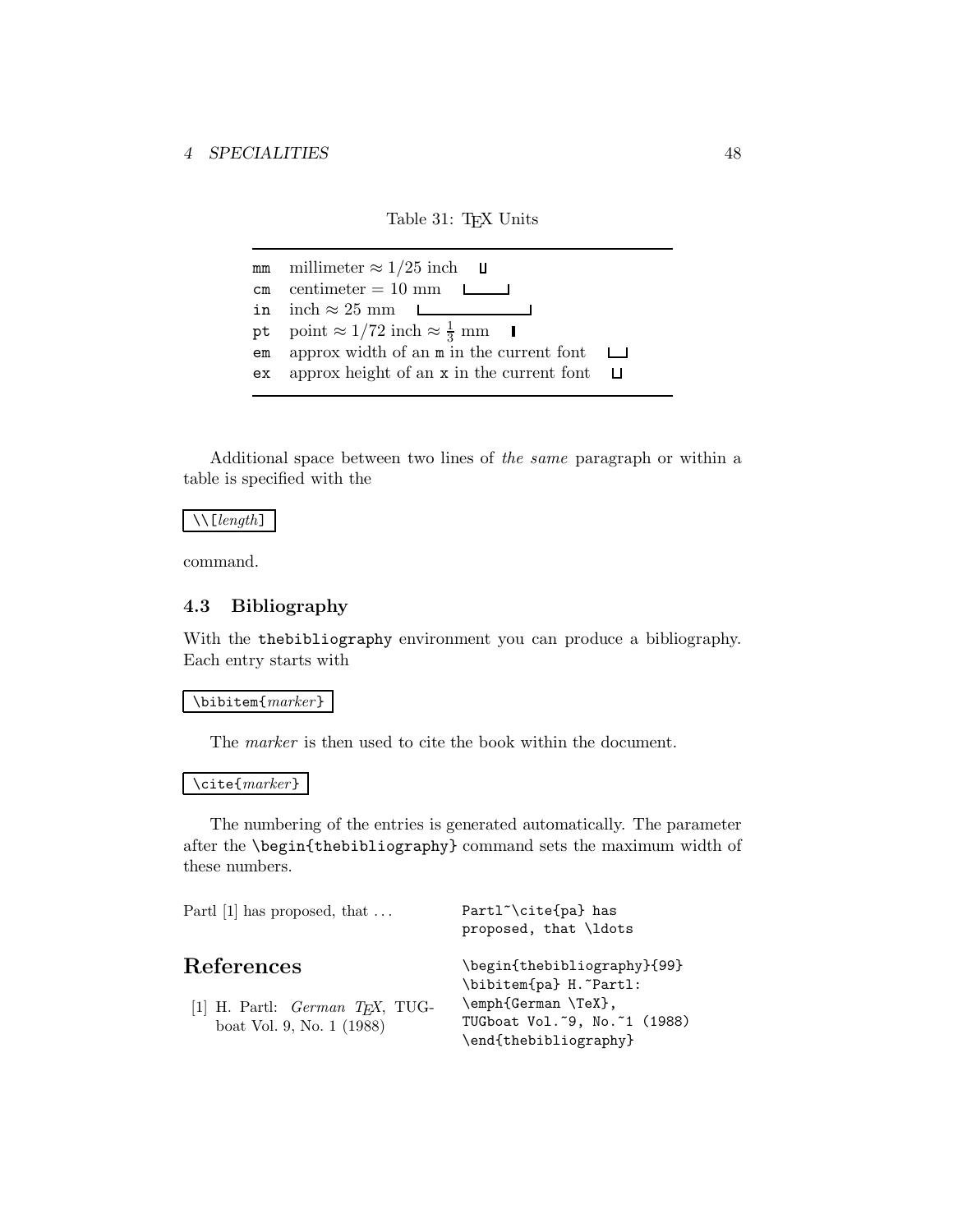#### *4 SPECIALITIES* 49

#### **4.4 Indexing**

A very useful feature of many books is their index. With LATEX and the support program makeind $x^{14}$  indexes can be generated quite easily. In this introduction, only the basic index generation commands will be explained. For a more in depth view please refer to *The LATEX Companion* [3].

To enable the indexing feature of LAT<sub>EX</sub> the makeidx package must be loaded in the preamble with:

#### \usepackage{makeidx}

The special indexing commands must be enabled with:

#### \makeindex

The contents of the index is specified with

#### \index{*key*}

commands. Where *key* is the index entry. You enter the index commands at the points in the text where you want the final index entries pointing to. Table 32 explains the syntax of the *key* argument with several examples.

When the input file is processed with LAT<sub>EX</sub>, each **\index** command writes an appropriate index entry together with the current page number to a special file. The file has the same name as the LAT<sub>EX</sub> input file, but a different extension (.ind). This .ind file can then be processed with the makeindx program.

#### makeidx *filename*

The makeindx program generates a sorted index with the same base file

<sup>14</sup>On systems supporting filenames longer than 8 characters, the program may be called makeindex.

#### Table 32: Index Key Syntax Examples

| Example                  | <b>Index Entry</b> | Comment                |
|--------------------------|--------------------|------------------------|
| \index{hello}            | hello, 1           | Plain entry            |
| \index{hello!Peter}      | Peter, 3           | Subentry under 'hello' |
| \index{Sam@\textsl{Sam}} | Sam, 2             | Formated entry         |
| \index{Lin@\textbf{Lin}} | $\mathbf{Lin}, 7$  | Formated entry         |
| \index{Jenny textbf}     | Jenny, 3           | Formated page number   |
| \index{Joe textit}       | Joe, $5$           | Formated page number   |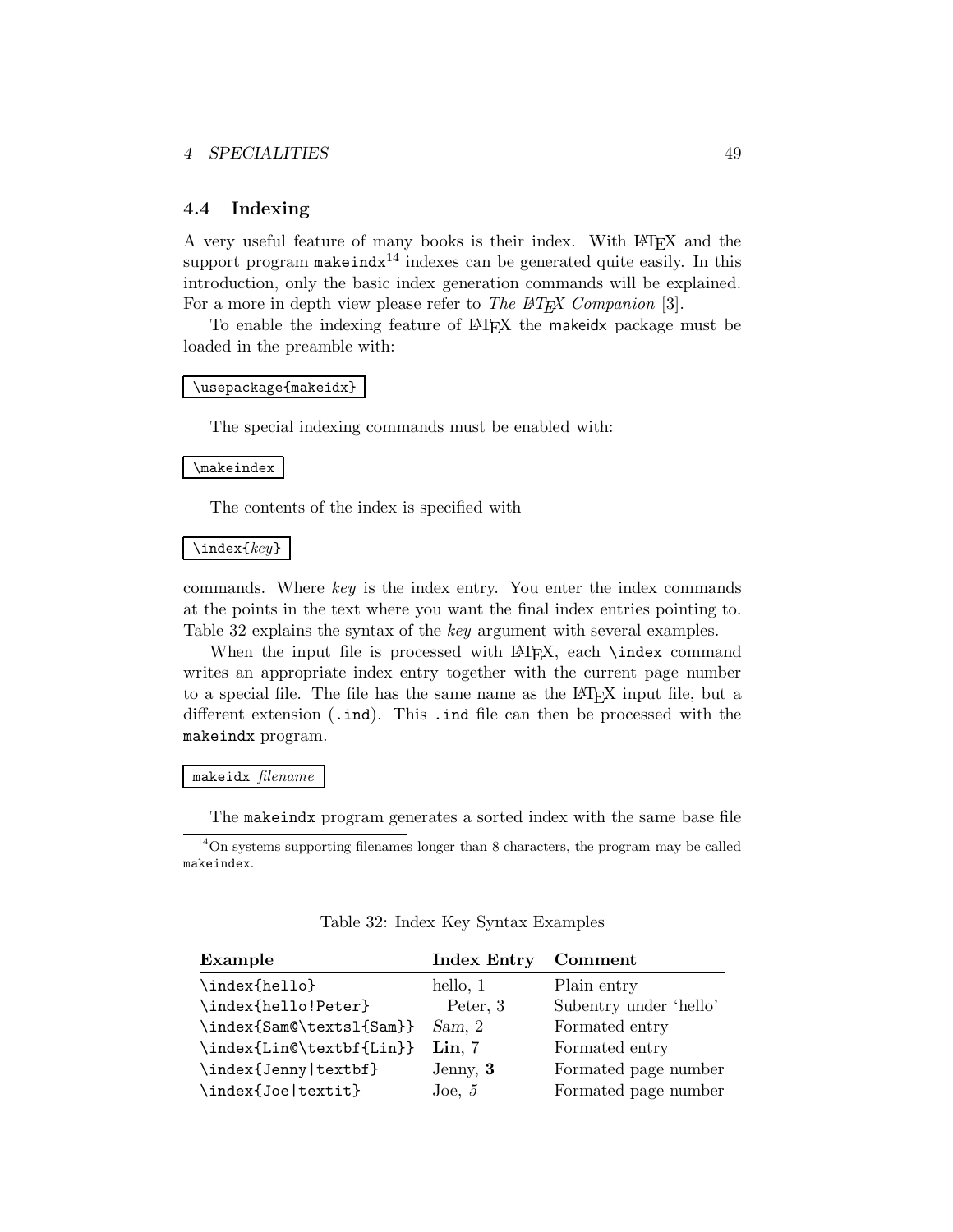name, but this time with the extension .idx. If now the LATEX input file is processed again, this sorted index gets included into the document at the point where LATEX finds

#### \printindex

The showidx package which comes with  $\text{LATEX } 2\varepsilon$  prints out all index entries in the left margin of the text. This is quite useful for proofreading a document and verifying the index.

### **4.5 Including EPS Graphics**

With the figure and the table environment LAT<sub>E</sub>X provides the basic facilities to work with floating bodies such as images or graphics.

There are also several possibilities to generate the actual graphics with basic LATEX or a LATEX extension package. But most users find them quite difficult to understand. Therefore this will not be explained any further in this manual. For more information on that subject please refer to *The*  $\mu_{T}X$ *Companion* [3]and the *LATEX Manual* [1].

A much easier way to get graphics into a document, is to generate them with a specialised software package<sup>15</sup> and then include the finished graphics into the document. Here again, LATEX packages offer many ways to do that. In this introduction, only the inclusion of Encapsulated PostScript (EPS) graphics will be discussed, because it is quite easy to do and widely used. In order to use pictures in the EPS format, you must have a PostScript printer<sup>16</sup> available for output.

A good set of commands for inclusion of graphics is provided in the graphicx package by D. P. Carlisle. It is part of a whole family of packages called the "graphics" bundle<sup>17</sup>.

Assuming you are working on a system with a PostScript printer available for output and with the graphicx package installed, you can use the following step by step guide to include a picture into your document:

- 1. Export the picture from your graphics program in EPS format.
- 2. Load the graphicx package in the preamble of the input file with

\usepackage[*driver*]{graphicx}

*driver* is the name of your "dvi to postscript" converter<sup>18</sup>. This information is required by the package because the actual graphics inclusion

<sup>&</sup>lt;sup>15</sup>Such as XFig, CorelDraw!, Freehand, GNU Plot, ...

 $16$ Another possibility to output PostScript, is the GHOSTSCRIPT program available from CTAN:/tex-archive/support/ghostscript

 $17$ CTAN:/tex-archive/macros/latex/packages/graphics

<sup>&</sup>lt;sup>18</sup>The most widely used program is called dvips.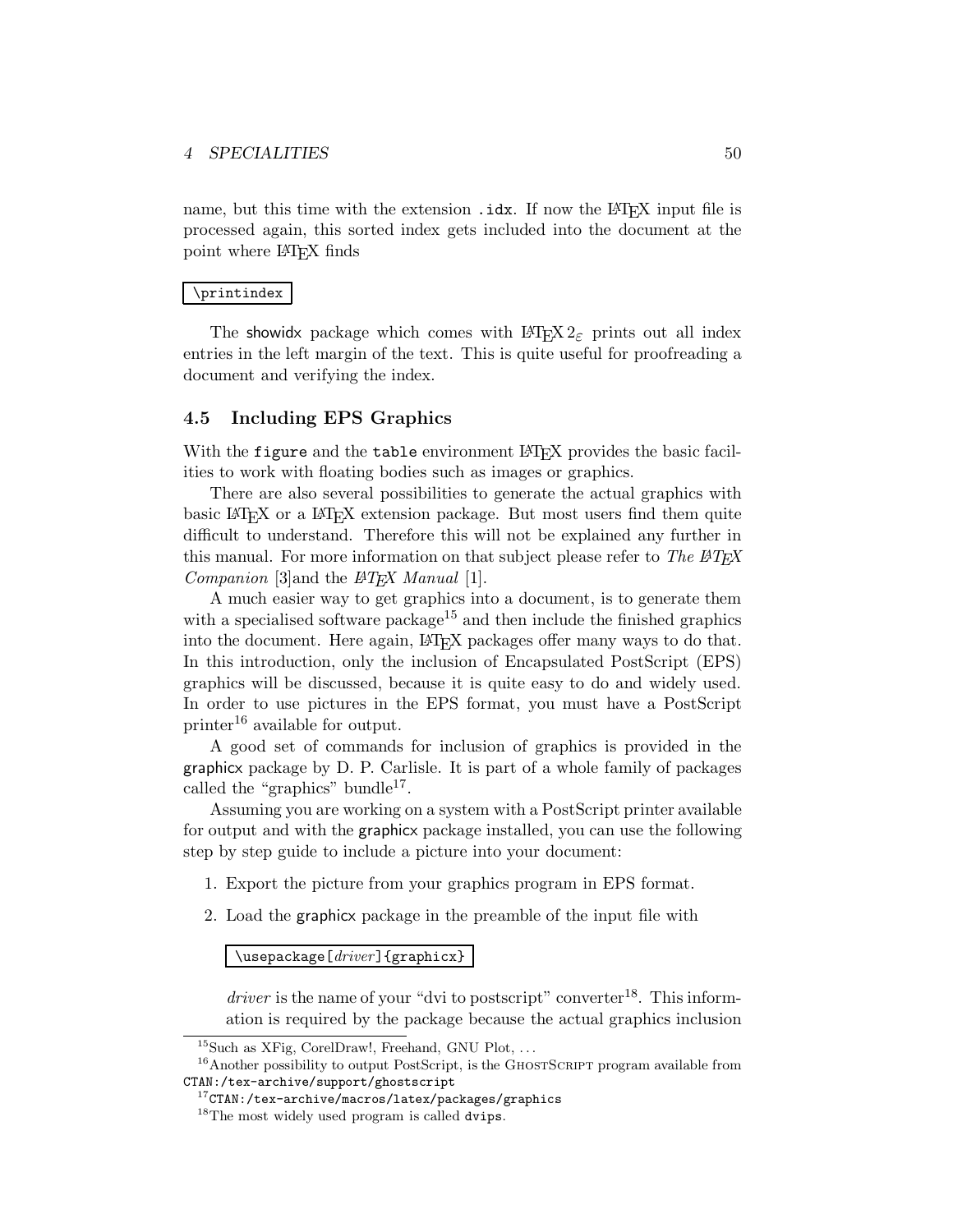### *4 SPECIALITIES* 51

is done by the printer driver. Knowing the *driver*, the graphicx package inserts the correct commands into the .dvi file for the printer driver to include the desired EPS graphics.

3. Use the command

\includegraphics[*key*=*value*, ...]{*file*}

to include *file* into your document. The optional parameter accepts a comma separated list of *keys* and associated *values*. The *keys* can be used to alter the width, height and rotation of the included graphic. Table 33 lists the most important keys.

Table 33: Key Names for graphicx Package

| width  | scale graphic to the specified width  |
|--------|---------------------------------------|
| height | scale graphic to the specified height |
| angle  | rotate graphics clockwise             |

The following example code will hopefully make things clear:

```
\begin{figure}
\begin{center}
\includegraphics[angle=90, width=10cm]{test.eps}
\end{center}
\end{figure}
```
This includes the graphic stored in the file test.eps. The graphic is *first* rotated by 90 degrees and *then* scaled to the final width of 10 cm. The aspect ratio is 1.0 because no special height is specified.

For more information please refer to [8].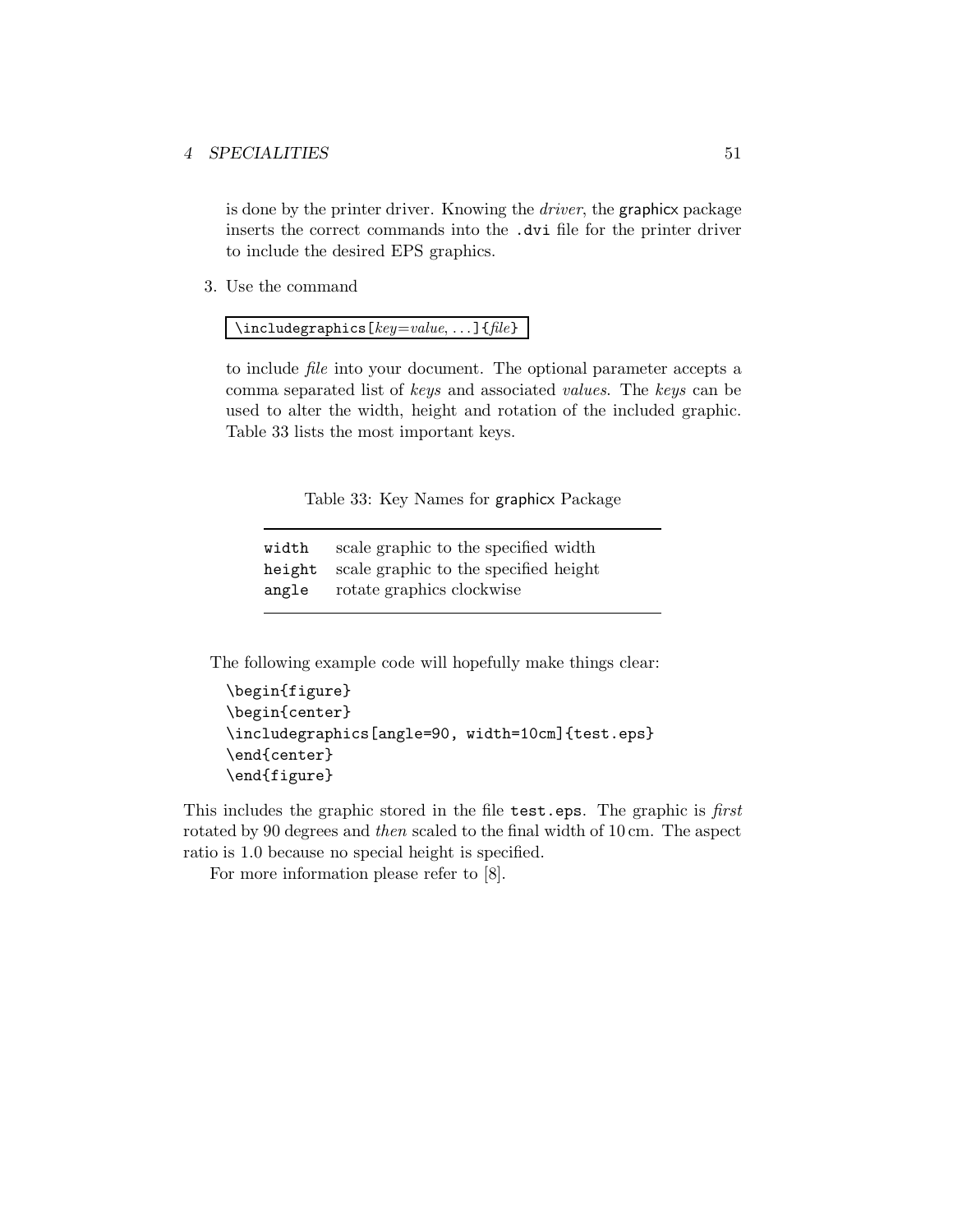## **References**

- [1] Leslie Lamport. *LATEX: A Document Preparation System*. Addison-Wesley, Reading, Massachusetts, second edition, 1994, ISBN 0-201- 52983-1.
- [2] Donald E. Knuth. *The TEXbook,* Volume A of *Computers and Typesetting*, Addison-Wesley Publishing Company (1984), ISBN 0-201-13448-9.
- [3] Michel Goossens, FrankMittelbach and Alexander Samarin. *The LATEX Companion*. Addison-Wesley, Reading, Massachusetts, 1994, ISBN 0- 201-54199-8.
- [4] Each LATEX installation should provide a so-called *LATEX Local Guide*, which explains the things which are special to the local system. It should be contained in file called local.tex. Unfortunately some lazy sysops do not provide such a document. In this case, go and askyou local LATEX guru for help.
- [5] LAT<sub>E</sub>X3 Project Team. LAT<sub>E</sub>X  $2\varepsilon$  *for authors*. Comes with the LAT<sub>E</sub>X  $2\varepsilon$ distribution as usrguide.tex.
- [6] LATEX3 Project Team. *LATEX 2*ε *for Class and Package writers*. Comes with the  $\text{LATEX } 2_{\varepsilon}$  distribution as clsguide.tex.
- [7] LAT<sub>E</sub>X3 Project Team.  $\cancel{B}TEX \, \mathcal{Z}_{\epsilon}$  Font selection. Comes with the LAT<sub>E</sub>X  $2_{\epsilon}$ distribution as fntguide.tex.
- [8] D. P. Carlisle. *Packages in the 'graphics' bundle*. Comes with the 'graphics' bundle as grfguide.tex, available form the same source your LATEX distribution came from.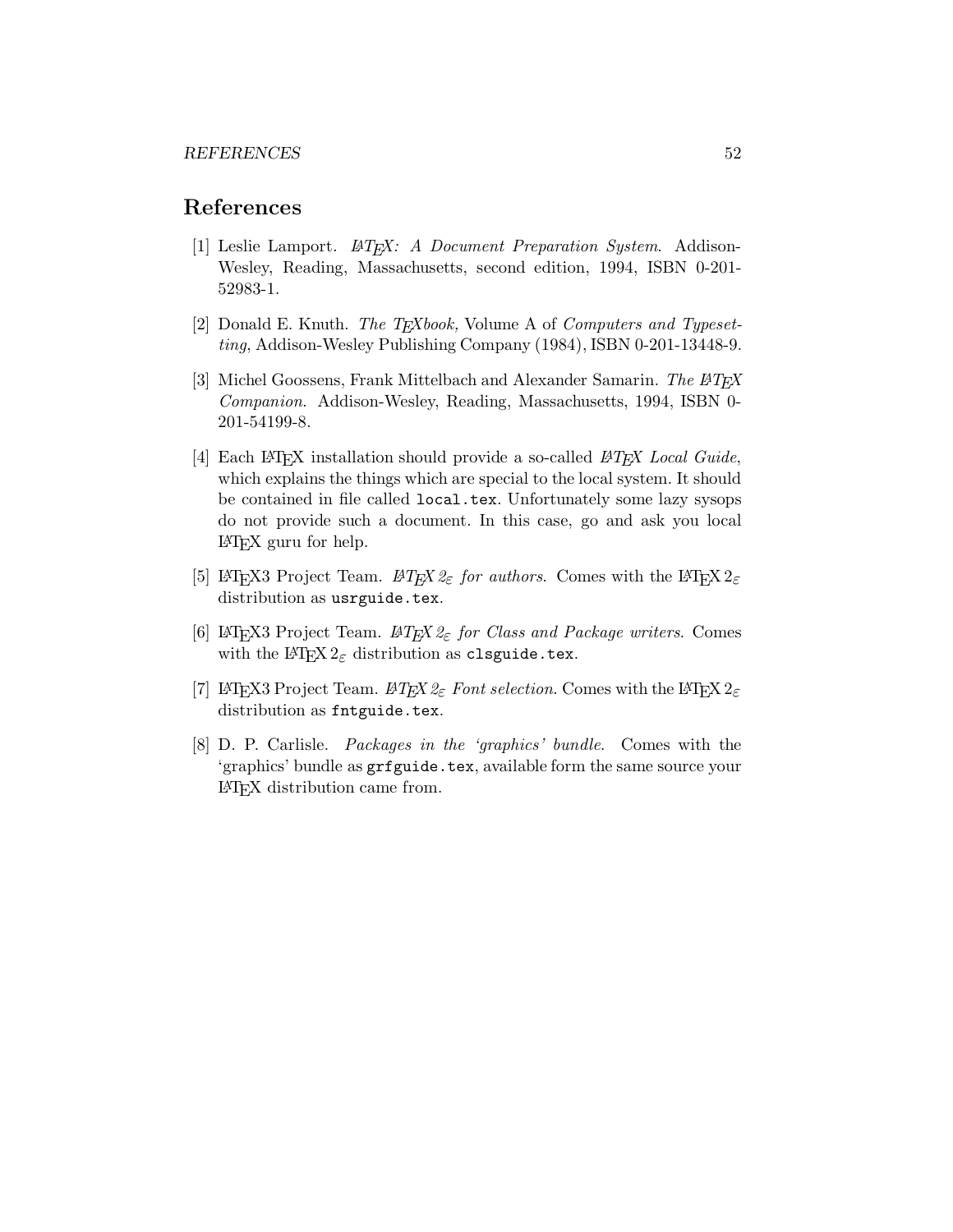## **Index**

\!, 34 ", 17 \$, 30 ', 32 \(, 30  $\setminus$ , 30 \,, 31, 34 -, 17 −, 17  $\setminus$  -, 17 –, 17 —, 17 ., space after, 20  $\ldots$ , 18  $\sqrt{0}$ , 20 \[, 30 \\, 16, 23, 24, 26, 48 \\\*, 16  $\setminus$  , 31 \], 30  $\hat{}$  , 32 \_, 32 |, 26  $\tilde{}$  , 20 A4 paper, 13 A5 paper, 13 accent, 18 acute, 19 advantages of LAT<sub>EX</sub>, 7 æ, 19 amssymb, 37 amstex, 34 \and, 21 \appendix, 20, 21 array, 35 arrow symbols, 32 article class, 12 \atop, 33 \author, 21 \authors, 21

B5 paper, 13 babel, 19 backslash, 9 base font size, 13 \begin, 23 \bibitem, 48 bibliography, 48  $\big\overline{34}$ \big, 34 \Bigg, 34 \bigg, 34 \bmod, 33 bold face, 44 book class, 12 braces, 33 \caption, 28 \cdots, 34 center, 24 \chapter, 20 \choose, 33 \cite, 48 \clearpage, 29 coloured text, 12 comma, 18 commands, 9  $\backslash$ !, 34 \(, 30 \), 30 \,, 31, 34 \-, 17 \@, 20  $\setminus$ [, 30 \\, 16, 23, 24, 26, 48 \\\*, 16  $\setminus$  , 31 \], 30 \and, 21 \appendix, 20, 21 \atop, 33 \author, 21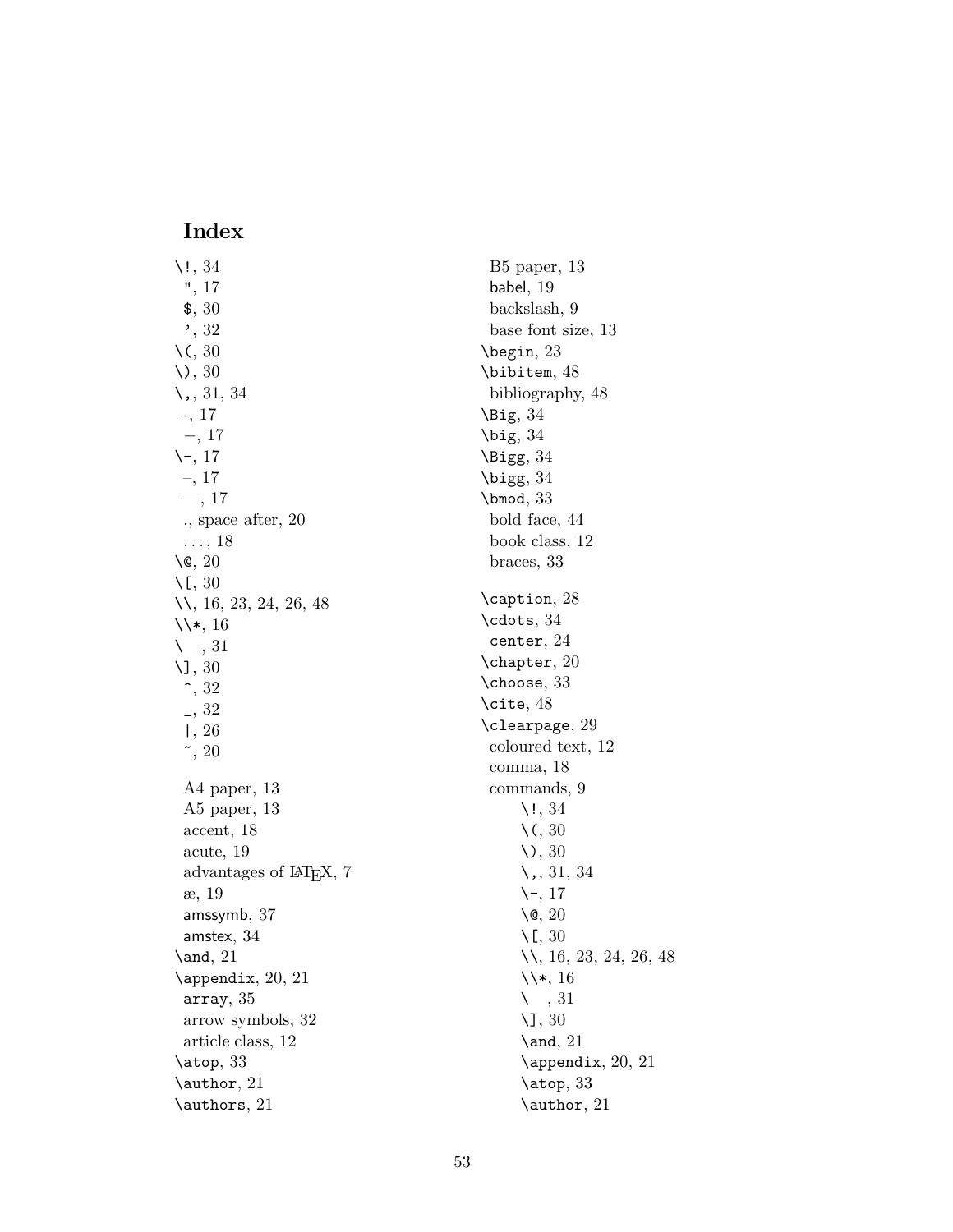\authors, 21 \begin, 23 \bibitem, 48  $\big\overline{34}$  $\big\}$  \big, 34 \Bigg, 34 \bigg, 34 \bmod, 33 \caption, 28 \cdots, 34 \chapter, 20 \choose, 33 \cite, 48 \clearpage, 29 \date, 21 \ddots, 34 \displaystyle, 36 \documentclass, 11, 12 \emph, 22, 44  $\end{$  23 \footnote, 22 \footnotesize, 45 \frac, 33 \frenchspacing, 20 \hline, 26 \hspace, 47 \Huge, 45 \huge, 45 \hyphenation, 16 \includegraphics, 51 \indent, 46 \index, 49 \int, 33 \item, 24 \label, 22, 30 \LARGE, 45 \Large, 45 \large, 45 \ldots, 18, 34 \left, 34 \linebreak, 16 \linespread, 46 \listoffigures, 29 \listoftables, 29

\makeindex, 49 \maketitle, 21 \mathbf, 45 \mathcal, 45 \mathit, 45 \mathnormal, 45 \mathrm, 36, 45 \mathsf, 45 \mathtt, 45 \mbox, 17, 18 \multicolumn, 27 \newline, 16 \newpage, 16 \noindent, 46 \nolinebreak, 16 \nonumber, 35, 36 \nopagebreak, 16 \normalsize, 45 \overbrace, 32 \overleftarrow, 32 \overline, 32 \overrightarrow, 32 \pagebreak, 16 \pageref, 22 \pagestyle, 15 \paragraph, 20 \parindent, 46 \parskip, 46 \part, 20, 21 \pmod, 33 \printindex, 50 \qquad, 31, 34 \quad, 34 \ref, 22, 30 \right, 34 \scriptscriptstyle, 36 \scriptsize, 45 \scriptstyle, 36 \section, 20 \setlength, 46 \sloppy, 16  $\mathrm{small}, 45$ \sqrt, 32 \stretch, 47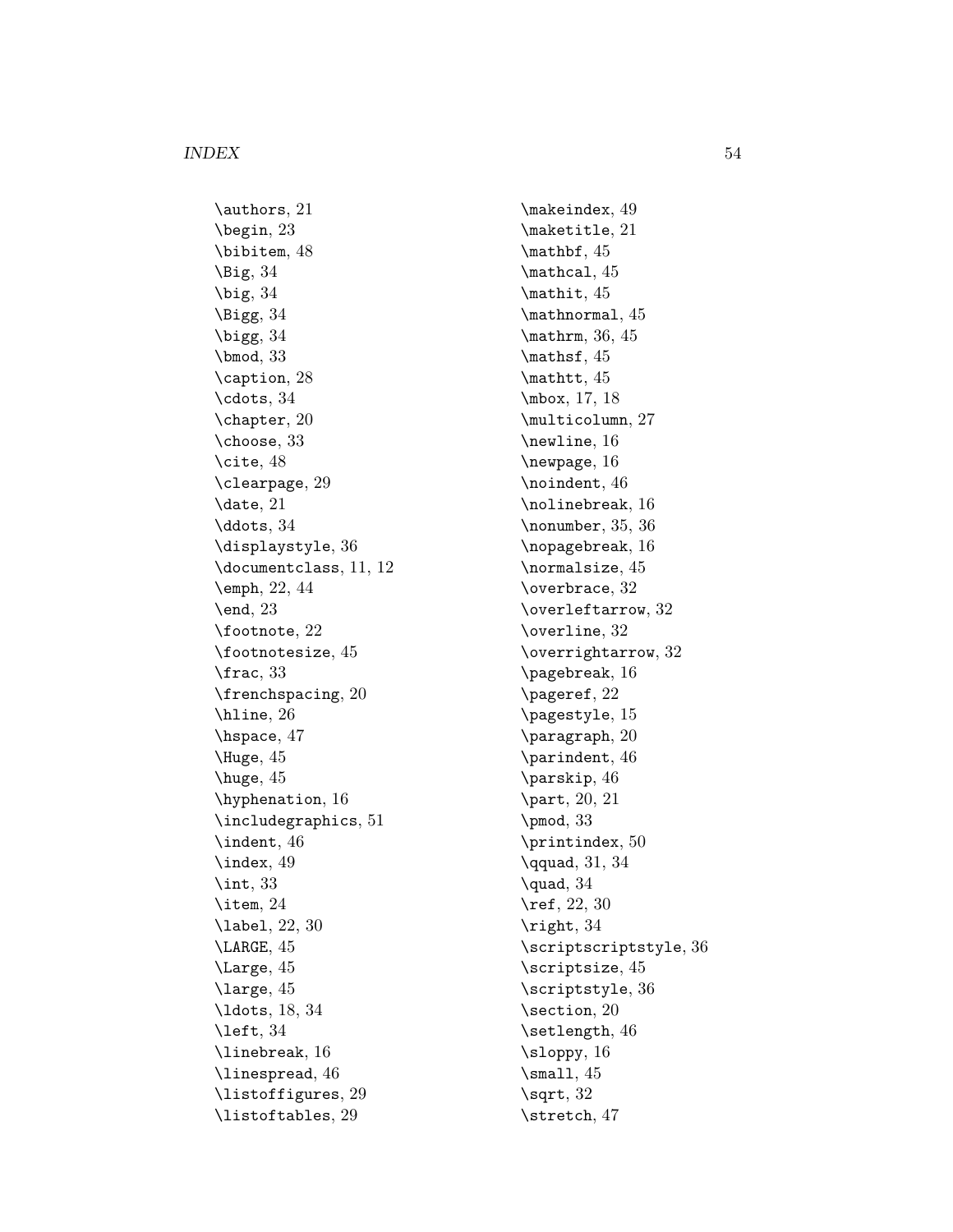## *INDEX* 55

\subparagraph, 20 \subsection, 20 \subsubsection, 20 \sum, 33 \tableofcontents, 21 \textbf, 44 \textit, 44 \textmd, 44 \textnormal, 44 \textrm, 36, 44 \textsc, 44 \textsf, 44 \textsl, 44 \textstyle, 36 \texttt, 44 \textup, 44 \thispagestyle, 15 \tiny,  $45$ \title, 21 \underbrace, 32 \underline, 32 \usepackage, 12, 19 \vdots, 34 \vec, 32 \verb, 25 \vspace, 47 \widehat, 32 \widetilde, 32 comments, 10 cross references, 22 curly braces, 10, 44 dash, 17, 32 \date, 21 dcolumn, 27 \ddots, 34 decimal alignment, 26 delimiters, 33 description, 24 diagonal dots, 34 dimensions, 47 displaymath, 30 \displaystyle, 36 document font size, 13

document title, 13 \documentclass, 11, 12 dotless iand j, 19 double line spacing, 46 double sided, 13 ellipsis, 18 em-dash, 18 \emph, 22, 44 emphasise, 22 empty, 15 en-dash, 18 Encapsulated PostScript, 50 \end, 23 enumerate, 24 environment, 23 environments array, 35 center, 24 description, 24 displaymath, 30 enumerate, 24 eqnarray, 35 equation, 30 figure, 27, 28 flushleft, 24 flushright, 24 itemize, 24 math, 30 quotation, 23 quote, 23 table, 27, 28 tabular, 25 thebibliography, 48 verbatim, 25 verse, 23 eqnarray, 35 equation, 30 equation system, 35 executive paper, 13 exponent, 32 exscale, 34 figure, 27, 28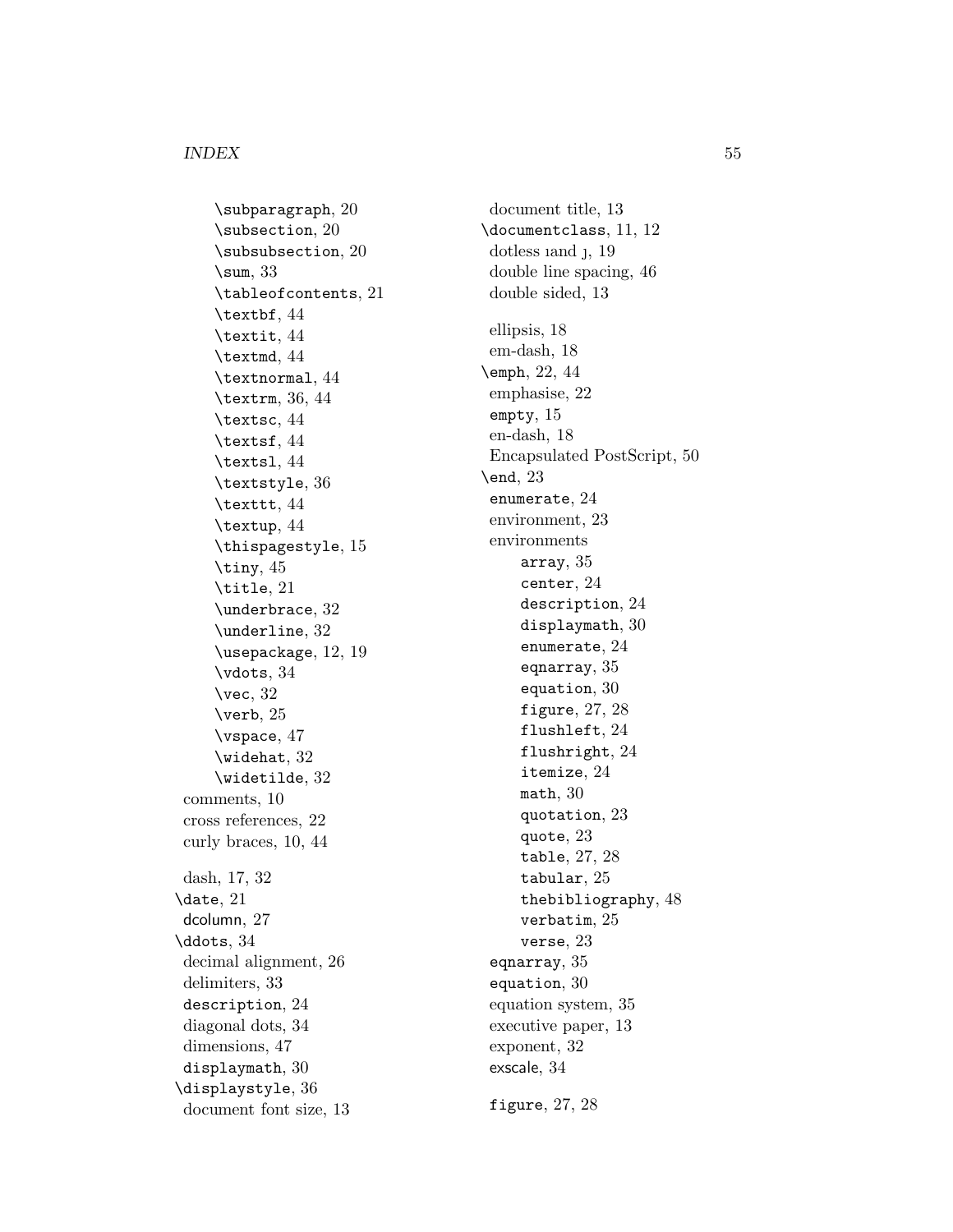floating bodies, 27 flushleft, 24 flushright, 24 font, 44 font encoding, 14 font size, 44, 45 footer, 15 \footnote, 22 \footnotesize, 45 formulae, 30 \frac, 33 fraction, 33 \frenchspacing, 20 German, 19 GhostScript, 50 graphics, 12, 50 graphicx, 50 grave, 19 Greek letters, 31 grouping, 44 header, 15 textttheadings, 15 \hline, 26 horizontal brace, 32 dots, 34 line, 32 space, 47 \hspace, 47 \Huge, 45 \huge, 45 hyphen, 18 \hyphenation, 16 hyphenation rules, 19 \includegraphics, 51 \indent, 46 indentfirst, 46 index, 49 \index, 49 input file, 11 \int, 33 integral operator, 33

international, 19 italic, 44 \item, 24 itemize, 24 Knuth, Donald E., 6 \label, 22, 30 Lamport, Leslie, 6 language, 19 \LARGE, 45 \Large, 45 \large, 45 LATEX 2.09, 6 LAT<sub>E</sub>X 2<sub>ε</sub>, 6  $LFT<sub>F</sub>X3, 6, 8$ \ldots, 18, 34 \left, 34 left aligned, 24 legal paper, 13 letter paper, 13 ligature, 18 line spacing, 46 linebreak, 16 \linebreak, 16 \linespread, 46 \listoffigures, 29 \listoftables, 29 long equations, 35 makeidx, 49 makeidx package, 49 \makeindex, 49 makeindex program, 49 \maketitle, 21 math, 30 math font size, 36 math spacing, 34 \mathbf, 45 \mathcal, 45 mathematical accents, 32 delimiter, 34 functions, 33 minus, 17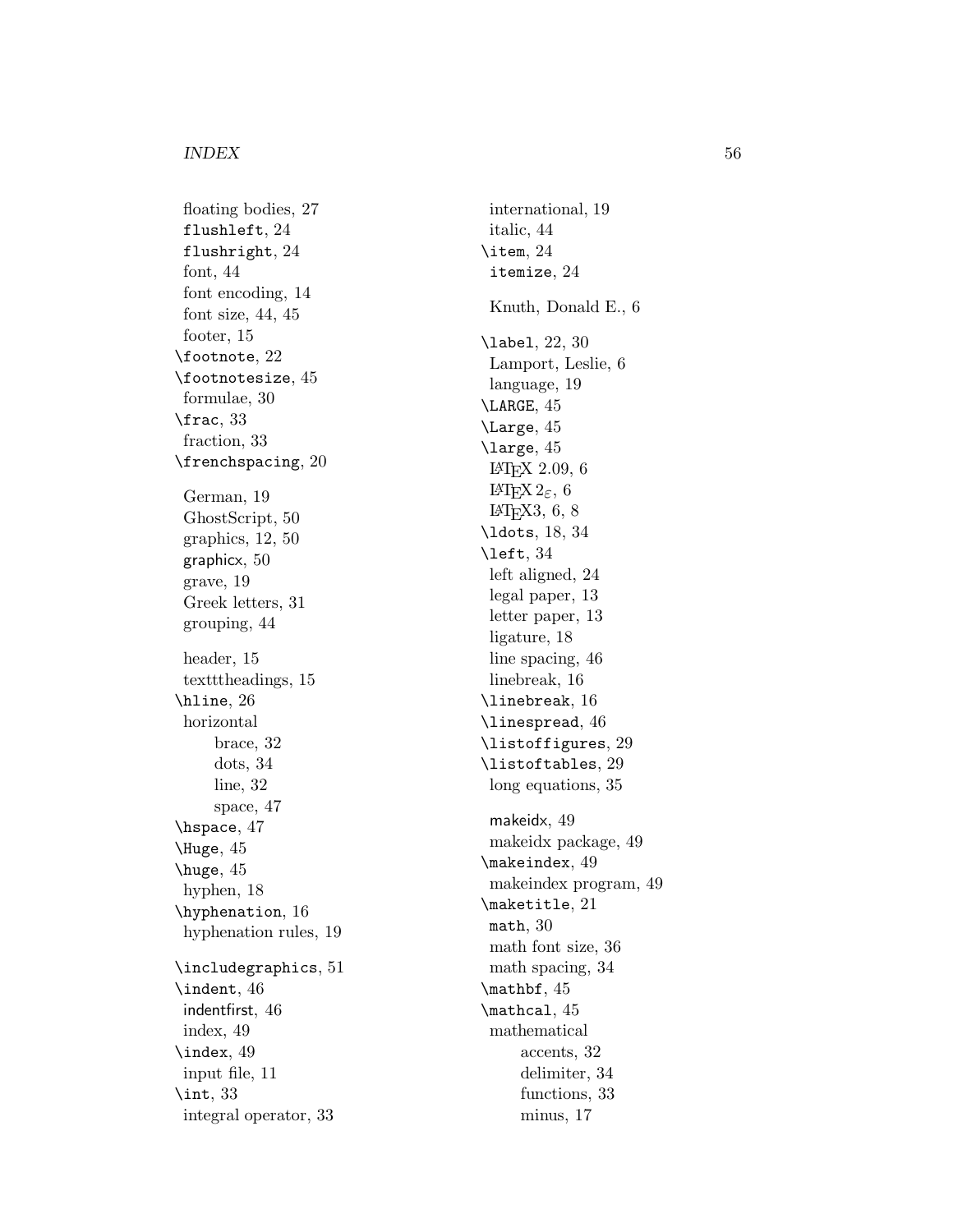## *INDEX* 57

mathematics, 30 \mathit, 45 \mathnormal, 45 \mathrm, 36, 45 \mathsf, 45 \mathtt, 45 \mbox, 17, 18 minus sign, 18 Mittelbach, Frank, 6 modulo function, 33 \multicolumn, 27 \newline, 16 \newpage, 16 \noindent, 46 \nolinebreak, 16 \nonumber, 35, 36 \nopagebreak, 16 \normalsize, 45 œ, 19 option, 12 optional parameters, 10 \overbrace, 32 overfull hbox, 16 \overleftarrow, 32 \overline, 32 \overrightarrow, 32 package, 10, 12 packages amssymb, 37 amstex, 34 babel, 19 dcolumn, 27 exscale, 34 graphicx, 50 indentfirst, 46 makeidx, 49 showidx, 50 page style, 15 empty, 15 headings, 15 plain, 15 \pagebreak, 16

\pageref, 22 \pagestyle, 15 paper size, 13 \paragraph, 20 parameter, 10 \parindent, 46 \parskip, 46 \part, 20, 21 period, 18 placement specifier, 28 plain, 15 \pmod, 33 PostScript, 50 preamble, 10 \printindex, 50 \qquad, 31, 34 \quad, 34 quotation, 23 quotation marks, 17 quote, 23 \ref, 22, 30 report class, 12 reserved characters, 9 \right, 34 right aligned, 24 roman, 44 sans serif, 44 scandinavian letters, 19 \scriptscriptstyle, 36 \scriptsize, 45 \scriptstyle, 36 \section, 20 \setlength, 46 showidx, 50 single sided, 13 slanted, 44 \sloppy, 16  $\mathrm{small}$ , 45 small caps, 44 space, 8 special character, 18 \sqrt, 32